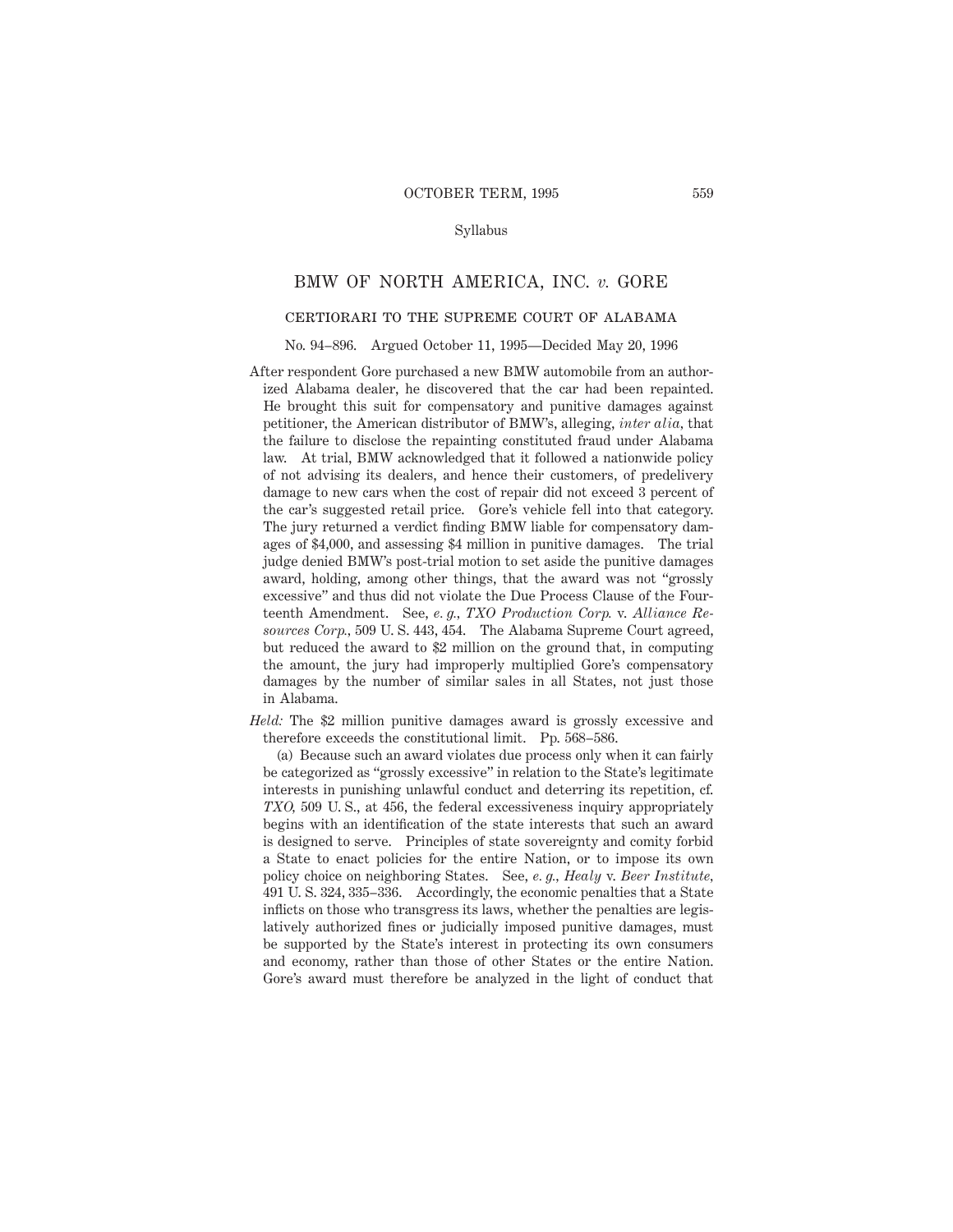occurred solely within Alabama, with consideration being given only to the interests of Alabama consumers. Pp. 568–574.

(b) Elementary notions of fairness enshrined in this Court's constitutional jurisprudence dictate that a person receive fair notice not only of the conduct that will subject him to punishment but also of the severity of the penalty that a State may impose. Three guideposts, each of which indicates that BMW did not receive adequate notice of the magnitude of the sanction that Alabama might impose, lead to the conclusion that the \$2 million award is grossly excessive. Pp. 574–575.

(c) None of the aggravating factors associated with the first (and perhaps most important) indicium of a punitive damages award's excessiveness—the degree of reprehensibility of the defendant's conduct, see, *e. g., Day* v. *Woodworth,* 13 How. 363, 371—is present here. The harm BMW inflicted on Gore was purely economic; the presale repainting had no effect on the car's performance, safety features, or appearance; and BMW's conduct evinced no indifference to or reckless disregard for the health and safety of others. Gore's contention that BMW's nondisclosure was particularly reprehensible because it formed part of a nationwide pattern of tortious conduct is rejected, because a corporate executive could reasonably have interpreted the relevant state statutes as establishing safe harbors for nondisclosure of presumptively minor repairs, and because there is no evidence either that BMW acted in bad faith when it sought to establish the appropriate line between minor damage and damage requiring disclosure to purchasers, or that it persisted in its course of conduct after it had been adjudged unlawful. Finally, there is no evidence that BMW engaged in deliberate false statements, acts of affirmative misconduct, or concealment of evidence of improper motive. Pp. 575–580.

(d) The second (and perhaps most commonly cited) indicium of excessiveness—the ratio between the plaintiff's compensatory damages and the amount of the punitive damages, see, *e. g., TXO,* 509 U. S., at 459 also weighs against Gore, because his \$2 million award is 500 times the amount of his actual harm as determined by the jury, and there is no suggestion that he or any other BMW purchaser was threatened with any additional potential harm by BMW's nondisclosure policy. Although it is not possible to draw a mathematical bright line between the constitutionally acceptable and the constitutionally unacceptable that would fit every case, see, *e. g., id.,* at 458, the ratio here is clearly outside the acceptable range. Pp. 580–583.

(e) Gore's punitive damages award is not saved by the third relevant indicium of excessiveness—the difference between it and the civil or criminal sanctions that could be imposed for comparable misconduct, see, *e. g., Pacific Mut. Life Ins. Co.* v. *Haslip,* 499 U. S. 1, 23—because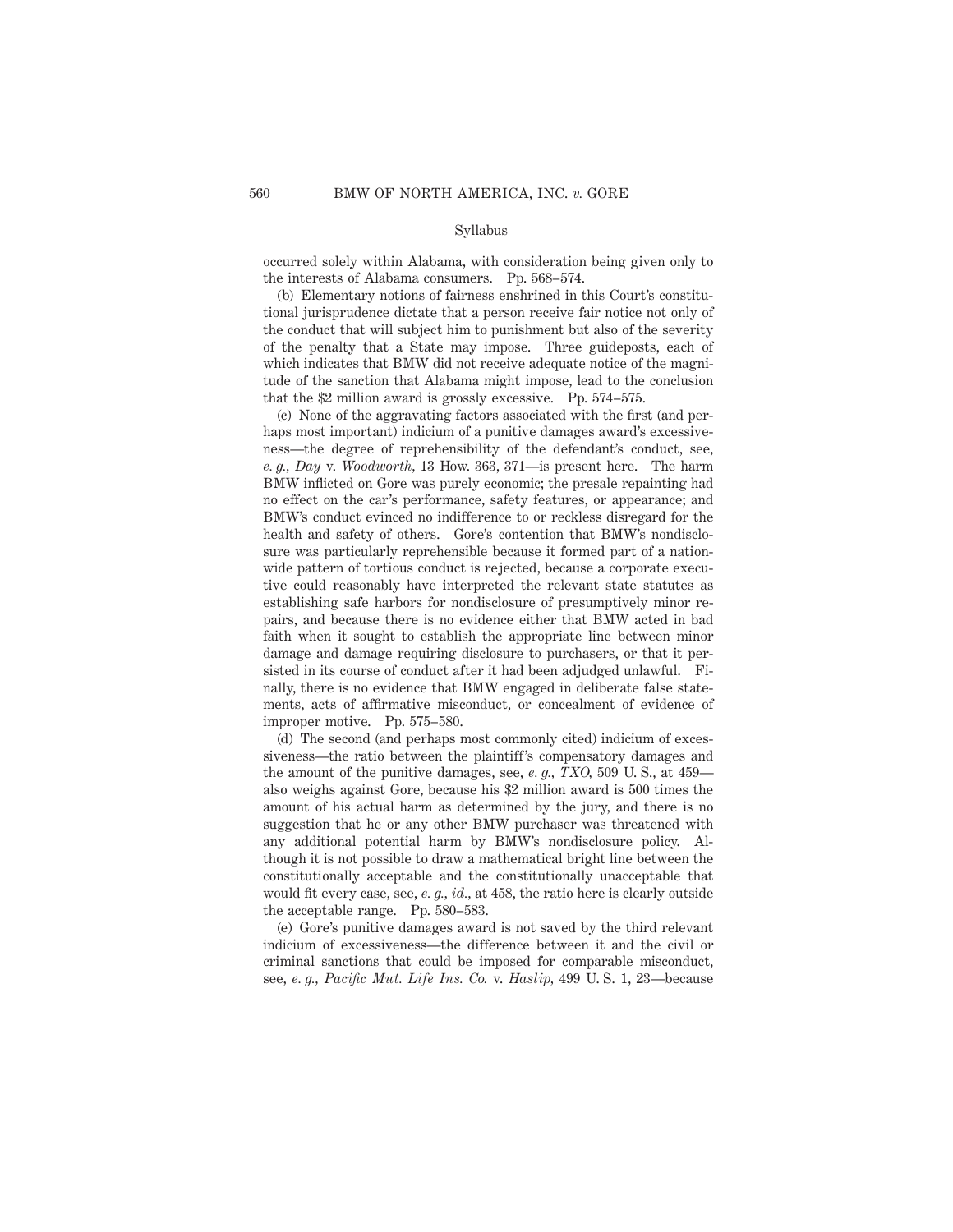\$2 million is substantially greater than Alabama's applicable \$2,000 fine and the penalties imposed in other States for similar malfeasance, and because none of the pertinent statutes or interpretive decisions would have put an out-of-state distributor on notice that it might be subject to a multimillion dollar sanction. Moreover, in the absence of a BMW history of noncompliance with known statutory requirements, there is no basis for assuming that a more modest sanction would not have been sufficient. Pp. 583–585.

(f) Thus, BMW's conduct was not sufficiently egregious to justify the severe punitive sanction imposed against it. Whether the appropriate remedy requires a new trial or merely an independent determination by the Alabama Supreme Court of the award necessary to vindicate Alabama consumers' economic interests is a matter for that court to address in the first instance. Pp. 585–586.

646 So. 2d 619, reversed and remanded.

STEVENS, J., delivered the opinion of the Court, in which O'CONNOR, Kennedy, Souter, and Breyer, JJ., joined. Breyer, J., filed a concurring opinion, in which O'CONNOR and SOUTER, JJ., joined, *post*, p. 586. Scalia, J., filed a dissenting opinion, in which Thomas, J., joined, *post,* p. 598. Ginsburg, J., filed a dissenting opinion, in which Rehnquist, C. J., joined, *post,* p. 607.

*Andrew L. Frey* argued the cause for petitioner. With him on the briefs were *Kenneth S. Geller, Evan M. Tager, Michael C. Quillen, Dennis J. Helfman,* and *David Cordero.*

*Michael H. Gottesman* argued the cause for respondent. With him on the brief were *Jonathan S. Massey, Andrew W. Bolt II, John W. Haley, Bruce J. McKee, Kenneth J. Chesebro,* and *Stephen K. Wollstein.\**

<sup>\*</sup>Briefs of *amici curiae* urging reversal were filed for the American Automobile Manufacturers Association et al. by *Kenneth W. Starr, Paul T. Cappuccio, Christopher Landau, Richard A. Cordray,* and *Phillip D. Brady;* for the American Council of Life Insurance et al. by *Patricia A. Dunn, Stephen J. Goodman, Phillip E. Stano,* and *Theresa L. Sorota;* for the American Tort Reform Association et al. by *Victor E. Schwartz, Scott L. Winkelman, Sherman Joyce,* and *Fred J. Hiestand;* for the Business Council of Alabama by *Forrest S. Latta;* for the Center for Claims Resolution by *John D. Aldock* and *Frederick C. Schafrick;* for the Chamber of Commerce of the United States of America by *Timothy B. Dyk, Stephen A. Bokat,* and *Robin S. Conrad;* for the Farmers Insurance Exchange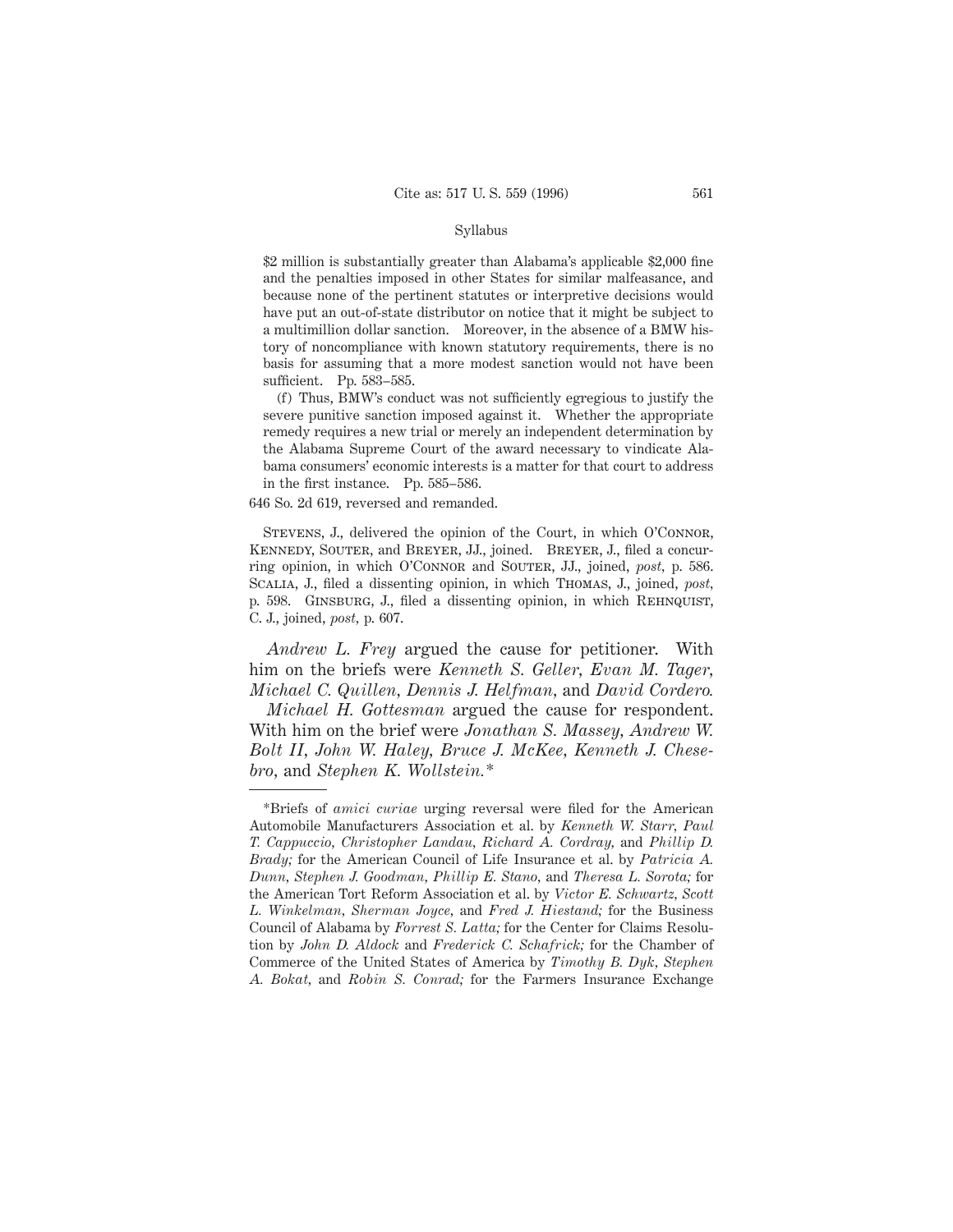Justice Stevens delivered the opinion of the Court.

The Due Process Clause of the Fourteenth Amendment prohibits a State from imposing a " 'grossly excessive' " punishment on a tortfeasor. *TXO Production Corp.* v. *Alliance Resources Corp.,* 509 U. S. 443, 454 (1993) (and cases cited). The wrongdoing involved in this case was the decision by a national distributor of automobiles not to advise its dealers, and hence their customers, of predelivery damage to new cars when the cost of repair amounted to less than 3 percent of the car's suggested retail price. The question presented

Briefs of *amici curiae* urging affirmance were filed for the Alabama Trial Lawyers Association by *Russell J. Drake;* for the Association of Trial Lawyers of America by *Jeffrey Robert White, Cheryl Flax-Davidson,* and *Larry S. Stewart;* and for the National Association of Securities and Commercial Law Attorneys by *Kevin P. Roddy, James P. Solimano, Steve W. Berman,* and *Jonathan W. Cuneo.*

Briefs of *amici curiae* were filed for CBS, Inc., et al. by *P. Cameron DeVore, Marshall J. Nelson, Douglas P. Jacobs, Jonathan E. Thackeray, John C. Fontaine, Cristina L. Mendoza, William A. Niese, Karlene Goller, Susan Weiner, Richard M. Schmidt, Jr., R. Bruce Rich, Slade R. Metcalf, Jane E. Kirtley, Bruce W. Sanford,* and *Henry S. Hoberman;* for Trial Lawyers for Public Justice, P. C., by *Leslie A. Brueckner* and *Arthur H. Bryant;* for Richard L. Blatt et al. by *Mr. Blatt, pro se,* and *Robert W. Hammesfahr, pro se;* for James D. A. Boyle et al. by *Arthur F. McEvoy III, pro se;* and for Law and Economics Scholars et al. by *Mark M. Hager, pro se.*

et al. by *Irving H. Greines, Robin Meadow, Barbara W. Ravitz,* and *Robert A. Olson;* for the Life Insurance Company of Georgia et al. by *Theodore B. Olson, Larry L. Simms, Theodore J. Boutrous, Jr., John K. Bush, Theodore J. Fischkin,* and *Marcus Bergh;* for the National Association of Manufacturers by *Carter G. Phillips* and *Jan Amundson;* for the New England Council et al. by *Stephen S. Ostrach;* for Owens-Corning Fiberglas Corporation by *Charles Fried, Michael W. Schwartz,* and *Karen I. Ward;* for Owens-Illinois, Inc., by *Griffin B. Bell* and *David L. Gray;* for Pharmaceutical Research and Manufacturers of America by *Andrew T. Berry;* for the Product Liability Advisory Council, Inc., et al. by *Malcolm E. Wheeler;* for the TIG Insurance Company by *Ellis J. Horvitz, Barry R. Levy, Frederic D. Cohen,* and *Mitchell C. Tilner;* and for the Washington Legal Foundation et al. by *Arvin Maskin, Steven Alan Reiss, Katherine Oberlies, Daniel J. Popeo,* and *Paul D. Kamenar.*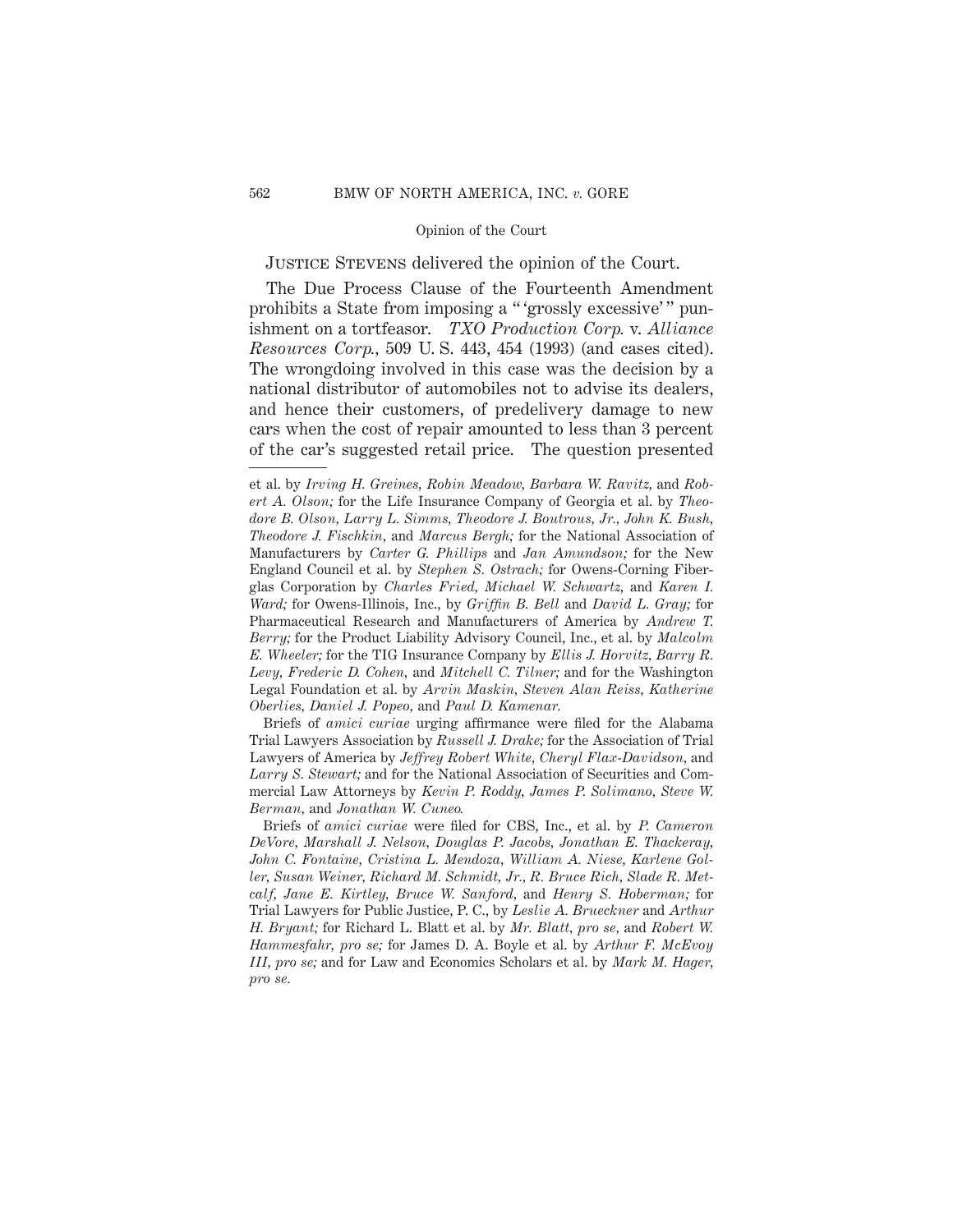is whether a \$2 million punitive damages award to the purchaser of one of these cars exceeds the constitutional limit.

I

In January 1990, Dr. Ira Gore, Jr. (respondent), purchased a black BMW sports sedan for \$40,750.88 from an authorized BMW dealer in Birmingham, Alabama. After driving the car for approximately nine months, and without noticing any flaws in its appearance, Dr. Gore took the car to "Slick Finish," an independent detailer, to make it look " 'snazzier than it normally would appear.'" 646 So. 2d 619, 621 (Ala. 1994). Mr. Slick, the proprietor, detected evidence that the car had been repainted.<sup>1</sup> Convinced that he had been cheated, Dr. Gore brought suit against petitioner BMW of North America (BMW), the American distributor of BMW automobiles.2 Dr. Gore alleged, *inter alia,* that the failure to disclose that the car had been repainted constituted suppression of a material fact.3 The complaint prayed for \$500,000 in compensatory and punitive damages, and costs.

At trial, BMW acknowledged that it had adopted a nationwide policy in 1983 concerning cars that were damaged in the course of manufacture or transportation. If the cost of repairing the damage exceeded 3 percent of the car's sug-

<sup>&</sup>lt;sup>1</sup>The top, hood, trunk, and quarter panels of Dr. Gore's car were repainted at BMW's vehicle preparation center in Brunswick, Georgia. The parties presumed that the damage was caused by exposure to acid rain during transit between the manufacturing plant in Germany and the preparation center.

<sup>2</sup> Dr. Gore also named the German manufacturer and the Birmingham dealership as defendants.

<sup>3</sup> Alabama codified its common-law cause of action for fraud in a 1907 statute that is still in effect. *Hackmeyer* v. *Hackmeyer,* 268 Ala. 329, 333, 106 So. 2d 245, 249 (1958). The statute provides: "Suppression of a material fact which the party is under an obligation to communicate constitutes fraud. The obligation to communicate may arise from the confidential relations of the parties or from the particular circumstances of the case." Ala. Code § 6–5–102 (1993); see Ala. Code § 4299 (1907).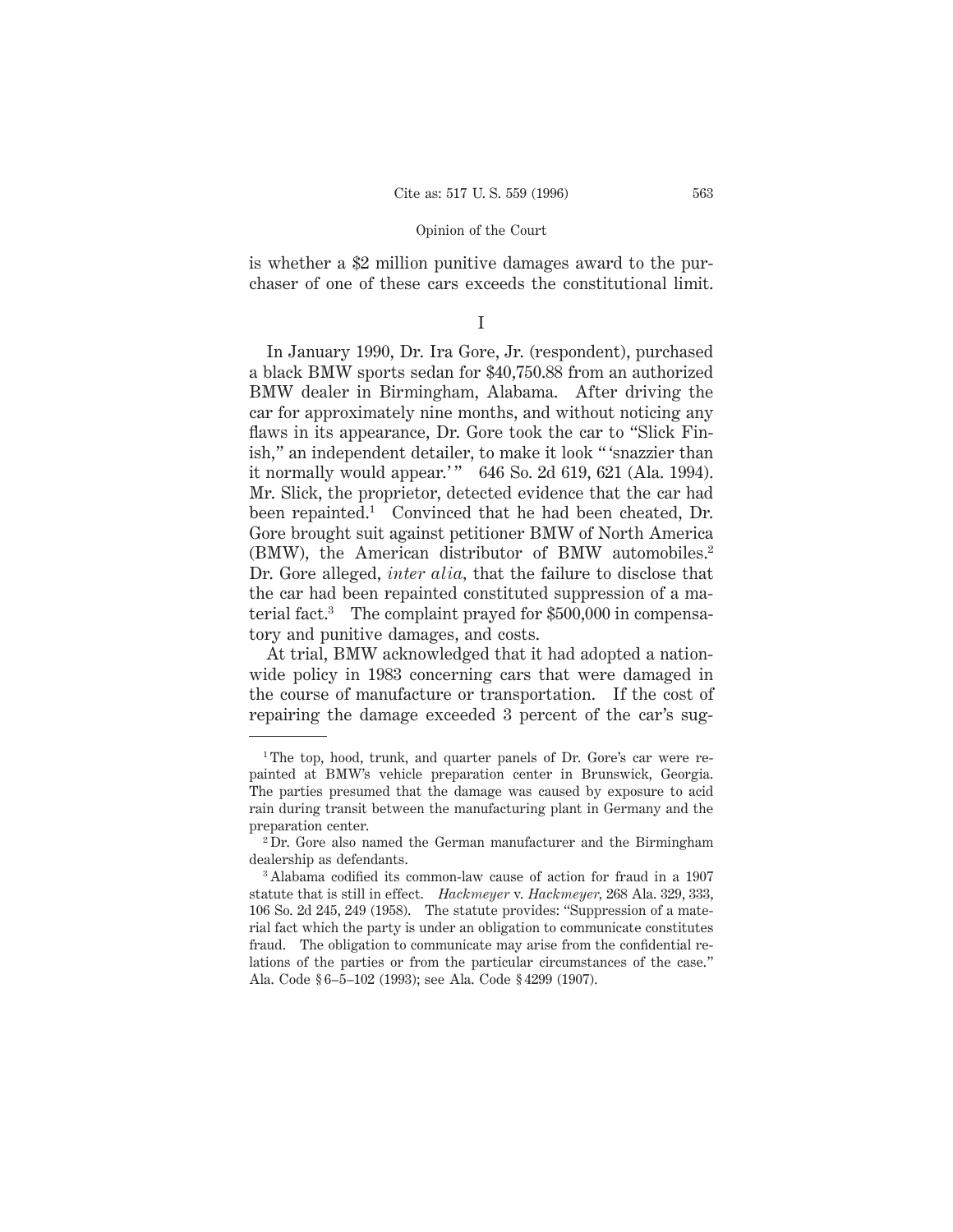gested retail price, the car was placed in company service for a period of time and then sold as used. If the repair cost did not exceed 3 percent of the suggested retail price, however, the car was sold as new without advising the dealer that any repairs had been made. Because the \$601.37 cost of repainting Dr. Gore's car was only about 1.5 percent of its suggested retail price, BMW did not disclose the damage or repair to the Birmingham dealer.

Dr. Gore asserted that his repainted car was worth less than a car that had not been refinished. To prove his actual damages of \$4,000, he relied on the testimony of a former BMW dealer, who estimated that the value of a repainted BMW was approximately 10 percent less than the value of a new car that had not been damaged and repaired.4 To support his claim for punitive damages, Dr. Gore introduced evidence that since 1983 BMW had sold 983 refinished cars as new, including 14 in Alabama, without disclosing that the cars had been repainted before sale at a cost of more than \$300 per vehicle.<sup>5</sup> Using the actual damage estimate of \$4,000 per vehicle, Dr. Gore argued that a punitive award of \$4 million would provide an appropriate penalty for selling approximately 1,000 cars for more than they were worth.

In defense of its disclosure policy, BMW argued that it was under no obligation to disclose repairs of minor damage to new cars and that Dr. Gore's car was as good as a car with the original factory finish. It disputed Dr. Gore's assertion that the value of the car was impaired by the repainting and argued that this good-faith belief made a punitive award inappropriate. BMW also maintained that transactions in jurisdictions other than Alabama had no relevance to Dr. Gore's claim.

<sup>4</sup> The dealer who testified to the reduction in value is the former owner of the Birmingham dealership sued in this action. He sold the dealership approximately one year before the trial.

<sup>&</sup>lt;sup>5</sup> Dr. Gore did not explain the significance of the \$300 cutoff.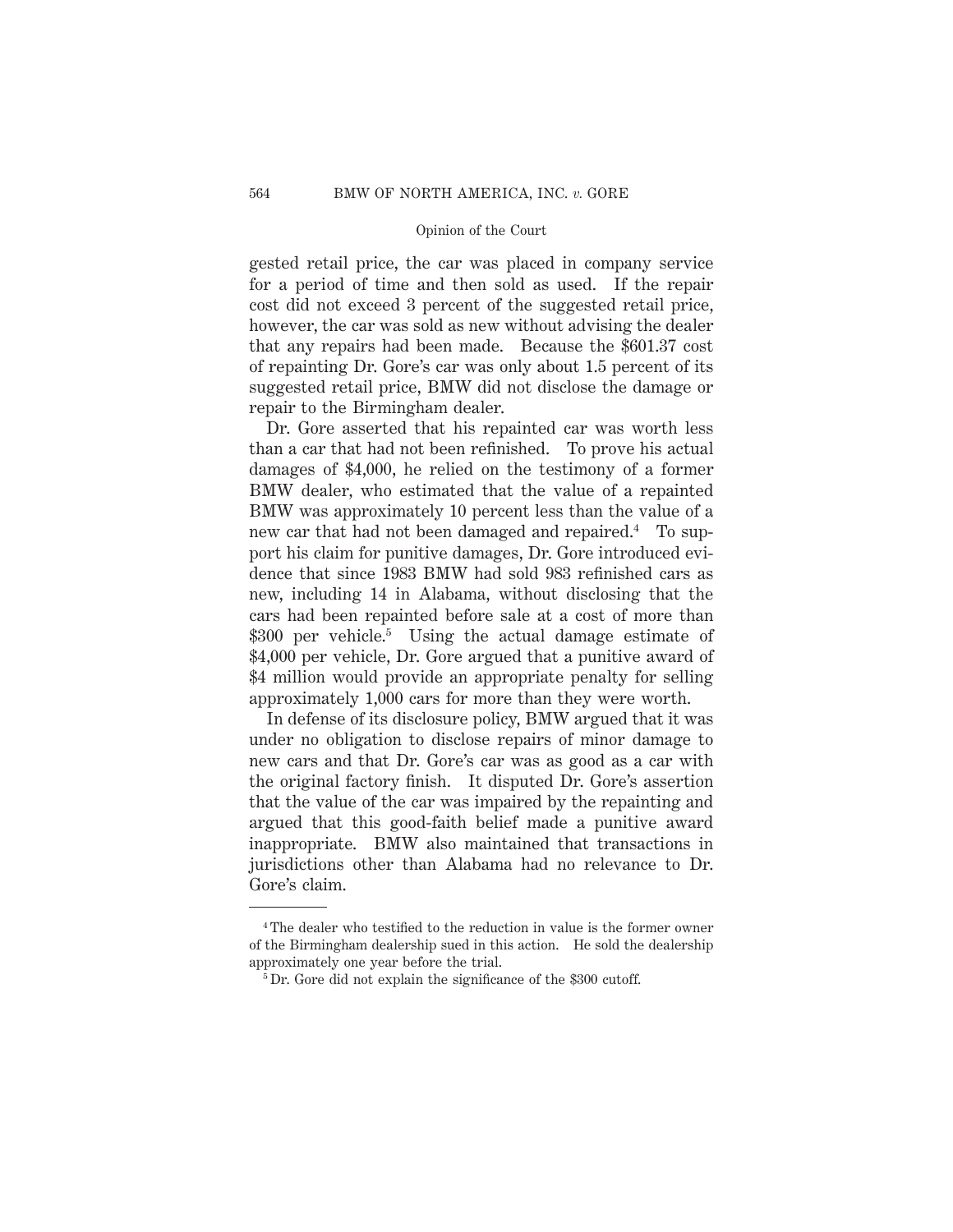The jury returned a verdict finding BMW liable for compensatory damages of \$4,000. In addition, the jury assessed \$4 million in punitive damages, based on a determination that the nondisclosure policy constituted "gross, oppressive or malicious" fraud.6 See Ala. Code §§ 6–11–20, 6–11–21 (1993).

BMW filed a post-trial motion to set aside the punitive damages award. The company introduced evidence to establish that its nondisclosure policy was consistent with the laws of roughly 25 States defining the disclosure obligations of automobile manufacturers, distributors, and dealers. The most stringent of these statutes required disclosure of repairs costing more than 3 percent of the suggested retail price; none mandated disclosure of less costly repairs.7 Relying on these statutes, BMW contended that its conduct was lawful in these States and therefore could not provide the basis for an award of punitive damages.

BMW also drew the court's attention to the fact that its nondisclosure policy had never been adjudged unlawful before this action was filed. Just months before Dr. Gore's case went to trial, the jury in a similar lawsuit filed by another Alabama BMW purchaser found that BMW's failure to disclose paint repair constituted fraud. *Yates* v. *BMW of North America, Inc.,* 642 So. 2d 937 (Ala. 1993).<sup>8</sup> Before the

<sup>&</sup>lt;sup>6</sup> The jury also found the Birmingham dealership liable for Dr. Gore's compensatory damages and the German manufacturer liable for both the compensatory and punitive damages. The dealership did not appeal the judgment against it. The Alabama Supreme Court held that the trial court did not have jurisdiction over the German manufacturer and therefore reversed the judgment against that defendant.

<sup>7</sup> BMW acknowledged that a Georgia statute enacted *after* Dr. Gore purchased his car would require disclosure of similar repairs to a car before it was sold in Georgia. Ga. Code Ann. §§ 40–1–5(b)–(e) (1994).

<sup>8</sup> While awarding a comparable amount of compensatory damages, the *Yates* jury awarded no punitive damages at all. In *Yates,* the plaintiff also relied on the 1983 nondisclosure policy, but instead of offering evidence of 983 repairs costing more than \$300 each, he introduced a bulk exhibit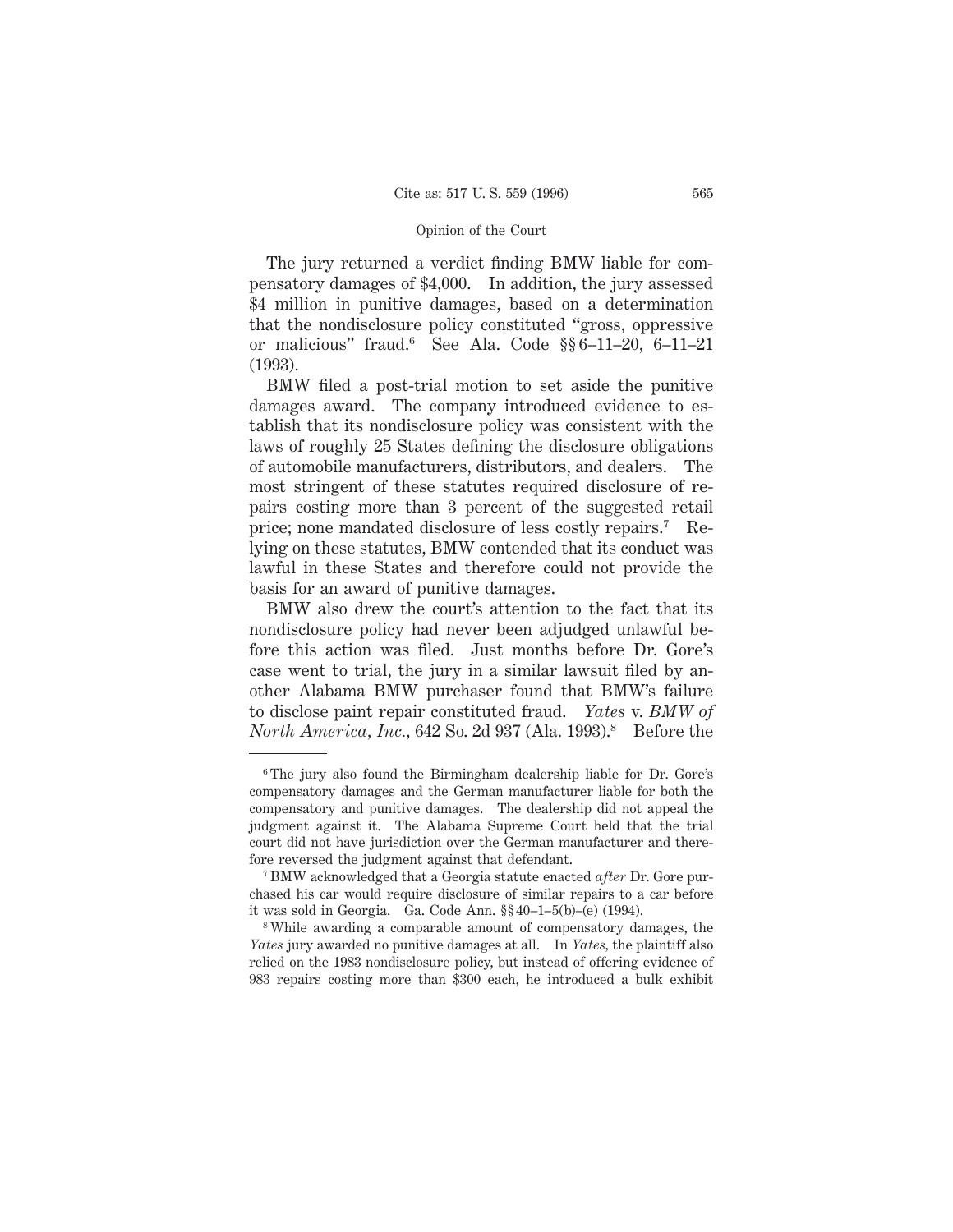judgment in this case, BMW changed its policy by taking steps to avoid the sale of any refinished vehicles in Alabama and two other States. When the \$4 million verdict was returned in this case, BMW promptly instituted a nationwide policy of full disclosure of all repairs, no matter how minor.

In response to BMW's arguments, Dr. Gore asserted that the policy change demonstrated the efficacy of the punitive damages award. He noted that while no jury had held the policy unlawful, BMW had received a number of customer complaints relating to undisclosed repairs and had settled some lawsuits.<sup>9</sup> Finally, he maintained that the disclosure statutes of other States were irrelevant because BMW had failed to offer any evidence that the disclosure statutes supplanted, rather than supplemented, existing causes of action for common-law fraud.

The trial judge denied BMW's post-trial motion, holding, *inter alia*, that the award was not excessive. On appeal, the Alabama Supreme Court also rejected BMW's claim that the award exceeded the constitutionally permissible amount. 646 So. 2d 619 (1994). The court's excessiveness inquiry applied the factors articulated in *Green Oil Co.* v. *Hornsby,* 539 So. 2d 218, 223–224 (Ala. 1989), and approved in *Pacific Mut. Life Ins. Co.* v. *Haslip,* 499 U. S. 1, 21–22 (1991). 646 So. 2d, at 624–625. Based on its analysis, the court concluded that BMW's conduct was "reprehensible"; the nondisclosure was profitable for the company; the judgment "would not have a substantial impact upon [BMW's] financial position"; the litigation had been expensive; no criminal sanctions had been imposed on BMW for the same conduct; the award of *no* pu-

containing 5,856 repair bills to show that petitioner had sold over 5,800 new BMW vehicles without disclosing that they had been repaired.

<sup>9</sup> Prior to the lawsuits filed by Dr. Yates and Dr. Gore, BMW and various BMW dealers had been sued 14 times concerning presale paint or damage repair. According to the testimony of BMW's in-house counsel at the postjudgment hearing on damages, only one of the suits concerned a car repainted by BMW.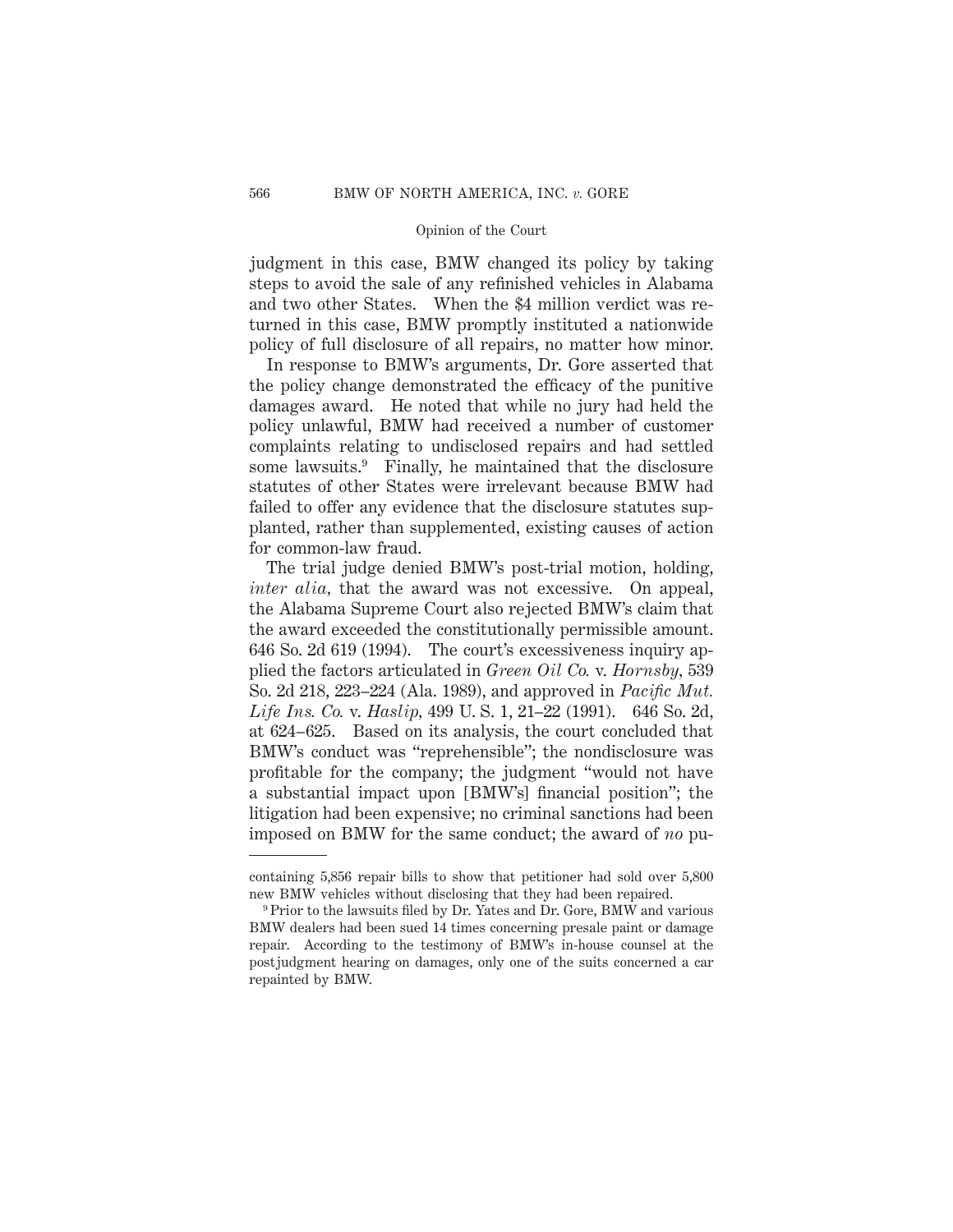nitive damages in *Yates* reflected "the inherent uncertainty of the trial process"; and the punitive award bore a "reasonable relationship" to "the harm that was likely to occur from [BMW's] conduct as well as . . . the harm that actually occurred." 646 So. 2d, at 625–627.

The Alabama Supreme Court did, however, rule in BMW's favor on one critical point: The court found that the jury improperly computed the amount of punitive damages by multiplying Dr. Gore's compensatory damages by the number of similar sales in other jurisdictions. *Id.,* at 627. Having found the verdict tainted, the court held that "a constitutionally reasonable punitive damages award in this case is \$2,000,000," *id.,* at 629, and therefore ordered a remittitur in that amount.10 The court's discussion of the amount of its remitted award expressly disclaimed any reliance on "acts that occurred in other jurisdictions"; instead, the court explained that it had used a "comparative analysis" that considered Alabama cases, "along with cases from other jurisdictions, involving the sale of an automobile where the seller misrepresented the condition of the vehicle and the jury awarded punitive damages to the purchaser." <sup>11</sup> *Id.,* at 628.

<sup>10</sup> The Alabama Supreme Court did not indicate whether the \$2 million figure represented the court's independent assessment of the appropriate level of punitive damages, or its determination of the maximum amount that the jury could have awarded consistent with the Due Process Clause.

<sup>11</sup> Other than *Yates* v. *BMW of North America, Inc.,* 642 So. 2d 937 (1993), in which no punitive damages were awarded, the Alabama Supreme Court cited no such cases. In another portion of its opinion, 646 So. 2d, at 629, the court did cite five Alabama cases, none of which involved either a dispute arising out of the purchase of an automobile or an award of punitive damages. *G. M. Mosley Contractors, Inc.* v. *Phillips,* 487 So. 2d 876, 879 (1986); *Hollis* v. *Wyrosdick,* 508 So. 2d 704 (1987); *Campbell* v. *Burns,* 512 So. 2d 1341, 1343 (1987); *Ashbee* v. *Brock,* 510 So. 2d 214 (1987); and *Jawad* v. *Granade,* 497 So. 2d 471 (1986). All of these cases support the proposition that appellate courts in Alabama presume that jury verdicts are correct. In light of the Alabama Supreme Court's conclusion that (1) the jury had computed its award by multiplying \$4,000 by the number of refinished vehicles sold in the United States and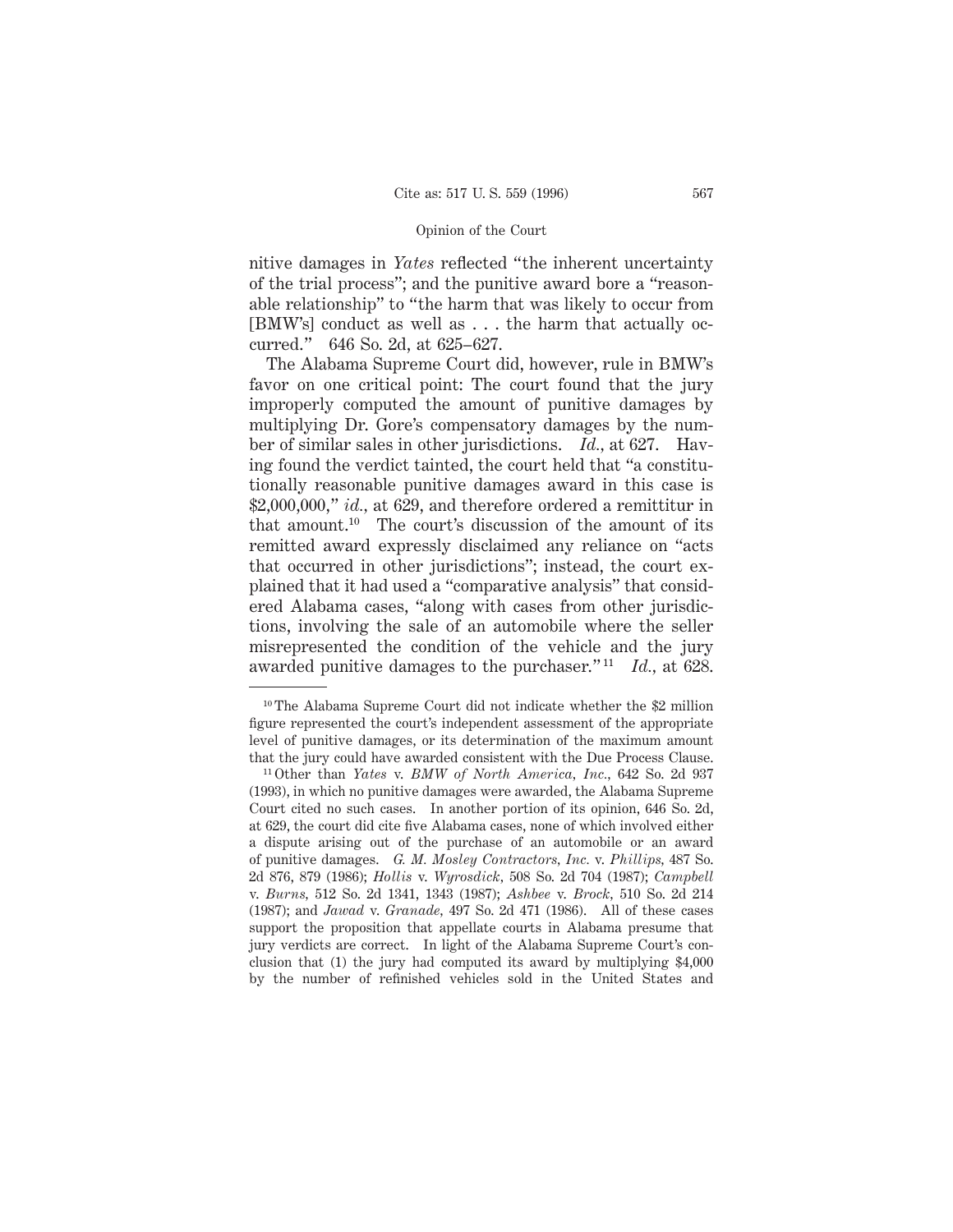Because we believed that a review of this case would help to illuminate "the character of the standard that will identify unconstitutionally excessive awards" of punitive damages, see *Honda Motor Co.* v. *Oberg,* 512 U. S. 415, 420 (1994), we granted certiorari, 513 U. S. 1125 (1995).

#### II

Punitive damages may properly be imposed to further a State's legitimate interests in punishing unlawful conduct and deterring its repetition. *Gertz* v. *Robert Welch, Inc.,* 418 U. S. 323, 350 (1974); *Newport* v. *Fact Concerts, Inc.,* 453 U. S. 247, 266–267 (1981); *Haslip,* 499 U. S., at 22. In our federal system, States necessarily have considerable flexibility in determining the level of punitive damages that they will allow in different classes of cases and in any particular case. Most States that authorize exemplary damages afford the jury similar latitude, requiring only that the damages awarded be reasonably necessary to vindicate the State's legitimate interests in punishment and deterrence. See *TXO,* 509 U. S., at 456; *Haslip,* 499 U. S., at 21, 22. Only when an award can fairly be categorized as "grossly excessive" in relation to these interests does it enter the zone of arbitrariness that violates the Due Process Clause of the Fourteenth Amendment. Cf. *TXO,* 509 U. S., at 456. For that reason, the federal excessiveness inquiry appropriately begins with an identification of the state interests that a punitive award is designed to serve. We therefore focus our attention first on the scope of Alabama's legitimate interests in punishing BMW and deterring it from future misconduct.

No one doubts that a State may protect its citizens by prohibiting deceptive trade practices and by requiring auto-

<sup>(2)</sup> that the award should have been based on Alabama conduct, respect for the error-free portion of the jury verdict would seem to produce an award of \$56,000 (\$4,000 multiplied by 14, the number of repainted vehicles sold in Alabama).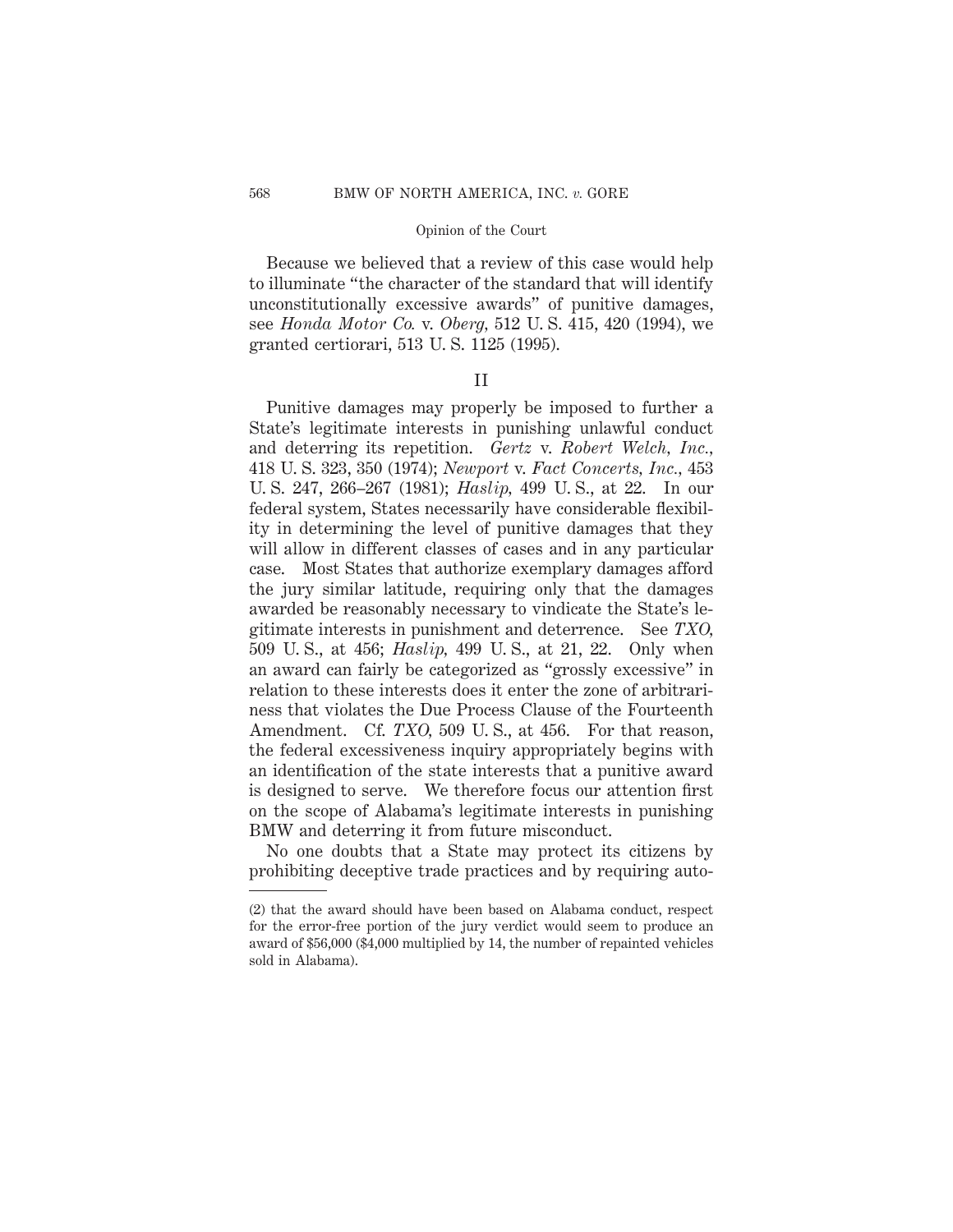mobile distributors to disclose presale repairs that affect the value of a new car. But the States need not, and in fact do not, provide such protection in a uniform manner. Some States rely on the judicial process to formulate and enforce an appropriate disclosure requirement by applying principles of contract and tort law.12 Other States have enacted various forms of legislation that define the disclosure obligations of automobile manufacturers, distributors, and dealers.13

<sup>12</sup> See, *e. g., Rivers* v. *BMW of North America, Inc.,* 214 Ga. App. 880, 449 S. E. 2d 337 (1994) (nondisclosure of presale paint repairs that occurred before state disclosure statute enacted); *Wedmore* v. *Jordan Motors, Inc.,* 589 N. E. 2d 1180 (Ind. App. 1992) (same).

<sup>&</sup>lt;sup>13</sup> Four States require disclosure of vehicle repairs costing more than 3 percent of suggested retail price. Ariz. Rev. Stat. Ann. § 28–1304.03 (1989); N. C. Gen. Stat. § 20–305.1(d)(5a) (1995); S. C. Code § 56–32–20 (Supp. 1995); Va. Code Ann. § 46.2–1571(D) (Supp. 1995). An additional three States mandate disclosure when the cost of repairs exceeds 3 percent or \$500, whichever is greater. Ala. Code  $\S 8-19-5(22)(c)$  (1993); Cal. Veh. Code Ann. §§ 9990–9991 (West Supp. 1996); Okla. Stat., Tit. 47, § 1112.1 (1991). Indiana imposes a 4 percent disclosure threshold. Ind. Code §§ 9–23–4–4, 9–23–4–5 (1993). Minnesota requires disclosure of repairs costing more than 4 percent of suggested retail price or \$500, whichever is greater. Minn. Stat. § 325F.664 (1994). New York requires disclosure when the cost of repairs exceeds 5 percent of suggested retail price. N.Y. Gen. Bus. Law §§ 396–p(5)(a), (d) (McKinney Supp. 1996). Vermont imposes a 5 percent disclosure threshold for the first \$10,000 in repair costs and 2 percent thereafter. Vt. Stat. Ann., Tit. 9, § 4087(d) (1993). Eleven States mandate disclosure only of damage costing more than 6 percent of retail value to repair. Ark. Code Ann. § 23–112–705 (1992); Idaho Code § 49–1624 (1994); Ill. Comp. Stat., ch. 815, § 710/5 (1994); Ky. Rev. Stat. Ann. § 190.0491(5) (Baldwin 1988); La. Rev. Stat. Ann. § 32:1260 (West Supp. 1995); Miss. Motor Vehicle Comm'n, Regulation No. 1 (1992); N. H. Rev. Stat. Ann. § 357–C:5(III)(d) (1995); Ohio Rev. Code Ann. § 4517.61 (1994); R. I. Gen. Laws §§ 31–5.1–18(d), (f) (1995); Wis. Stat. § 218.01(2d)(a) (1994); Wyo. Stat. § 31–16–115 (1994). Two States require disclosure of repairs costing \$3,000 or more. See Iowa Code Ann. § 321.69 (Supp. 1996); N. D. Admin. Code § 37–09–01–01 (1992). Georgia mandates disclosure of paint damage that costs more than \$500 to repair. Ga. Code Ann. §§ 40–1– 5(b)–(e) (1994) (enacted after respondent purchased his car). Florida re-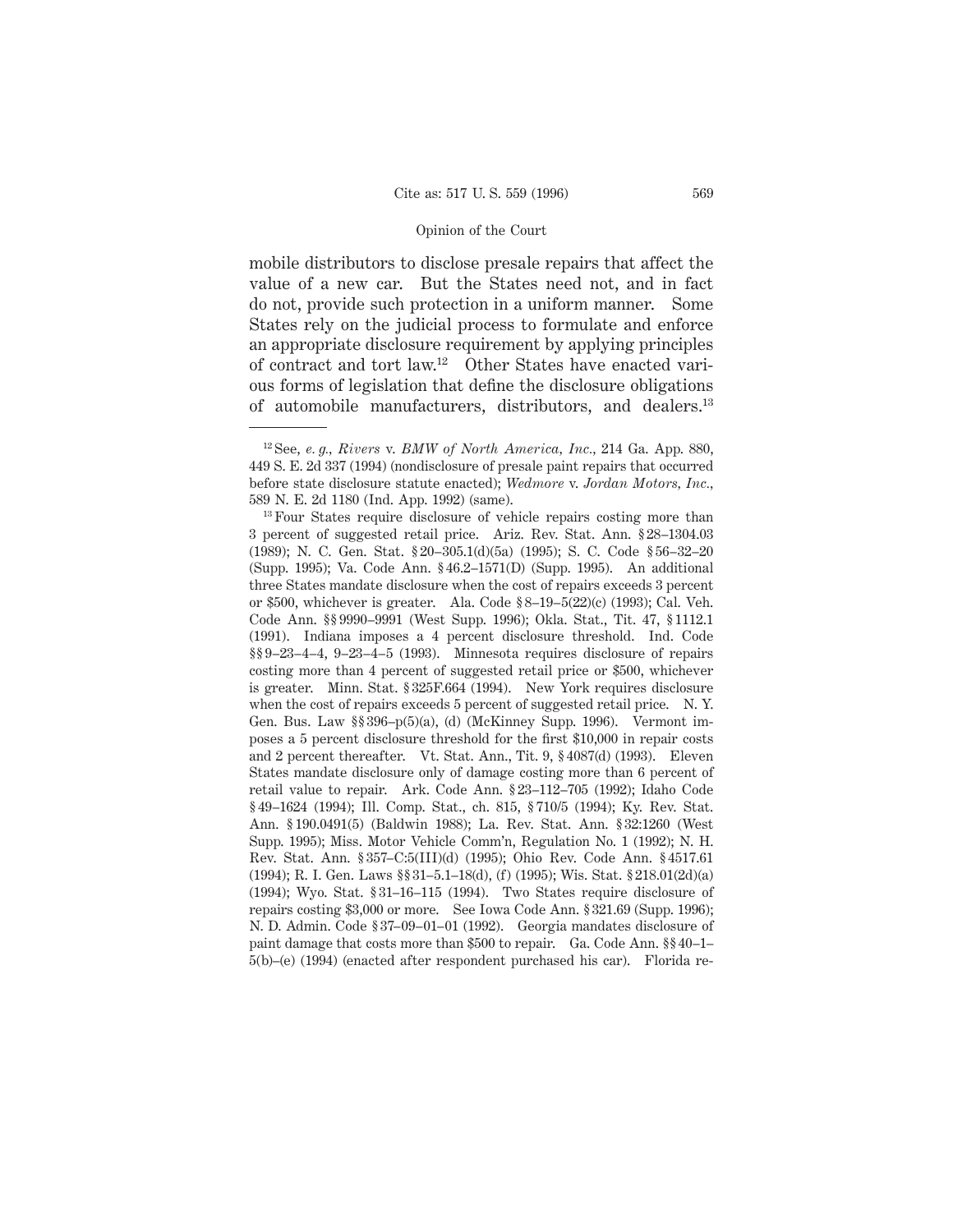The result is a patchwork of rules representing the diverse policy judgments of lawmakers in 50 States.

That diversity demonstrates that reasonable people may disagree about the value of a full disclosure requirement. Some legislatures may conclude that affirmative disclosure requirements are unnecessary because the self-interest of those involved in the automobile trade in developing and maintaining the goodwill of their customers will motivate them to make voluntary disclosures or to refrain from selling cars that do not comply with self-imposed standards. Those legislatures that do adopt affirmative disclosure obligations may take into account the cost of government regulation, choosing to draw a line exempting minor repairs from such a requirement. In formulating a disclosure standard, States may also consider other goals, such as providing a "safe harbor" for automobile manufacturers, distributors, and dealers against lawsuits over minor repairs.14

We may assume, *arguendo,* that it would be wise for every State to adopt Dr. Gore's preferred rule, requiring full disclosure of every presale repair to a car, no matter how trivial and regardless of its actual impact on the value of the car.

<sup>14</sup> Also, a state legislature might plausibly conclude that the administrative costs associated with full disclosure would have the effect of raising car prices to the State's residents.

quires dealers to disclose paint repair costing more than \$100 of which they have actual knowledge. Fla. Stat. § 320.27(9)(n) (1992). Oregon requires manufacturers to disclose all "postmanufacturing" damage and repairs. It is unclear whether this mandate would apply to repairs such as those at issue here. Ore. Rev. Stat. § 650.155 (1991).

Many, but not all, of the statutes exclude from the computation of repair cost the value of certain components—typically items such as glass, tires, wheels and bumpers—when they are replaced with identical manufacturer's original equipment. *E. g.,* Cal. Veh. Code Ann. §§ 9990–9991 (West Supp. 1996); Ga. Code Ann. §§ 40–1–5(b)–(e) (1994); Ill. Comp. Stat., ch. 815, § 710/5 (1994); Ky. Rev. Stat. Ann. § 190.0491(5) (Baldwin 1988); Okla. Stat., Tit. 47, § 1112.1 (1991); Va. Code Ann. § 46.2–1571(D) (Supp. 1995); Vt. Stat. Ann., Tit. 9, § 4087(d) (1993).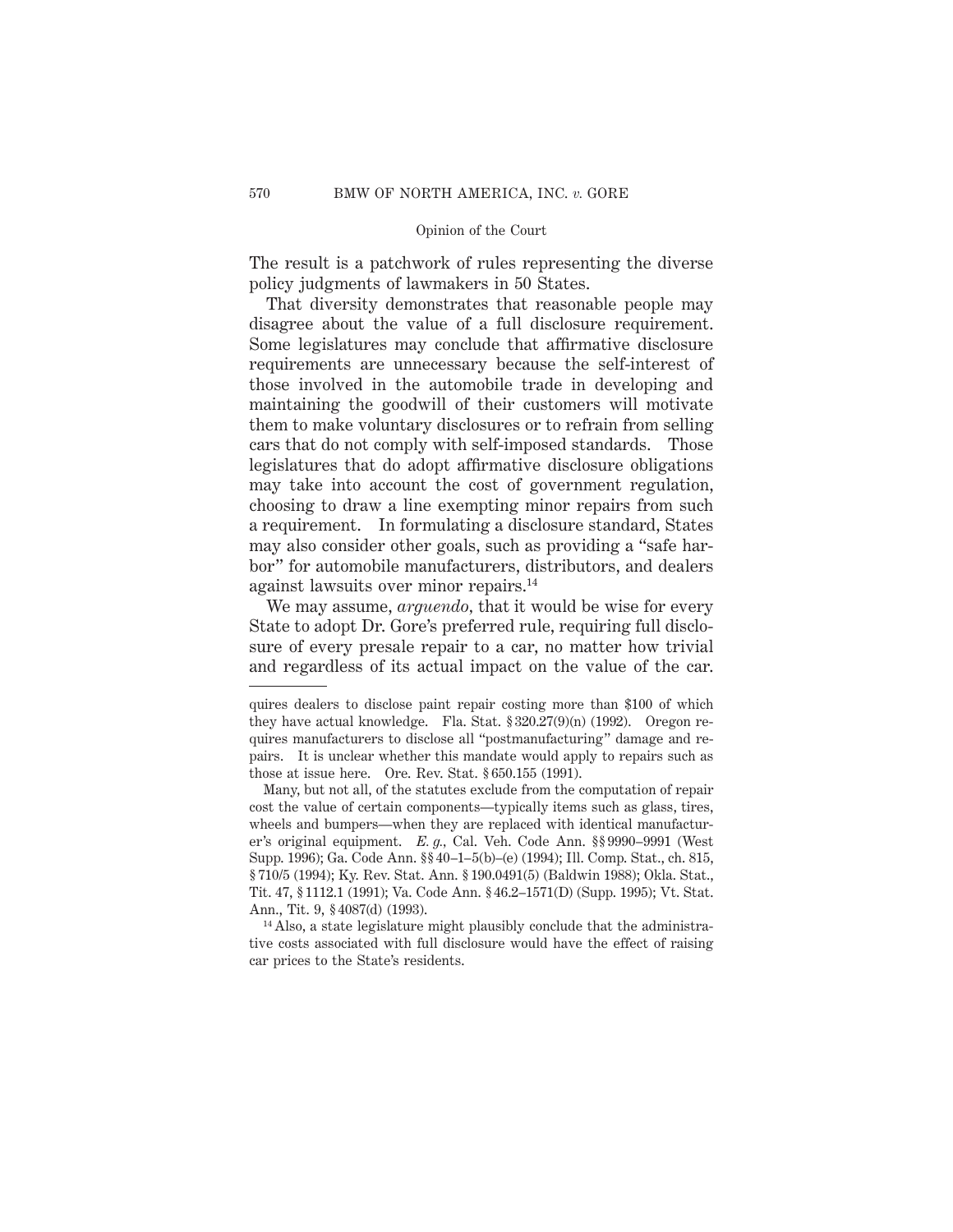But while we do not doubt that Congress has ample authority to enact such a policy for the entire Nation,15 it is clear that no single State could do so, or even impose its own policy choice on neighboring States. See *Bonaparte* v. *Tax Court,* 104 U. S. 592, 594 (1881) ("No State can legislate except with reference to its own jurisdiction. . . . Each State is independent of all the others in this particular").<sup>16</sup> Similarly, one State's power to impose burdens on the interstate market for automobiles is not only subordinate to the federal power over interstate commerce, *Gibbons* v. *Ogden,* 9 Wheat. 1, 194–196 (1824), but is also constrained by the need to respect the interests of other States, see, *e. g., Healy* v. *Beer Institute,* 491 U. S. 324, 335–336 (1989) (the Constitution has a "special concern both with the maintenance of a national economic union unfettered by state-imposed limitations on

<sup>&</sup>lt;sup>15</sup> Federal disclosure requirements are, of course, a familiar part of our law. See, *e. g.,* the Federal Food, Drug, and Cosmetic Act, as added by the Nutrition Labeling and Education Act of 1990, 104 Stat. 2353, 21 U. S. C. § 343; the Truth In Lending Act, 82 Stat. 148, as amended, 15 U. S. C. § 1604; the Securities Exchange Act of 1934, 48 Stat. 892, 894, as amended, 15 U. S. C. §§ 78l–78m; Federal Cigarette Labeling and Advertising Act, 79 Stat. 283, as amended, 15 U. S. C. § 1333; Alcoholic Beverage Labeling Act of 1988, 102 Stat. 4519, 27 U. S. C. § 215.

<sup>16</sup> See also *Bigelow* v. *Virginia,* 421 U. S. 809, 824 (1975) ("A State does not acquire power or supervision over the internal affairs of another State merely because the welfare and health of its own citizens may be affected when they travel to that State"); *New York Life Ins. Co.* v. *Head,* 234 U. S. 149, 161 (1914) ("[I]t would be impossible to permit the statutes of Missouri to operate beyond the jurisdiction of that State...without throwing down the constitutional barriers by which all the States are restricted within the orbits of their lawful authority and upon the preservation of which the Government under the Constitution depends. This is so obviously the necessary result of the Constitution that it has rarely been called in question and hence authorities directly dealing with it do not abound"); *Huntington* v. *Attrill,* 146 U. S. 657, 669 (1892) ("Laws have no force of themselves beyond the jurisdiction of the State which enacts them, and can have extra-territorial effect only by the comity of other States").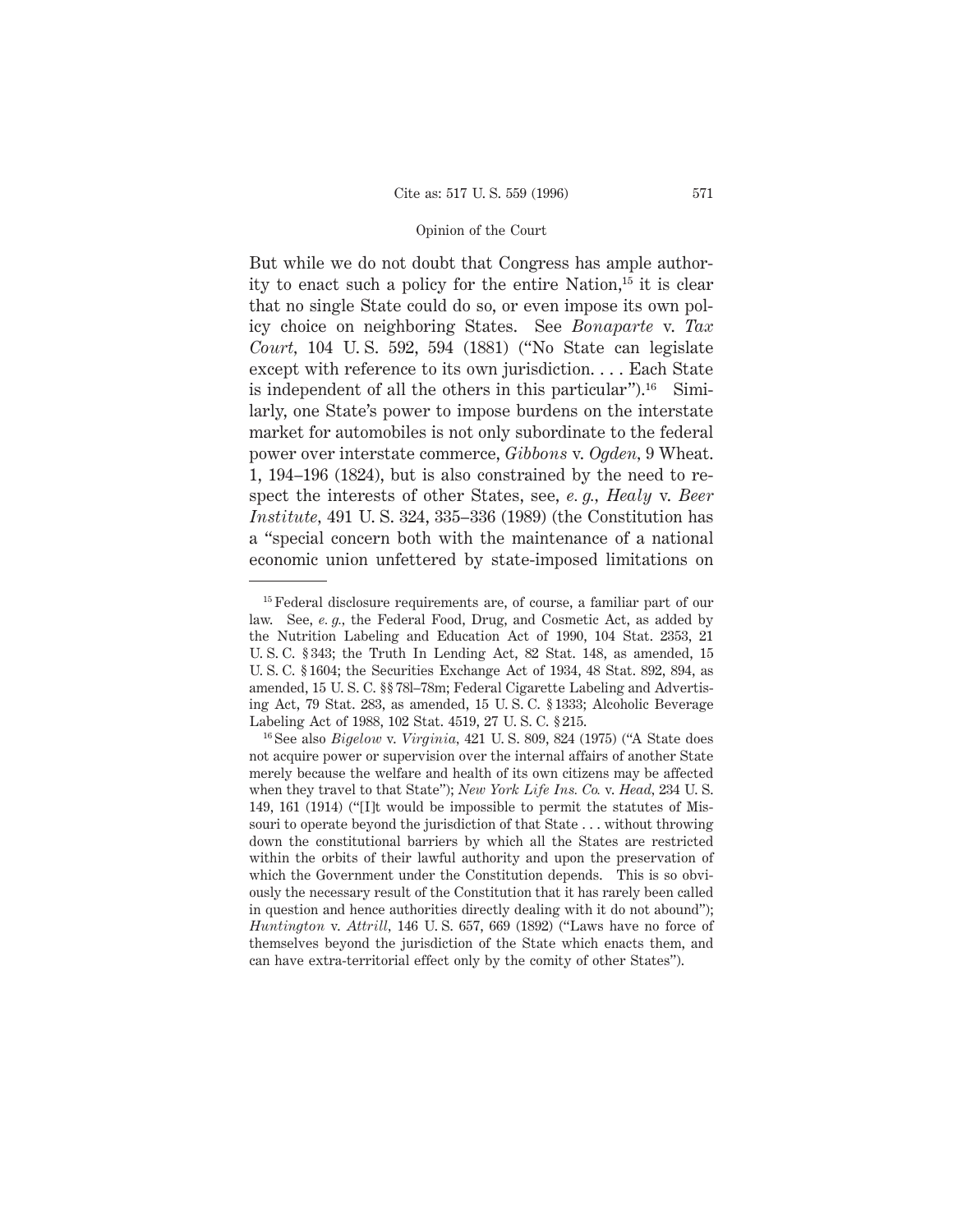interstate commerce and with the autonomy of the individual States within their respective spheres" (footnote omitted)); *Edgar* v. *MITE Corp.,* 457 U. S. 624, 643 (1982).

We think it follows from these principles of state sovereignty and comity that a State may not impose economic sanctions on violators of its laws with the intent of changing the tortfeasors' lawful conduct in other States.<sup>17</sup> Before this Court Dr. Gore argued that the large punitive damages award was necessary to induce BMW to change the nationwide policy that it adopted in 1983.<sup>18</sup> But by attempting to alter BMW's nationwide policy, Alabama would be infringing on the policy choices of other States. To avoid such encroachment, the economic penalties that a State such as Alabama inflicts on those who transgress its laws, whether the penalties take the form of legislatively authorized fines or judicially imposed punitive damages, must be supported by the State's interest in protecting its own consumers and its own economy. Alabama may insist that BMW adhere to a particular disclosure policy in that State. Alabama does not

<sup>&</sup>lt;sup>17</sup> State power may be exercised as much by a jury's application of a state rule of law in a civil lawsuit as by a statute. See *New York Times Co.* v. *Sullivan,* 376 U. S. 254, 265 (1964) ("The test is not the form in which state power has been applied but, whatever the form, whether such power has in fact been exercised"); *San Diego Building Trades Council* v. *Garmon,* 359 U. S. 236, 247 (1959) ("[R]egulation can be as effectively exerted through an award of damages as through some form of preventive relief").

 $^{18}$  Brief for Respondent 11–12, 23, 27–28; Tr. of Oral Arg. 50–54. Dr. Gore's interest in altering the nationwide policy stems from his concern that BMW would not (or could not) discontinue the policy in Alabama alone. Brief for Respondent 11. "If Alabama were limited to imposing punitive damages based only on BMW's gain from fraudulent sales in Alabama, the resulting award would have no prospect of protecting Alabama consumers from fraud, as it would provide no incentive for BMW to alter the unitary, national policy of nondisclosure which yielded BMW millions of dollars in profits." *Id.,* at 23. The record discloses no basis for Dr. Gore's contention that BMW could not comply with Alabama's law without changing its nationwide policy.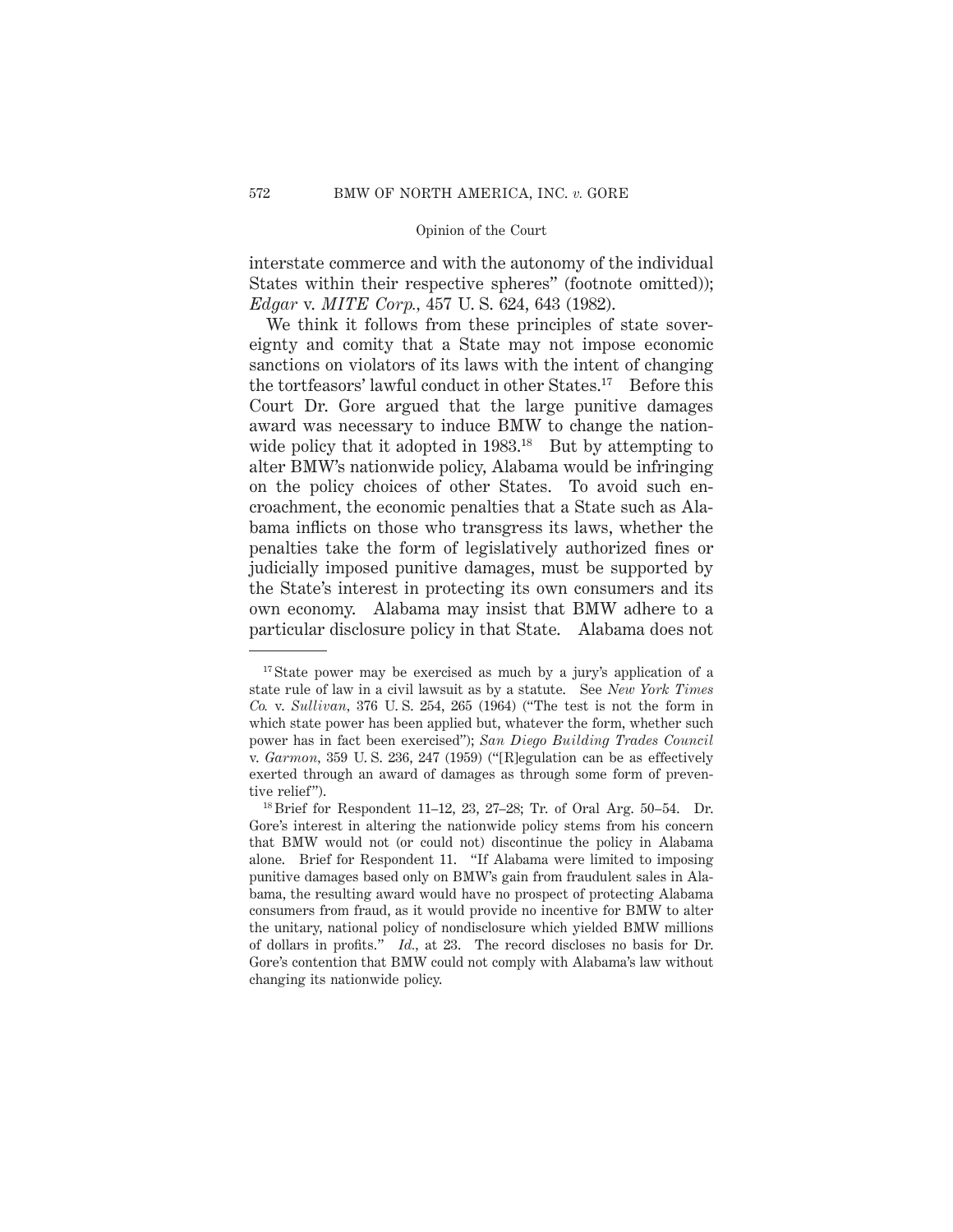have the power, however, to punish BMW for conduct that was lawful where it occurred and that had no impact on Alabama or its residents.19 Nor may Alabama impose sanctions on BMW in order to deter conduct that is lawful in other jurisdictions.

In this case, we accept the Alabama Supreme Court's interpretation of the jury verdict as reflecting a computation of the amount of punitive damages "based in large part on conduct that happened in other jurisdictions." 646 So. 2d, at 627. As the Alabama Supreme Court noted, neither the jury nor the trial court was presented with evidence that any of BMW's out-of-state conduct was unlawful. "The only testimony touching the issue showed that approximately 60% of the vehicles that were refinished were sold in states where failure to disclose the repair was not an unfair trade practice." *Id.*, at 627, n. 6.<sup>20</sup> The Alabama Supreme Court therefore properly eschewed reliance on BMW's out-of-state conduct, *id.,* at 628, and based its remitted award solely on

<sup>19</sup> See *Bordenkircher* v. *Hayes,* 434 U. S. 357, 363 (1978) ("To punish a person because he has done what the law plainly allows him to do is a due process violation of the most basic sort"). Our cases concerning recidivist statutes are not to the contrary. Habitual offender statutes permit the sentencing court to enhance a defendant's punishment for a crime in light of prior convictions, including convictions in foreign jurisdictions. See *e. g.,* Ala. Code § 13A–5–9 (1994); Cal. Penal Code Ann. §§ 667.5(f), 668 (West Supp. 1996); Ill. Comp. Stat., ch. 720, § 5/33B–1 (1994); N. Y. Penal Law §§ 70.04, 70.06, 70.08, 70.10 (McKinney 1987 and Supp. 1996); Tex. Penal Code Ann. § 12.42 (1994 and Supp. 1995–1996). A sentencing judge may even consider past criminal behavior which did not result in a conviction and lawful conduct that bears on the defendant's character and prospects for rehabilitation. *Williams* v. *New York,* 337 U. S. 241 (1949). But we have never held that a sentencing court could properly *punish* lawful conduct. This distinction is precisely the one we draw here. See n. 21, *infra.*

<sup>20</sup> Given that the verdict was based in part on out-of-state conduct that was lawful where it occurred, we need not consider whether one State may properly attempt to change a tortfeasor's *unlawful* conduct in another State.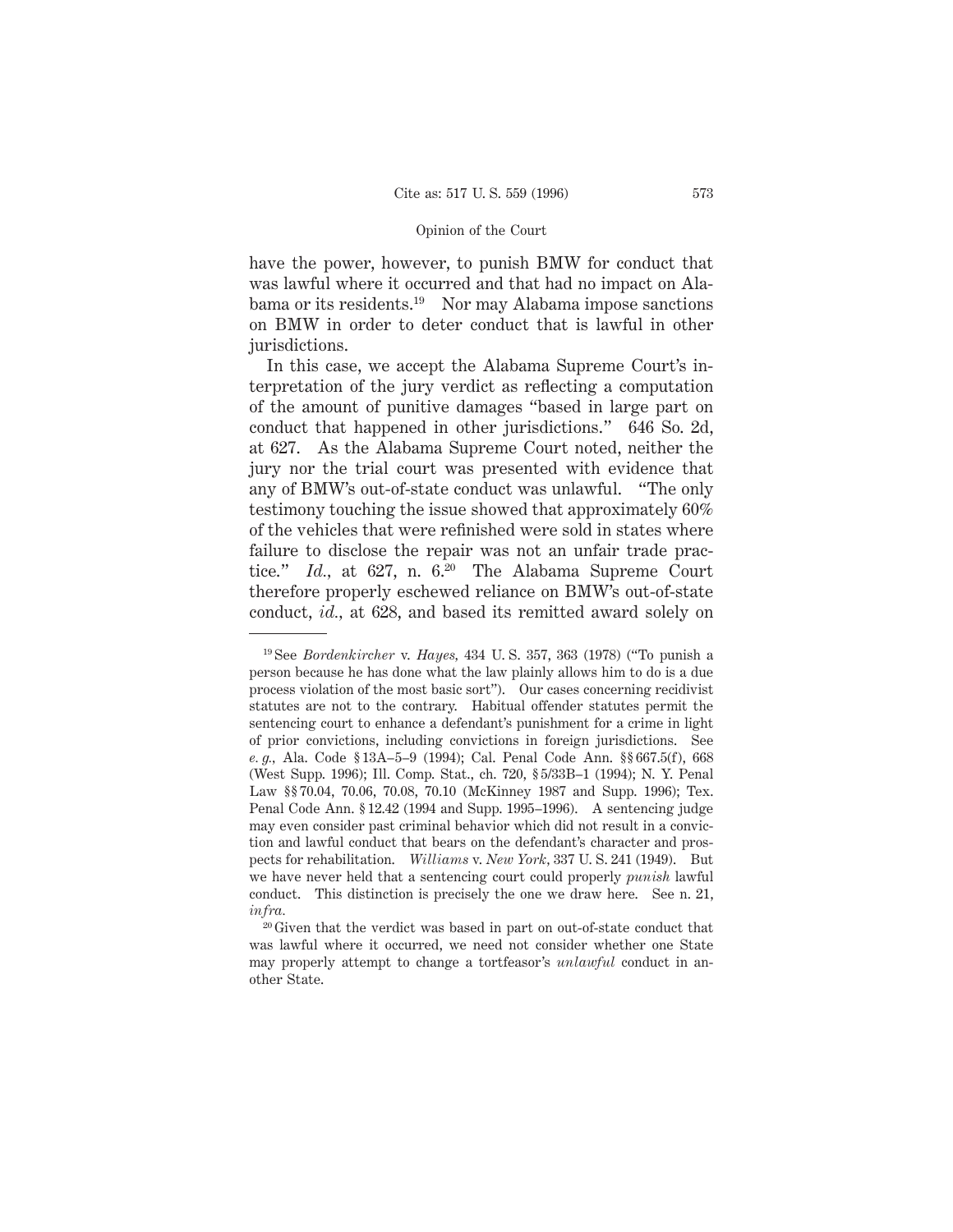conduct that occurred within Alabama.<sup>21</sup> The award must be analyzed in the light of the same conduct, with consideration given only to the interests of Alabama consumers, rather than those of the entire Nation. When the scope of the interest in punishment and deterrence that an Alabama court may appropriately consider is properly limited, it is apparent—for reasons that we shall now address—that this award is grossly excessive.

#### III

Elementary notions of fairness enshrined in our constitutional jurisprudence dictate that a person receive fair notice not only of the conduct that will subject him to punishment, but also of the severity of the penalty that a State may impose.22 Three guideposts, each of which indicates that BMW did not receive adequate notice of the magnitude of the sanction that Alabama might impose for adhering to the nondisclosure policy adopted in 1983, lead us to the conclusion that

<sup>21</sup> Of course, the fact that the Alabama Supreme Court correctly concluded that it was error for the jury to use the number of sales in other States as a multiplier in computing the amount of its punitive sanction does not mean that evidence describing out-of-state transactions is irrelevant in a case of this kind. To the contrary, as we stated in *TXO Production Corp.* v. *Alliance Resources Corp.,* 509 U. S. 443, 462, n. 28 (1993), such evidence may be relevant to the determination of the degree of reprehensibility of the defendant's conduct.

<sup>22</sup> See *Miller* v. *Florida,* 482 U. S. 423 (1987) (*Ex Post Facto* Clause violated by retroactive imposition of revised sentencing guidelines that provided longer sentence for defendant's crime); *Bouie* v. *City of Columbia,* 378 U. S. 347 (1964) (retroactive application of new construction of statute violated due process); *id.,* at 350–355 (citing cases); *Lankford* v. *Idaho,* 500 U. S. 110 (1991) (due process violated because defendant and his counsel did not have adequate notice that judge might impose death sentence). The strict constitutional safeguards afforded to criminal defendants are not applicable to civil cases, but the basic protection against "judgments without notice" afforded by the Due Process Clause, *Shaffer* v. *Heitner,* 433 U. S. 186, 217 (1977) (Stevens, J., concurring in judgment), is implicated by civil *penalties.*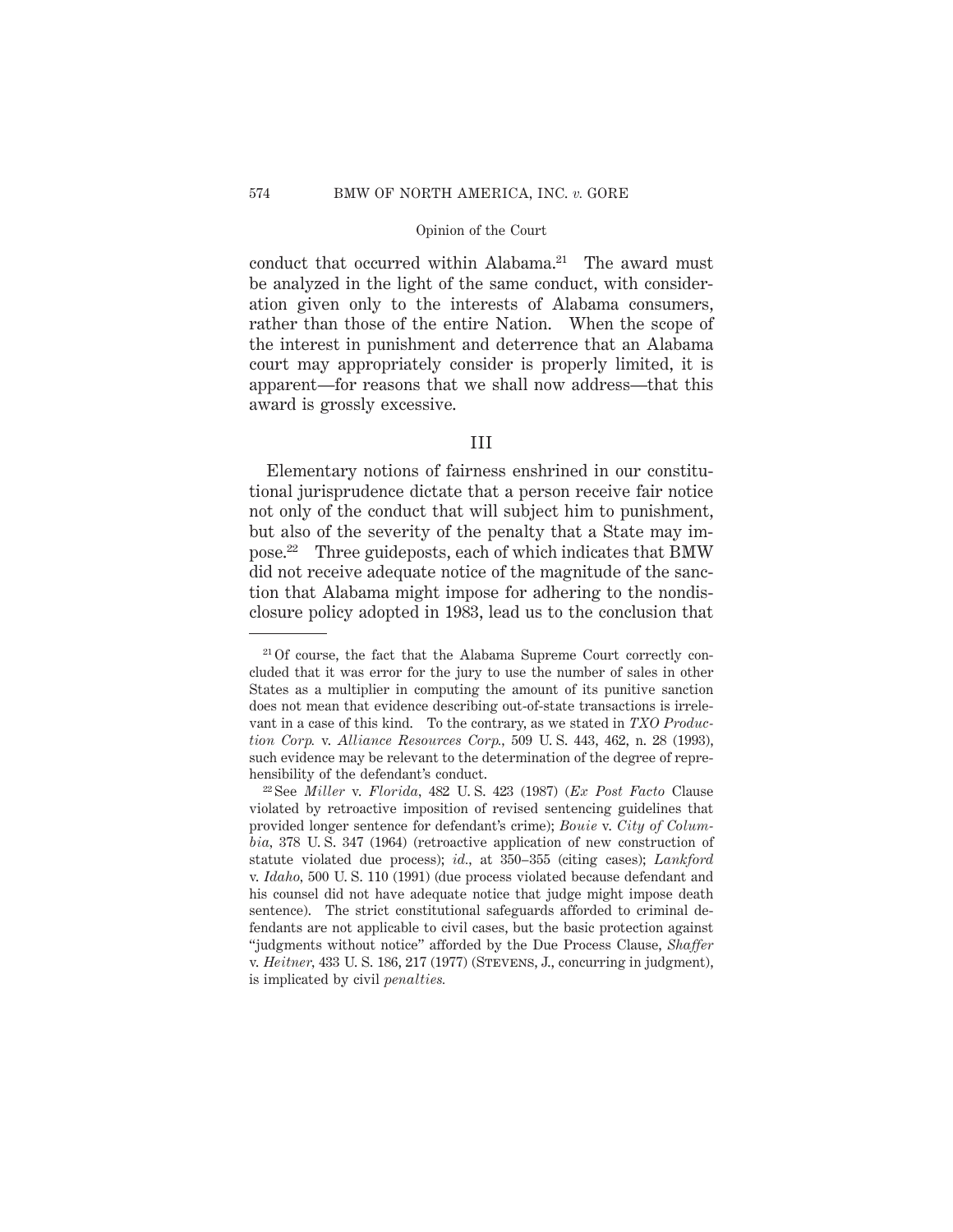the \$2 million award against BMW is grossly excessive: the degree of reprehensibility of the nondisclosure; the disparity between the harm or potential harm suffered by Dr. Gore and his punitive damages award; and the difference between this remedy and the civil penalties authorized or imposed in comparable cases. We discuss these considerations in turn.

#### *Degree of Reprehensibility*

Perhaps the most important indicium of the reasonableness of a punitive damages award is the degree of reprehensibility of the defendant's conduct.<sup>23</sup> As the Court stated nearly 150 years ago, exemplary damages imposed on a defendant should reflect "the enormity of his offense." *Day* v. *Woodworth,* 13 How. 363, 371 (1852). See also *St. Louis, I. M. & S. R. Co.* v. *Williams,* 251 U. S. 63, 66–67 (1919) (punitive award may not be "wholly disproportioned to the offense"); *Browning-Ferris Industries of Vt., Inc.* v. *Kelco Disposal, Inc.,* 492 U. S. 257, 301 (1989) (O'Connor, J., concurring in part and dissenting in part) (reviewing court "should examine the gravity of the defendant's conduct and the harshness of the award of punitive damages").<sup>24</sup> This principle reflects the accepted view that some wrongs are more blameworthy than others. Thus, we have said that

<sup>&</sup>lt;sup>23</sup> "The flagrancy of the misconduct is thought to be the primary consideration in determining the amount of punitive damages." Owen, A Punitive Damages Overview: Functions, Problems and Reform, 39 Vill. L. Rev. 363, 387 (1994).

 $24$  The principle that punishment should fit the crime "is deeply rooted and frequently repeated in common-law jurisprudence." *Solem* v. *Helm,* 463 U. S. 277, 284 (1983). See *Burkett* v. *Lanata,* 15 La. Ann. 337, 339 (1860) (punitive damages should be "commensurate to the nature of the offence"); *Blanchard* v. *Morris,* 15 Ill. 35, 36 (1853) ("[W]e cannot say [the exemplary damages] are excessive under the circumstances; for the proofs show that threats, violence, and imprisonment, were accompanied by mental fear, torture, and agony of mind"); *Louisville & Northern R. Co.* v. *Brown,* 127 Ky. 732, 749, 106 S. W. 795, 799 (1908) ("We are not aware of any case in which the court has sustained a verdict as large as this one unless the injuries were permanent").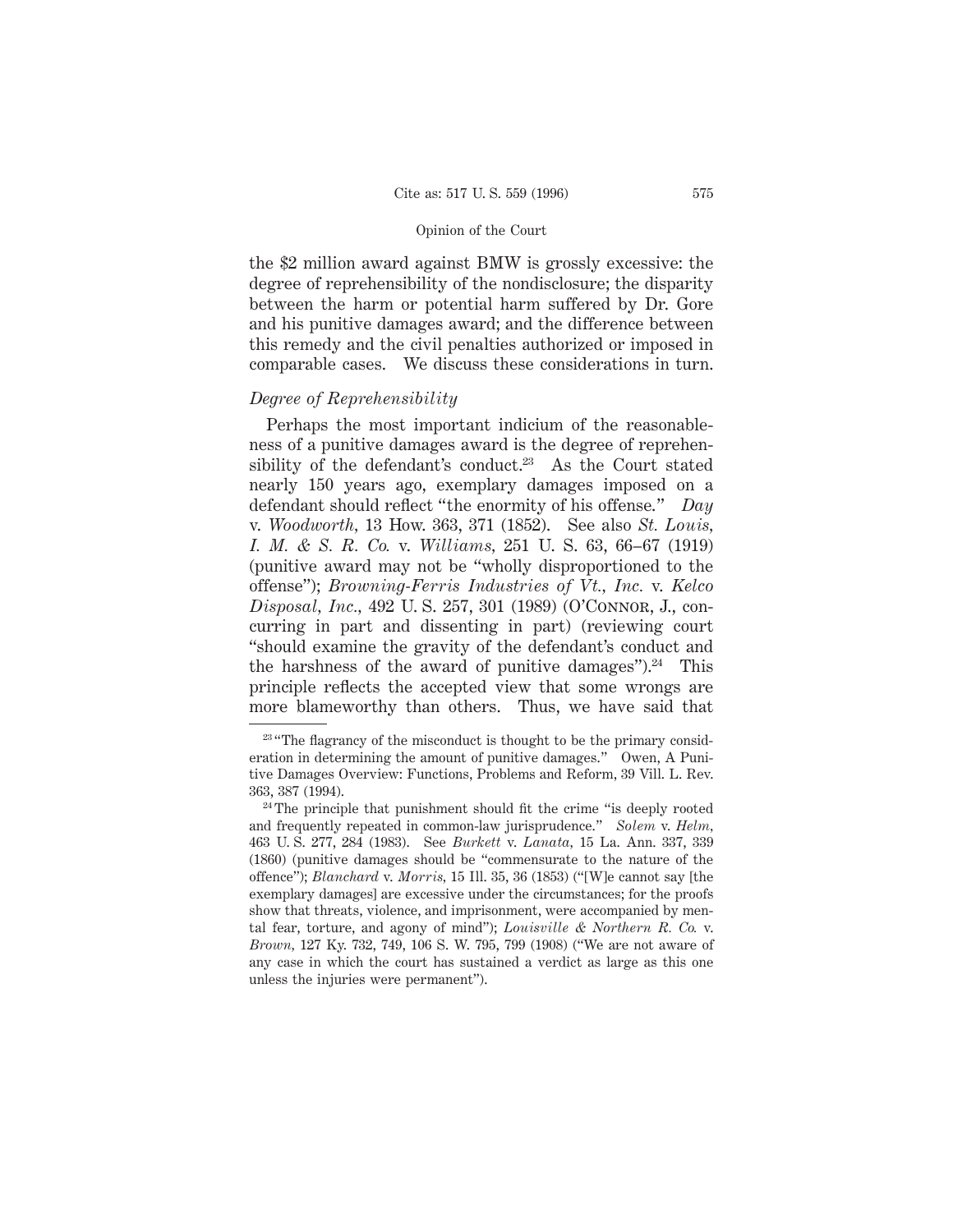"nonviolent crimes are less serious than crimes marked by violence or the threat of violence." *Solem* v. *Helm,* 463 U. S. 277, 292–293 (1983). Similarly, "trickery and deceit," *TXO,* 509 U. S., at 462, are more reprehensible than negligence. In *TXO,* both the West Virginia Supreme Court and the Justices of this Court placed special emphasis on the principle that punitive damages may not be "grossly out of proportion to the severity of the offense." <sup>25</sup> *Id.,* at 453, 462. Indeed, for JUSTICE KENNEDY, the defendant's intentional malice was the decisive element in a "close and difficult" case. *Id.,* at 468.26

In this case, none of the aggravating factors associated with particularly reprehensible conduct is present. The harm BMW inflicted on Dr. Gore was purely economic in nature. The presale refinishing of the car had no effect on its performance or safety features, or even its appearance for at least nine months after his purchase. BMW's conduct evinced no indifference to or reckless disregard for the health and safety of others. To be sure, infliction of economic injury, especially when done intentionally through affirmative acts of misconduct, *id.,* at 453, or when the target is financially vulnerable, can warrant a substantial penalty. But this observation does not convert all acts that cause economic harm into torts that are sufficiently reprehensible to justify a significant sanction in addition to compensatory damages.

Dr. Gore contends that BMW's conduct was particularly reprehensible because nondisclosure of the repairs to his car formed part of a nationwide pattern of tortious conduct. Certainly, evidence that a defendant has repeatedly engaged in prohibited conduct while knowing or suspecting that it was unlawful would provide relevant support for an argu-

<sup>25</sup> *Pacific Mut. Life Ins. Co.* v. *Haslip,* 499 U. S. 1, 22 (1991).

<sup>26</sup> The dissenters also recognized that "TXO's conduct was clearly wrongful, calculated, and improper . . . ." *TXO,* 509 U. S., at 482 (opinion of O'Connor, J.).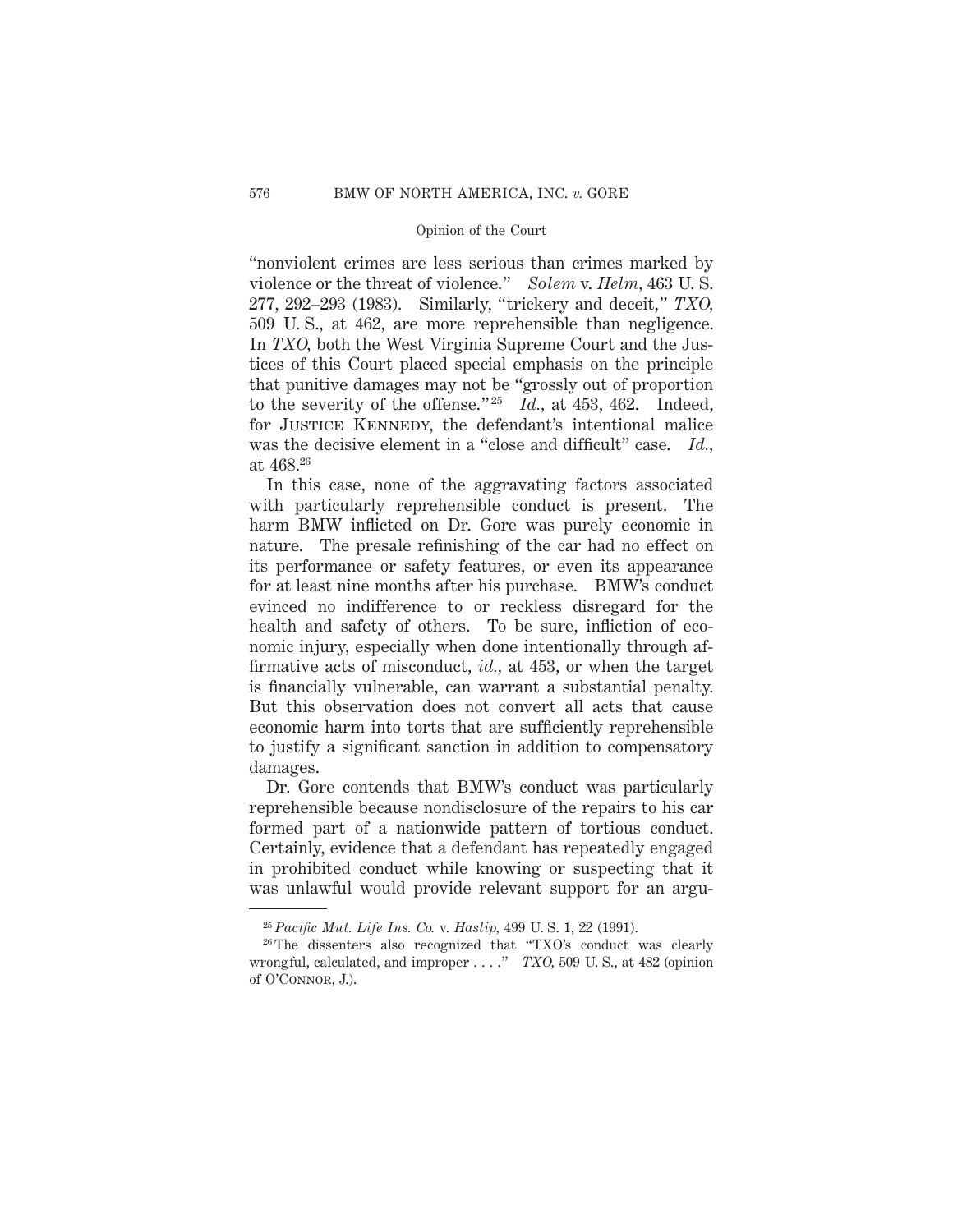ment that strong medicine is required to cure the defendant's disrespect for the law. See *id.,* at 462, n. 28. Our holdings that a recidivist may be punished more severely than a first offender recognize that repeated misconduct is more reprehensible than an individual instance of malfeasance. See *Gryger* v. *Burke,* 334 U. S. 728, 732 (1948).

In support of his thesis, Dr. Gore advances two arguments. First, he asserts that the state disclosure statutes supplement, rather than supplant, existing remedies for breach of contract and common-law fraud. Thus, according to Dr. Gore, the statutes may not properly be viewed as immunizing from liability the nondisclosure of repairs costing less than the applicable statutory threshold. Brief for Respondent 18–19. Second, Dr. Gore maintains that BMW should have anticipated that its failure to disclose similar repair work could expose it to liability for fraud. *Id.,* at 4–5.

We recognize, of course, that only state courts may authoritatively construe state statutes. As far as we are aware, at the time this action was commenced no state court had explicitly addressed whether its State's disclosure statute provides a safe harbor for nondisclosure of presumptively minor repairs or should be construed instead as supplementing common-law duties.<sup>27</sup> A review of the text of the stat-

<sup>27</sup> In *Jeter* v. *M & M Dodge, Inc.,* 634 So. 2d 1383 (La. App. 1994), a Louisiana Court of Appeals suggested that the Louisiana disclosure statute functions as a safe harbor. Finding that the cost of repairing presale damage to the plaintiff's car exceeded the statutory disclosure threshold, the court held that the disclosure statute did not provide a defense to the action. *Id.,* at 1384.

During the pendency of this litigation, Alabama enacted a disclosure statute which defines "material" damage to a new car as damage requiring repairs costing in excess of 3 percent of suggested retail price or \$500, whichever is greater. Ala. Code § 8–19–5(22) (1993). After its decision in this case, the Alabama Supreme Court stated in dicta that the remedies available under this section of its Deceptive Trade Practices Act did not displace or alter pre-existing remedies available under either the common law or other statutes. *Hines* v. *Riverside Chevrolet-Olds, Inc.,* 655 So. 2d 909, 917, n. 2 (1994). It refused, however, to "recognize, or impose on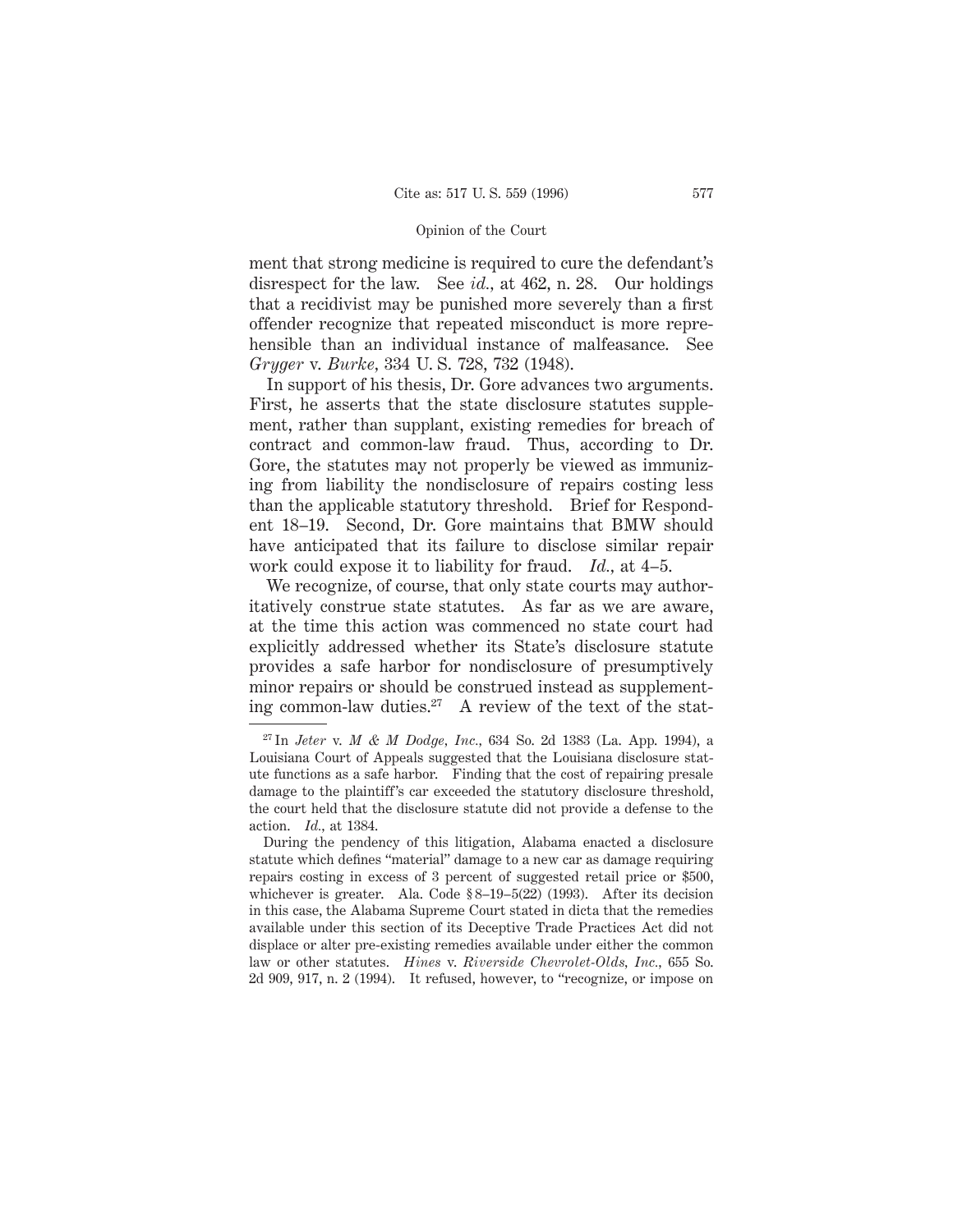utes, however, persuades us that in the absence of a statecourt determination to the contrary, a corporate executive could reasonably interpret the disclosure requirements as establishing safe harbors. In California, for example, the disclosure statute defines "material" damage to a motor vehicle as damage requiring repairs costing in excess of 3 percent of the suggested retail price or \$500, whichever is greater. Cal. Veh. Code Ann. § 9990 (West Supp. 1996). The Illinois statute states that in cases in which disclosure is not required, "nondisclosure does not constitute a misrepresentation or omission of fact." Ill. Comp. Stat., ch. 815, § 710/5 (1994).28 Perhaps the statutes may also be interpreted in another way. We simply emphasize that the record contains no evidence that BMW's decision to follow a disclosure policy that coincided with the strictest extant state statute was sufficiently reprehensible to justify a \$2 million award of punitive damages.

automobile manufacturers, a general duty to disclose every repair of damage, however slight, incurred during the manufacturing process." *Id.,* at 921. Instead, it held that whether a defendant has a duty to disclose is a question of fact "for the jury to determine." *Id.,* at 918. In reaching that conclusion it overruled two earlier decisions that seemed to indicate that as a matter of law there was no disclosure obligation in cases comparable to this one. *Id.,* at 920 (overruling *Century 21-Reeves Realty, Inc.* v. *McConnell Cadillac, Inc.,* 626 So. 2d 1273 (1993), and *Cobb* v. *Southeast Toyota Distributors, Inc.,* 569 So. 2d 395 (1990)).

 $28$  See also Ariz. Rev. Stat. Ann.  $\S 28-1304.03$  (1989) ("[I]f disclosure is not required under this section, a purchaser may not revoke or rescind a sales contract due solely to the fact that the new motor vehicle was damaged and repaired prior to completion of the sale"); Ind. Code § 9–23–4–5 (1993) (providing that "[r]epaired damage to a customer-ordered new motor vehicle not exceeding four percent (4%) of the manufacturer's suggested retail price does not need to be disclosed at the time of sale"); N. C. Gen. Stat. § 20–305.1(e) (1993) (requiring disclosure of repairs costing more than 5 percent of suggested retail price and prohibiting revocation or rescission of sales contract on the basis of less costly repairs); Okla. Stat., Tit. 47, § 1112.1 (1991) (defining "material" damage to a car as damage requiring repairs costing in excess of 3 percent of suggested retail price or \$500, whichever is greater).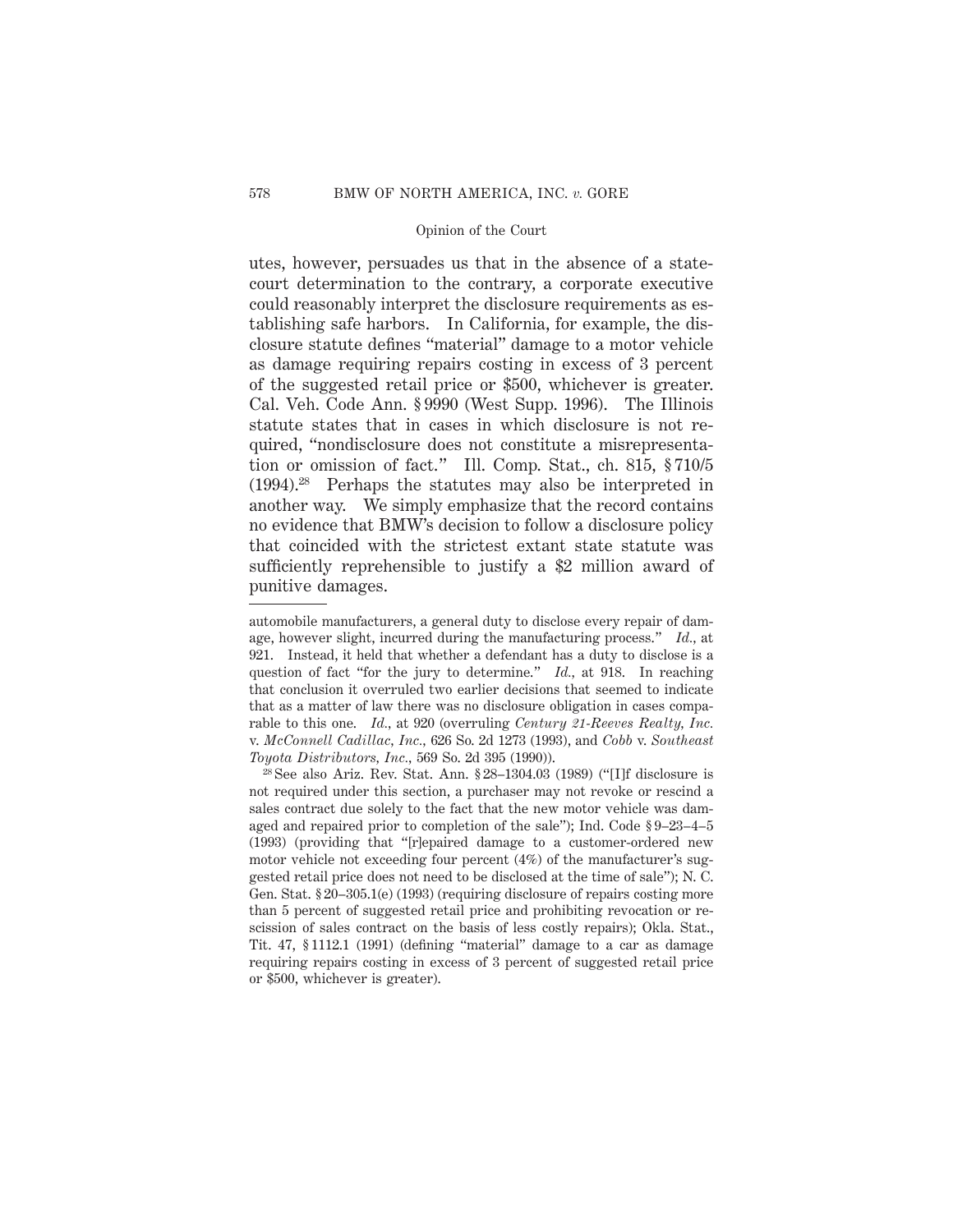Dr. Gore's second argument for treating BMW as a recidivist is that the company should have anticipated that its actions would be considered fraudulent in some, if not all, jurisdictions. This contention overlooks the fact that actionable fraud requires a *material* misrepresentation or omission.29 This qualifier invites line-drawing of just the sort engaged in by States with disclosure statutes and by BMW. We do not think it can be disputed that there may exist minor imperfections in the finish of a new car that can be repaired (or indeed, left unrepaired) without materially affecting the car's value.30 There is no evidence that BMW acted in bad faith when it sought to establish the appropriate line between presumptively minor damage and damage requiring disclosure to purchasers. For this purpose, BMW could reasonably rely on state disclosure statutes for guidance. In this regard, it is also significant that there is no evidence that BMW persisted in a course of conduct after it had been adjudged unlawful on even one occasion, let alone repeated occasions.31

Finally, the record in this case discloses no deliberate false statements, acts of affirmative misconduct, or concealment of evidence of improper motive, such as were present in *Haslip* and *TXO. Haslip,* 499 U. S., at 5; *TXO,* 509 U. S., at 453. We accept, of course, the jury's finding that BMW suppressed

 $29$  Restatement (Second) of Torts § 538 (1977); W. Keeton, D. Dobbs, R. Keeton, & D. Owen, Prosser and Keeton on Law of Torts § 108 (5th ed. 1984).

<sup>30</sup> The Alabama Supreme Court has held that a car may be considered "new" as a matter of law even if its finish contains minor cosmetic flaws. *Wilburn* v. *Larry Savage Chevrolet, Inc.,* 477 So. 2d 384 (1985). We note also that at trial respondent only introduced evidence of undisclosed paint damage to new cars repaired at a cost of \$300 or more. This decision suggests that respondent believed that the jury might consider some repairs too *de minimis* to warrant disclosure.

<sup>&</sup>lt;sup>31</sup> Before the verdict in this case, BMW had changed its policy with respect to Alabama and two other States. Five days after the jury award, BMW altered its nationwide policy to one of full disclosure.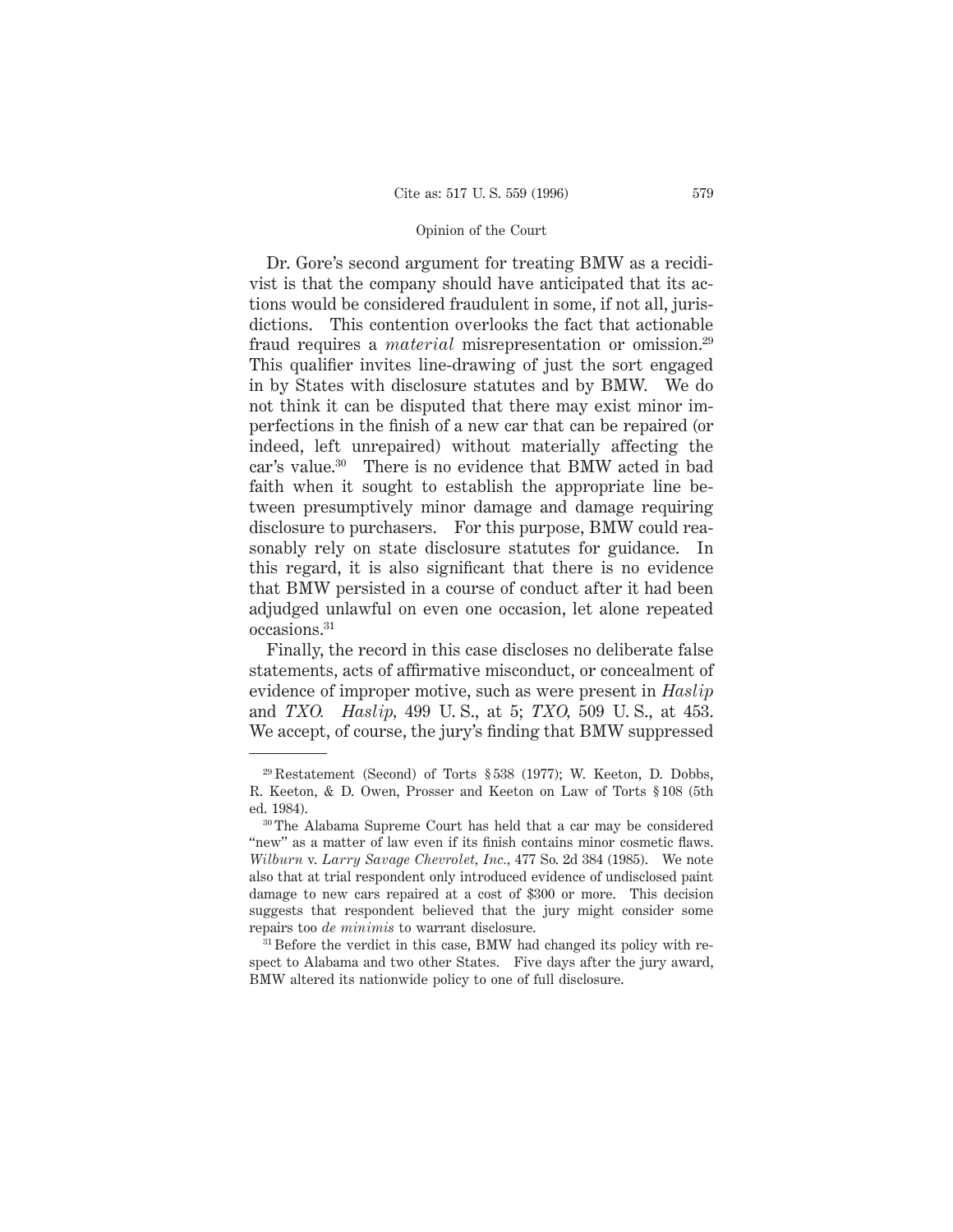a material fact which Alabama law obligated it to communicate to prospective purchasers of repainted cars in that State. But the omission of a material fact may be less reprehensible than a deliberate false statement, particularly when there is a good-faith basis for believing that no duty to disclose exists.

That conduct is sufficiently reprehensible to give rise to tort liability, and even a modest award of exemplary damages does not establish the high degree of culpability that warrants a substantial punitive damages award. Because this case exhibits none of the circumstances ordinarily associated with egregiously improper conduct, we are persuaded that BMW's conduct was not sufficiently reprehensible to warrant imposition of a \$2 million exemplary damages award.

#### *Ratio*

The second and perhaps most commonly cited indicium of an unreasonable or excessive punitive damages award is its ratio to the actual harm inflicted on the plaintiff. See *TXO,* 509 U. S., at 459; *Haslip,* 499 U. S., at 23. The principle that exemplary damages must bear a "reasonable relationship" to compensatory damages has a long pedigree. $32$  Scholars have identified a number of early English statutes authorizing the

<sup>32</sup> See, *e. g., Grant* v. *McDonogh,* 7 La. Ann. 447, 448 (1852) ("[E]xemplary damages allowed should bear some proportion to the real damage sustained"); *Saunders* v. *Mullen,* 66 Iowa 728, 729, 24 N. W. 529 (1885) ("When the actual damages are so small, the amount allowed as exemplary damages should not be so large"); *Flannery* v. *Baltimore & Ohio R. Co.,* 15 D. C. 111, 125 (1885) (when punitive damages award "is out of all proportion to the injuries received, we feel it our duty to interfere"); *Houston & Texas Central R. Co.* v. *Nichols,* 9 Am. & Eng. R. R. Cas. 361, 365 (Tex. 1882) ("Exemplary damages, when allowed, should bear proportion to the actual damages sustained"); *McCarthy* v. *Niskern,* 22 Minn. 90, 91–92 (1875) (punitive damages "enormously in excess of what may justly be regarded as compensation" for the injury must be set aside "to prevent injustice").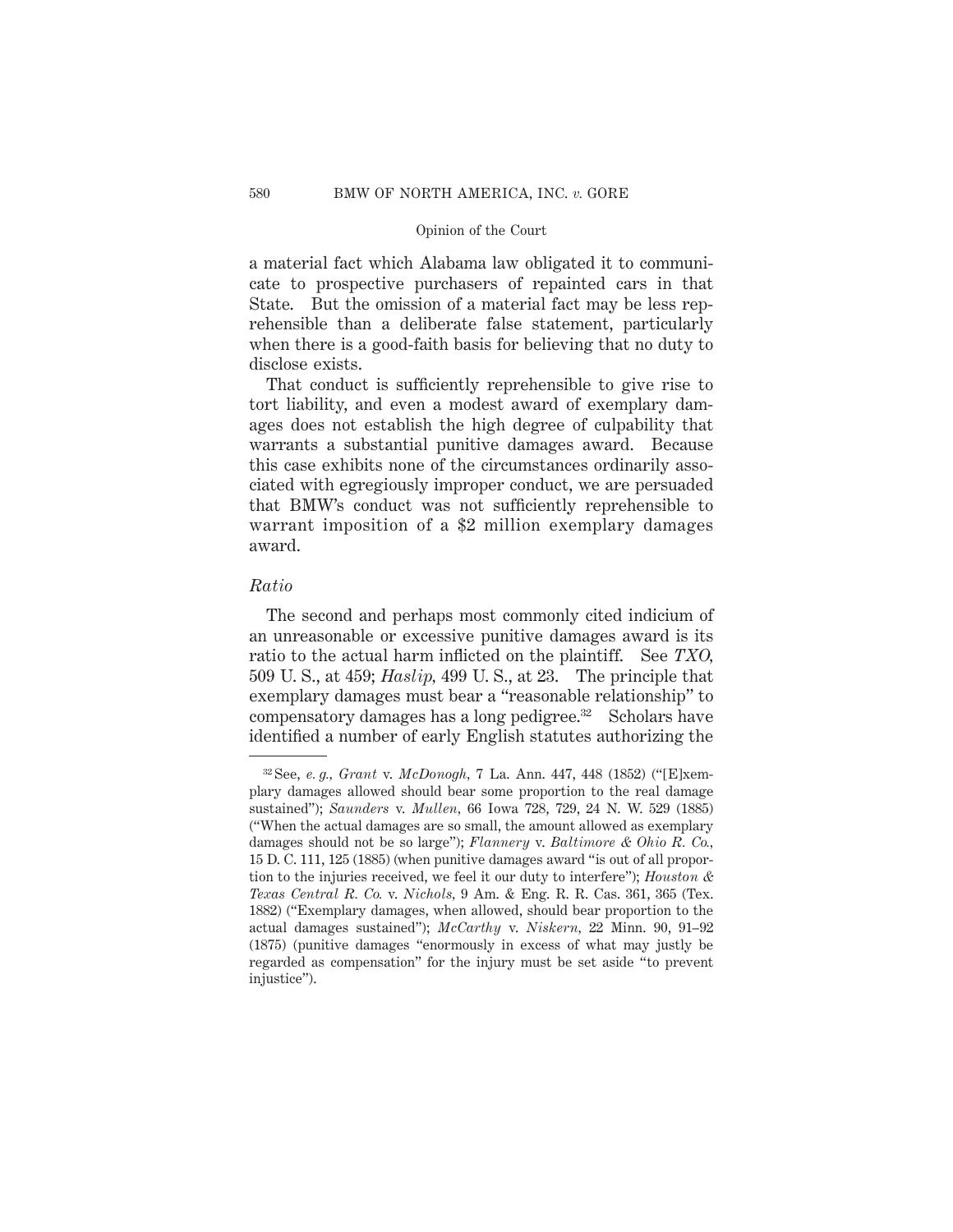award of multiple damages for particular wrongs. Some 65 different enactments during the period between 1275 and 1753 provided for double, treble, or quadruple damages.<sup>33</sup> Our decisions in both *Haslip* and *TXO* endorsed the proposition that a comparison between the compensatory award and the punitive award is significant.

In *Haslip* we concluded that even though a punitive damages award of "more than 4 times the amount of compensatory damages" might be "close to the line," it did not "cross the line into the area of constitutional impropriety." 499 U. S., at 23–24. *TXO,* following dicta in *Haslip,* refined this analysis by confirming that the proper inquiry is " 'whether there is a reasonable relationship between the punitive damages award and *the harm likely to result* from the defendant's conduct as well as the harm that actually has occurred.'" *TXO*, 509 U.S., at 460 (emphasis in original), quoting *Haslip,* 499 U. S., at 21. Thus, in upholding the \$10 million award in *TXO,* we relied on the difference between that figure and the harm to the victim that would have ensued if the tortious plan had succeeded. That difference suggested that the relevant ratio was not more than 10 to  $1^{34}$ 

<sup>34</sup> "While petitioner stresses the shocking disparity between the punitive award and the compensatory award, that shock dissipates when one considers the potential loss to respondents, in terms of reduced or eliminated royalties payments, had petitioner succeeded in its illicit scheme. Thus, even if the actual value of the 'potential harm' to respondents is not be-

<sup>33</sup> Owen, *supra* n. 23, at 368, and n. 23. One English statute, for example, provides that officers arresting persons out of their jurisdiction shall pay double damages. 3 Edw., I., ch. 35. Another directs that in an action for forcible entry or detainer, the plaintiff shall recover treble damages. 8 Hen. VI, ch. 9, § 6.

Present-day federal law allows or mandates imposition of multiple damages for a wide assortment of offenses, including violations of the antitrust laws, see § 4 of the Clayton Act, 38 Stat. 731, as amended, 15 U. S. C. § 15, and the Racketeer Influenced and Corrupt Organizations Act, see 18 U. S. C. § 1964, and certain breaches of the trademark laws, see § 35 of the Trademark Act of 1946, 60 Stat. 439, as amended, 15 U. S. C. § 1117, and the patent laws, see 66 Stat. 813, 35 U. S. C. § 284.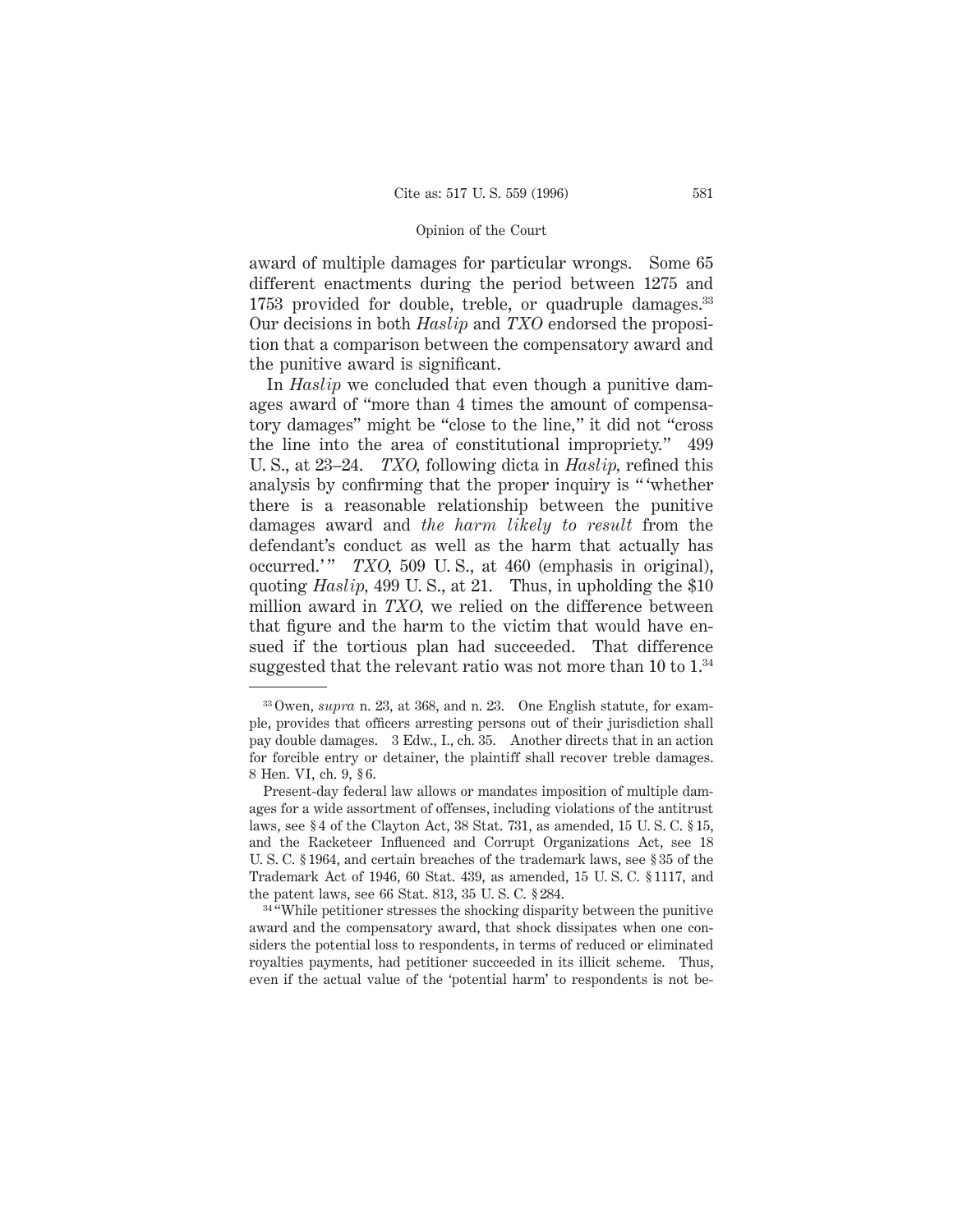The \$2 million in punitive damages awarded to Dr. Gore by the Alabama Supreme Court is 500 times the amount of his actual harm as determined by the jury.<sup>35</sup> Moreover, there is no suggestion that Dr. Gore or any other BMW purchaser was threatened with any additional potential harm by BMW's nondisclosure policy. The disparity in this case is thus dramatically greater than those considered in *Haslip* and *TXO.*<sup>36</sup>

Of course, we have consistently rejected the notion that the constitutional line is marked by a simple mathematical formula, even one that compares actual *and potential* damages to the punitive award. *TXO,* 509 U. S., at 458.37 Indeed, low awards of compensatory damages may properly support a higher ratio than high compensatory awards, if, for example, a particularly egregious act has resulted in only a small amount of economic damages. A higher ratio may also be justified in cases in which the injury is hard to detect or the monetary value of noneconomic harm might have been difficult to determine. It is appropriate, therefore, to reiterate our rejection of a categorical approach. Once again, "we return to what we said . . . in *Haslip:* 'We need not, and

tween \$5 million and \$8.3 million, but is closer to \$4 million, or \$2 million, or even \$1 million, the disparity between the punitive award and the potential harm does not, in our view, 'jar one's constitutional sensibilities.' " *TXO,* 509 U. S., at 462, quoting *Haslip,* 499 U. S., at 18.

<sup>35</sup> Even assuming each repainted BMW suffers a diminution in value of approximately \$4,000, the award is 35 times greater than the total damages of all 14 Alabama consumers who purchased repainted BMW's.

<sup>&</sup>lt;sup>36</sup> The ratio here is also dramatically greater than any award that would be permissible under the statutes and proposed statutes summarized in the appendix to Justice Ginsburg's dissenting opinion. *Post,* at 615–616.

<sup>&</sup>lt;sup>37</sup> Conceivably the Alabama Supreme Court's selection of a 500-to-1 ratio was an application of JUSTICE SCALIA's identification of one possible reading of the plurality opinion in *TXO:* Any future due process challenge to a punitive damages award could be disposed of with the simple observation that "this is no worse than *TXO.*" 509 U. S., at 472 (Scalia, J., concurring in judgment). As we explain in the text, this award is significantly worse than the award in *TXO.*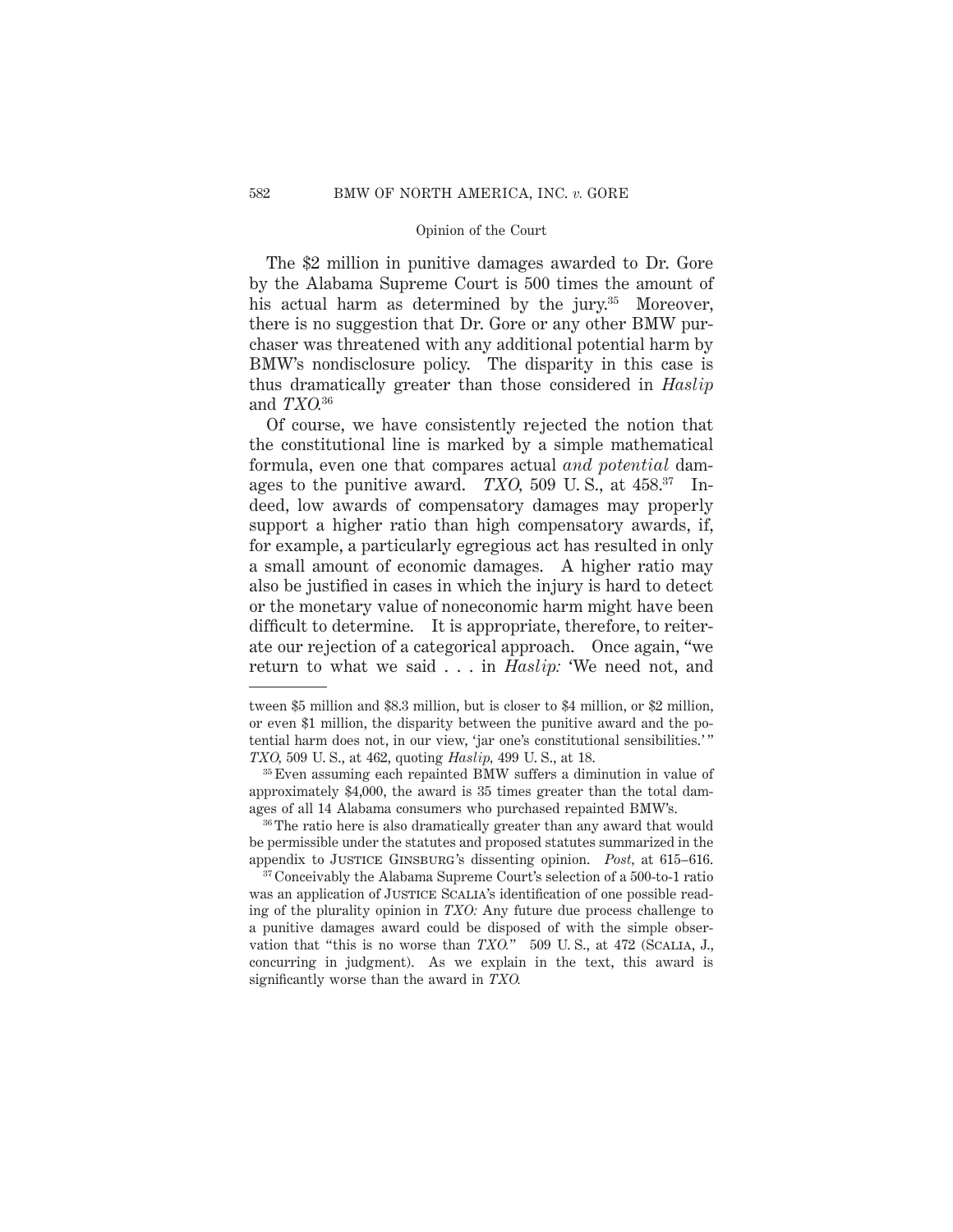indeed we cannot, draw a mathematical bright line between the constitutionally acceptable and the constitutionally unacceptable that would fit every case. We can say, however, that [a] general concer[n] of reasonableness . . . properly enter<sup>[s]</sup> into the constitutional calculus.'" *Id.*, at 458 (quoting *Haslip,* 499 U. S., at 18). In most cases, the ratio will be within a constitutionally acceptable range, and remittitur will not be justified on this basis. When the ratio is a breathtaking 500 to 1, however, the award must surely "raise a suspicious judicial eyebrow." *TXO,* 509 U. S., at 481 (O'Connor, J., dissenting).

#### *Sanctions for Comparable Misconduct*

Comparing the punitive damages award and the civil or criminal penalties that could be imposed for comparable misconduct provides a third indicium of excessiveness. As Justice O'Connor has correctly observed, a reviewing court engaged in determining whether an award of punitive damages is excessive should "accord 'substantial deference' to legislative judgments concerning appropriate sanctions for the conduct at issue." *Browning-Ferris Industries of Vt., Inc.* v. *Kelco Disposal, Inc.,* 492 U. S., at 301 (opinion concurring in part and dissenting in part). In *Haslip,* 499 U. S., at 23, the Court noted that although the exemplary award was "much in excess of the fine that could be imposed," imprisonment was also authorized in the criminal context.<sup>38</sup> In this

<sup>38</sup> Although the Court did not address the size of the punitive damages award in *Silkwood* v. *Kerr-McGee Corp.,* 464 U. S. 238 (1984), the dissenters commented on its excessive character, noting that the "\$10 million [punitive damages award] that the jury imposed is 100 times greater than the maximum fine that may be imposed . . . for a single violation of federal standards" and "more than 10 times greater than the largest single fine that the Commission has ever imposed." *Id.,* at 263 (Blackmun, J., dissenting). In *New York Times Co.* v. *Sullivan,* 376 U. S. 254 (1964), the Court observed that the punitive award for libel was "one thousand times greater than the maximum fine provided by the Alabama criminal statute," and concluded that the "fear of damage awards under a rule such as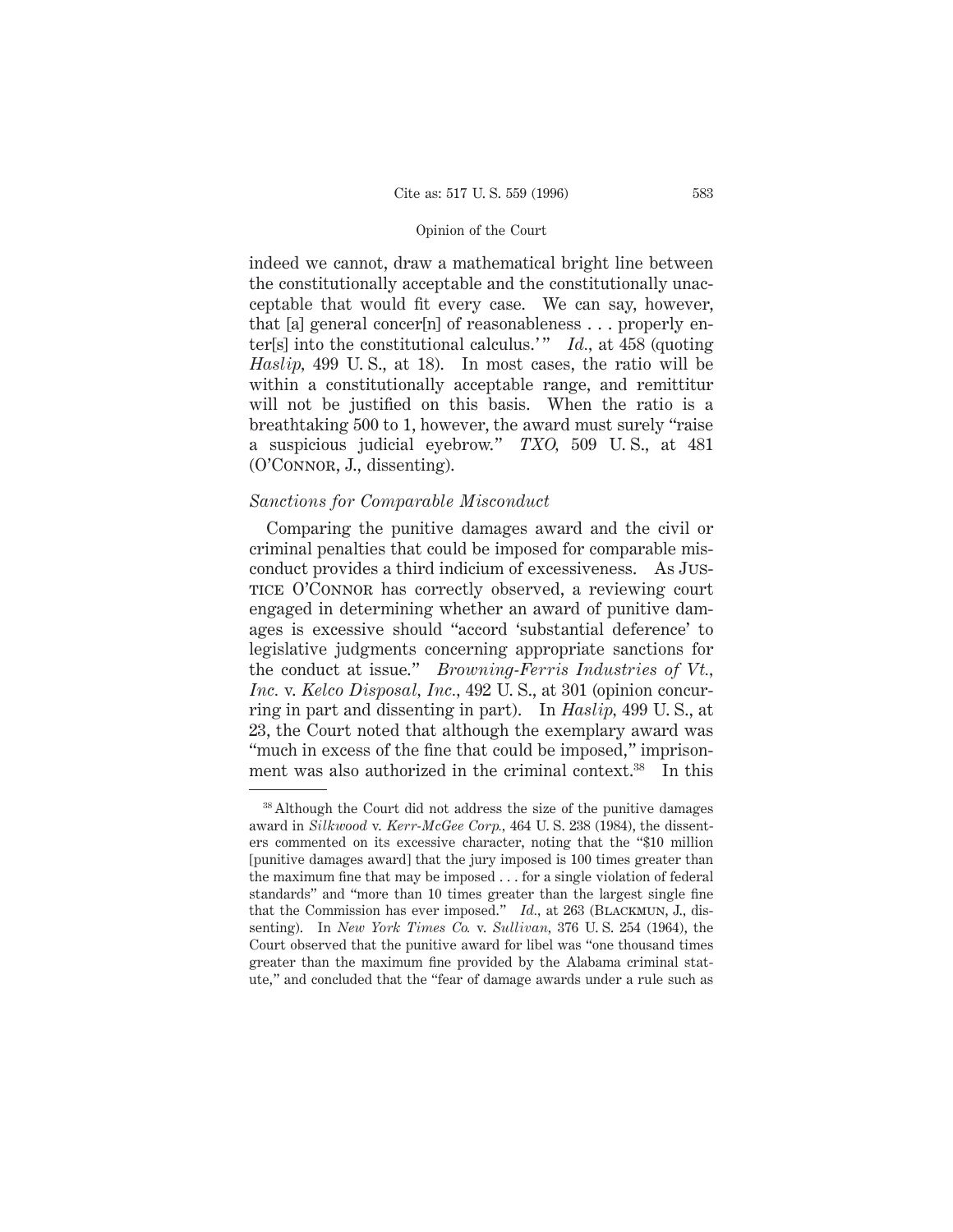case the \$2 million economic sanction imposed on BMW is substantially greater than the statutory fines available in Alabama and elsewhere for similar malfeasance.

The maximum civil penalty authorized by the Alabama Legislature for a violation of its Deceptive Trade Practices Act is \$2,000;<sup>39</sup> other States authorize more severe sanctions, with the maxima ranging from  $$5,000$  to  $$10,000.<sup>40</sup>$  Significantly, some statutes draw a distinction between first offenders and recidivists; thus, in New York the penalty is \$50 for a first offense and \$250 for subsequent offenses. None of these statutes would provide an out-of-state distributor with fair notice that the first violation—or, indeed the first 14 violations—of its provisions might subject an offender to a multimillion dollar penalty. Moreover, at the time BMW's policy was first challenged, there does not appear to have been any judicial decision in Alabama or elsewhere indicating that application of that policy might give rise to such severe punishment.

The sanction imposed in this case cannot be justified on the ground that it was necessary to deter future misconduct without considering whether less drastic remedies could be expected to achieve that goal. The fact that a multimillion dollar penalty prompted a change in policy sheds no light on the question whether a lesser deterrent would have adequately protected the interests of Alabama consumers. In

that invoked by the Alabama courts here may be markedly more inhibiting than the fear of prosecution under a criminal statute." *Id.,* at 277.

<sup>39</sup> Ala. Code § 8–19–11(b) (1993).

<sup>40</sup> See, *e. g.,* Ark. Code Ann. § 23–112–309(b) (1992) (up to \$5,000 for violation of state Motor Vehicle Commission Act that would allow suspension of dealer's license; up to \$10,000 for violation of Act that would allow revocation of dealer's license); Fla. Stat. § 320.27(12) (1992) (up to \$1,000); Ga. Code Ann.  $\S 40-1-5(g)$ , 10-1-397(a) (1994 and Supp. 1996) (up to \$2,000 administratively; up to \$5,000 in superior court); Ind. Code § 9–23–6–4 (1993) (\$50 to \$1,000); N. H. Rev. Stat. Ann. §§ 357–C:15, 651:2 (1995 and Supp. 1995) (corporate fine of up to \$20,000); N. Y. Gen. Bus. Law § 396–p(6) (McKinney Supp. 1995) (\$50 for first offense; \$250 for subsequent offenses).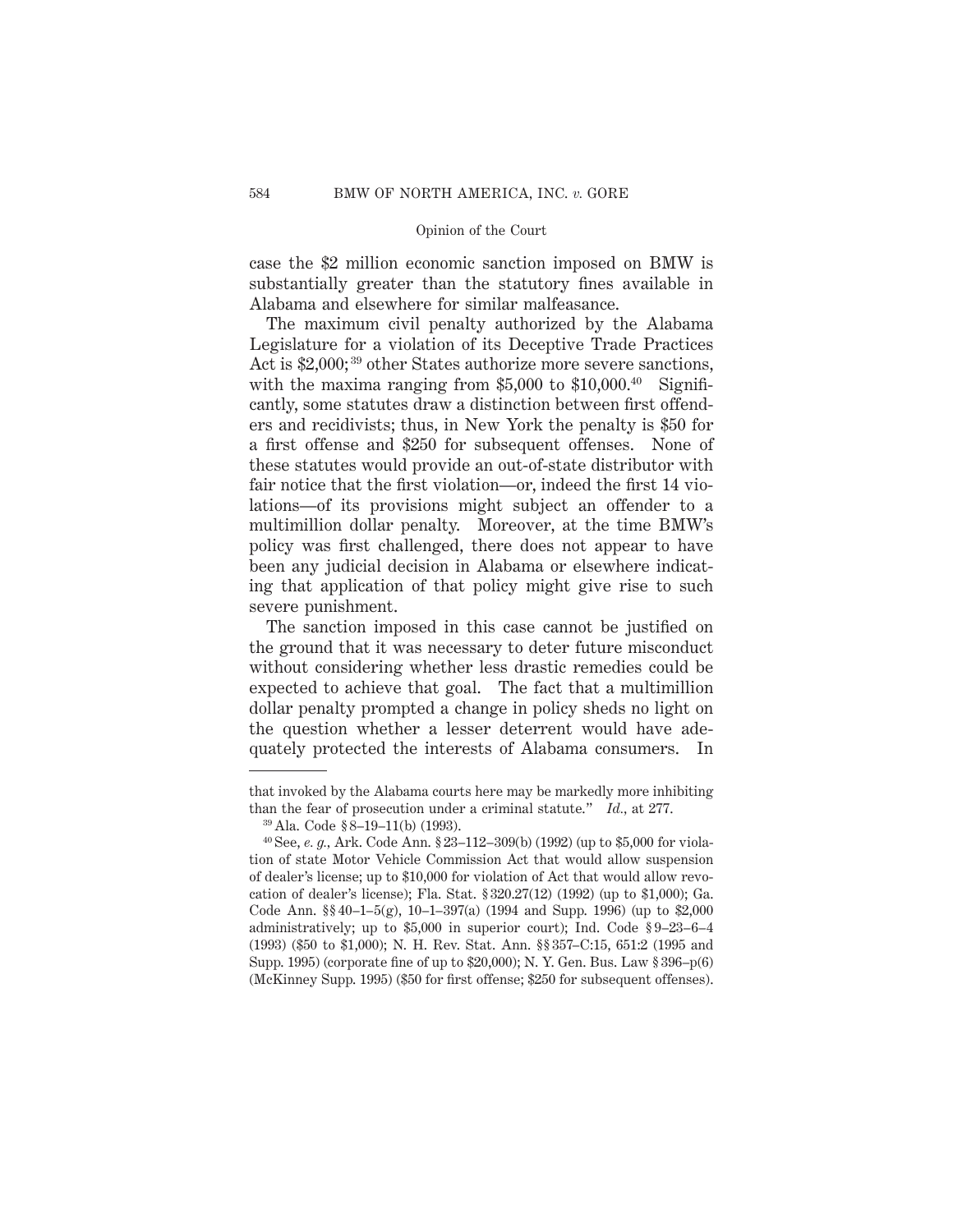the absence of a history of noncompliance with known statutory requirements, there is no basis for assuming that a more modest sanction would not have been sufficient to motivate full compliance with the disclosure requirement imposed by the Alabama Supreme Court in this case.

### IV

We assume, as the juries in this case and in the *Yates* case found, that the undisclosed damage to the new BMW's affected their actual value. Notwithstanding the evidence adduced by BMW in an effort to prove that the repainted cars conformed to the same quality standards as its other cars, we also assume that it knew, or should have known, that as time passed the repainted cars would lose their attractive appearance more rapidly than other BMW's. Moreover, we of course accept the Alabama courts' view that the state interest in protecting its citizens from deceptive trade practices justifies a sanction in addition to the recovery of compensatory damages. We cannot, however, accept the conclusion of the Alabama Supreme Court that BMW's conduct was sufficiently egregious to justify a punitive sanction that is tantamount to a severe criminal penalty.

The fact that BMW is a large corporation rather than an impecunious individual does not diminish its entitlement to fair notice of the demands that the several States impose on the conduct of its business. Indeed, its status as an active participant in the national economy implicates the federal interest in preventing individual States from imposing undue burdens on interstate commerce. While each State has ample power to protect its own consumers, none may use the punitive damages deterrent as a means of imposing its regulatory policies on the entire Nation.

As in *Haslip,* we are not prepared to draw a bright line marking the limits of a constitutionally acceptable punitive damages award. Unlike that case, however, we are fully convinced that the grossly excessive award imposed in this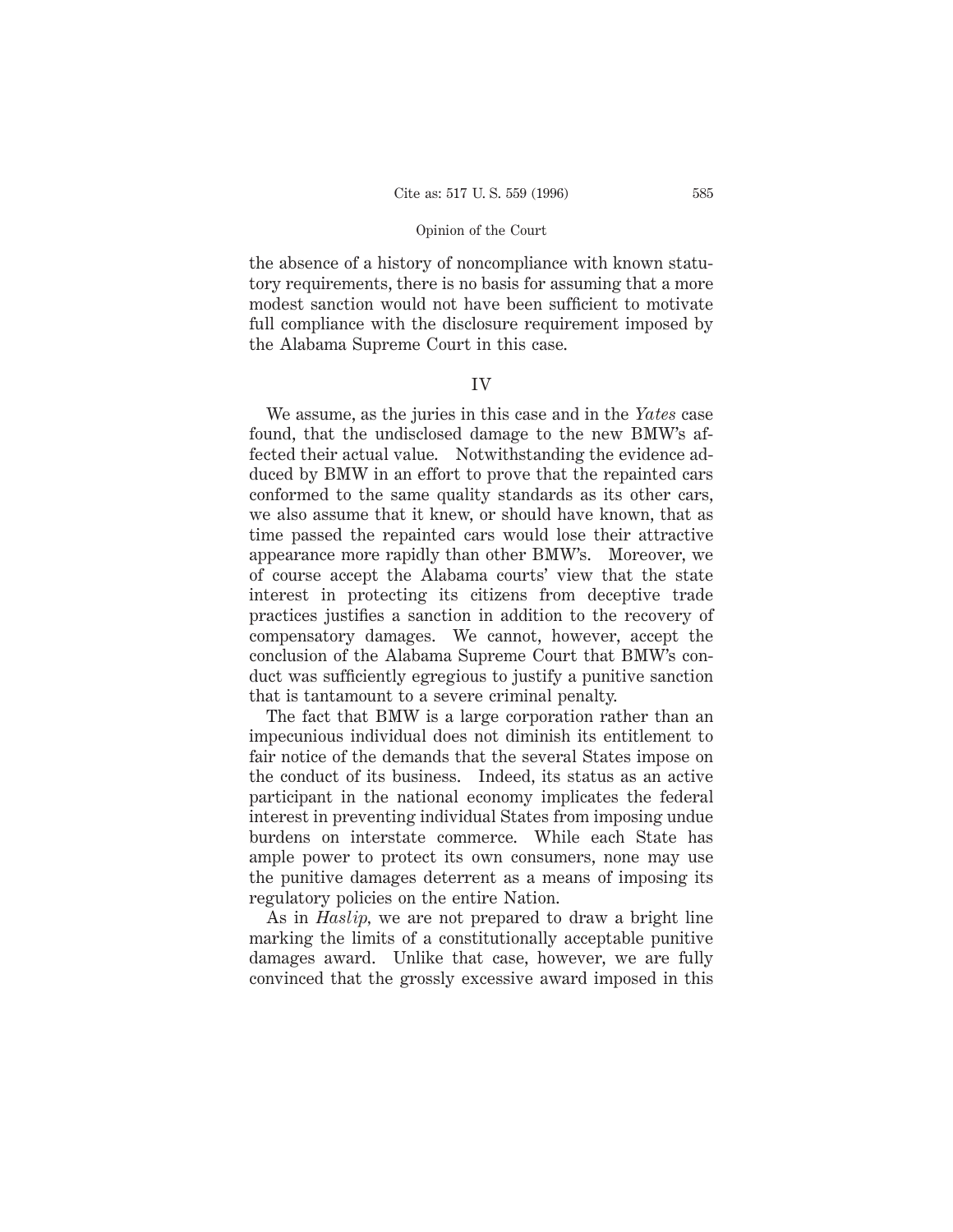case transcends the constitutional limit.<sup>41</sup> Whether the appropriate remedy requires a new trial or merely an independent determination by the Alabama Supreme Court of the award necessary to vindicate the economic interests of Alabama consumers is a matter that should be addressed by the state court in the first instance.

The judgment is reversed, and the case is remanded for further proceedings not inconsistent with this opinion.

#### *It is so ordered.*

Justice Breyer, with whom Justice O'Connor and JUSTICE SOUTER join, concurring.

The Alabama state courts have assessed the defendant \$2 million in "punitive damages" for having knowingly failed to tell a BMW automobile buyer that, at a cost of \$600, it had repainted portions of his new \$40,000 car, thereby lowering its potential resale value by about 10%. The Court's opinion, which I join, explains why we have concluded that this award, in this case, was "grossly excessive" in relation to legitimate punitive damages objectives, and hence an arbitrary deprivation of life, liberty, or property in violation of the Due Process Clause. See *TXO Production Corp.* v. *Alliance Resources Corp.,* 509 U. S. 443, 453, 454 (1993) (A "grossly excessive" punitive award amounts to an "arbitrary deprivation of property without due process of law") (plurality opinion). Members of this Court have generally thought, however, that if "fair procedures were followed, a judgment that is a product of that process is entitled to a strong pre-

<sup>41</sup> Justice Ginsburg expresses concern that we are "the *only* federal court policing" this limit. *Post,* at 613. The small number of punitive damages questions that we have reviewed in recent years, together with the fact that this is the first case in decades in which we have found that a punitive damages award exceeds the constitutional limit, indicates that this concern is at best premature. In any event, this consideration surely does not justify an abdication of our responsibility to enforce constitutional protections in an extraordinary case such as this one.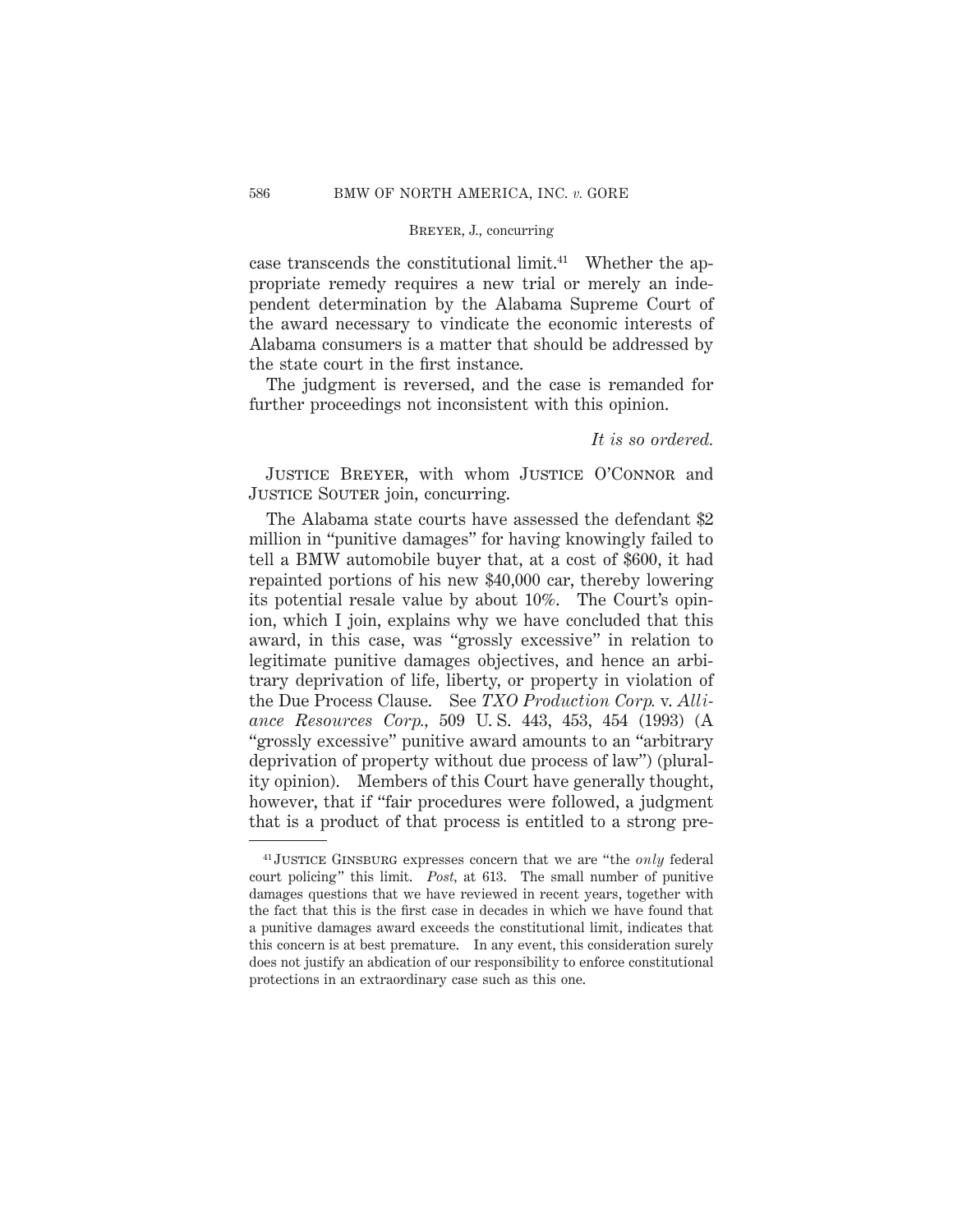sumption of validity." *Id.,* at 457. See also *Pacific Mut. Life Ins. Co.* v. *Haslip,* 499 U. S. 1, 40–42 (1991) (Kennedy, J., concurring in judgment). And the Court also has found that punitive damages procedures very similar to those followed here were not, by themselves, fundamentally unfair. *Id.,* at 15–24. Thus, I believe it important to explain why this presumption of validity is overcome in this instance.

The reason flows from the Court's emphasis in *Haslip* upon the constitutional importance of legal standards that provide "reasonable constraints" within which "discretion is exercised," that assure "meaningful and adequate review by the trial court whenever a jury has fixed the punitive damages," and permit "appellate review [that] makes certain that the punitive damages are reasonable in their amount and rational in light of their purpose to punish what has occurred and to deter its repetition." *Id.,* at 20–21. See also *id.,* at 18 ("[U]nlimited jury discretion—or unlimited judicial discretion for that matter—in the fixing of punitive damages may invite extreme results that jar one's constitutional sensibilities").

This constitutional concern, itself harkening back to the Magna Carta, arises out of the basic unfairness of depriving citizens of life, liberty, or property, through the application, not of law and legal processes, but of arbitrary coercion. *Daniels* v. *Williams,* 474 U. S. 327, 331 (1986); *Dent* v. *West Virginia,* 129 U. S. 114, 123 (1889). Requiring the application of law, rather than a decisionmaker's caprice, does more than simply provide citizens notice of what actions may subject them to punishment; it also helps to assure the uniform general treatment of similarly situated persons that is the essence of law itself. See *Railway Express Agency, Inc.* v. *New York,* 336 U. S. 106, 112 (1949) (Jackson, J., concurring) ("[T]here is no more effective practical guaranty against arbitrary and unreasonable government than to require that the principles of law which officials would impose upon a minority must be imposed generally").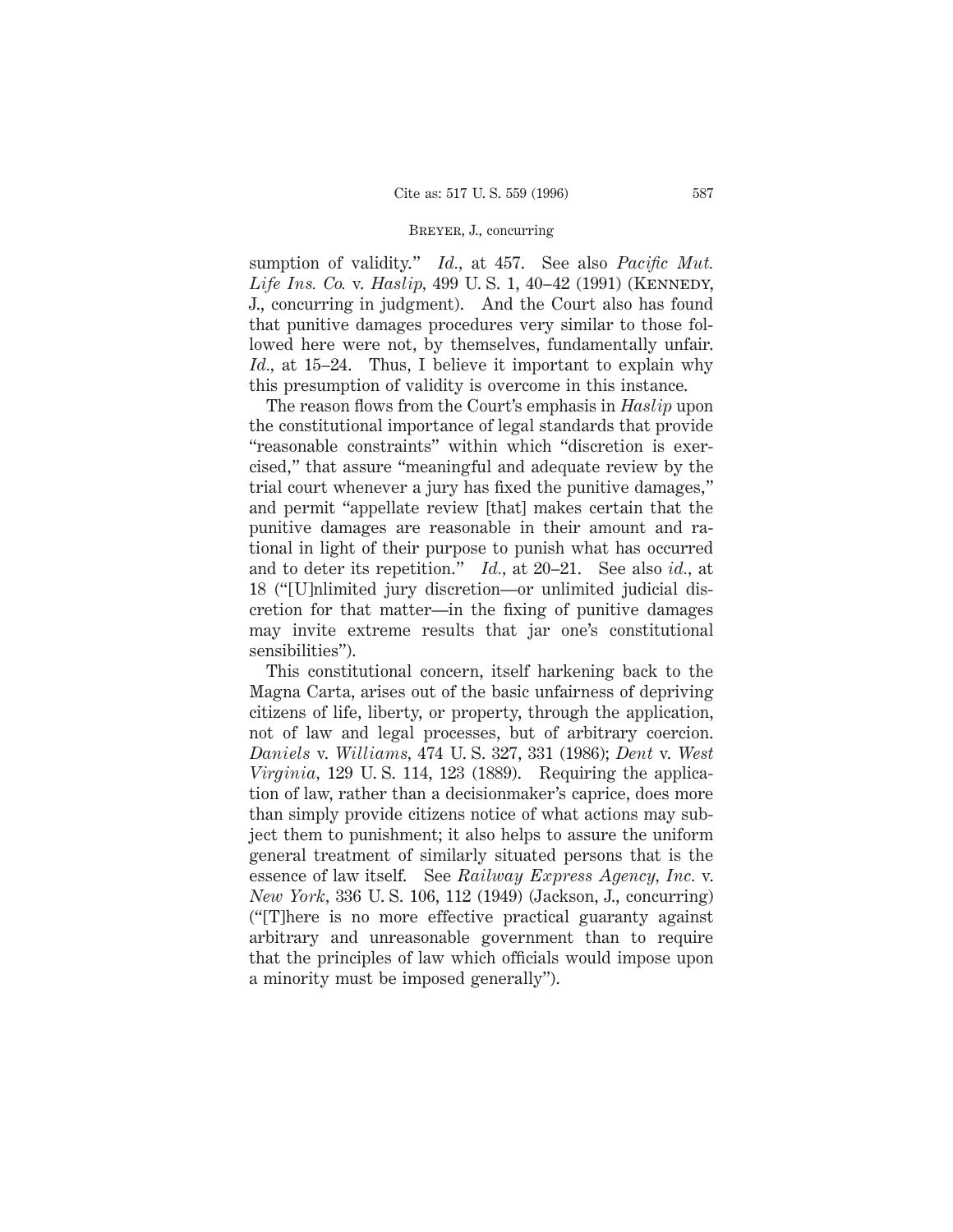Legal standards need not be precise in order to satisfy this constitutional concern. See *Haslip, supra,* at 20 (comparing punitive damages standards to such legal standards as "reasonable care," "due diligence," and "best interests of the child") (internal quotation marks omitted). But they must offer some kind of constraint upon a jury or court's discretion, and thus protection against purely arbitrary behavior. The standards the Alabama courts applied here are vague and open ended to the point where they risk arbitrary results. In my view, although the vagueness of those standards does not, by itself, violate due process, see *Haslip, supra,* it does invite the kind of scrutiny the Court has given the particular verdict before us. See *id.,* at 18 ("[C]oncerns of . . . adequate guidance from the court when the case is tried to a jury properly enter into the constitutional calculus"); *TXO, supra,* at 475 ("[I]t cannot be denied that the lack of clear guidance heightens the risk that arbitrariness, passion, or bias will replace dispassionate deliberation as the basis for the jury's verdict") (O'Connor, J., dissenting). This is because the standards, as the Alabama Supreme Court authoritatively interpreted them here, provided no significant constraints or protection against arbitrary results.

First, the Alabama statute that permits punitive damages does not itself contain a standard that readily distinguishes between conduct warranting very small, and conduct warranting very large, punitive damages awards. That statute permits punitive damages in cases of "oppression, fraud, wantonness, or malice." Ala. Code § 6–11–20(a) (1993). But the statute goes on to define those terms broadly, to encompass far more than the egregious conduct that those terms, at first reading, might seem to imply. An intentional misrepresentation, made through a statement or silence, can easily amount to "fraud" sufficient to warrant punitive damages. See  $§ 6-11-20(b)(1)$  ("Fraud" includes "intentional... concealment of a material fact the concealing party had a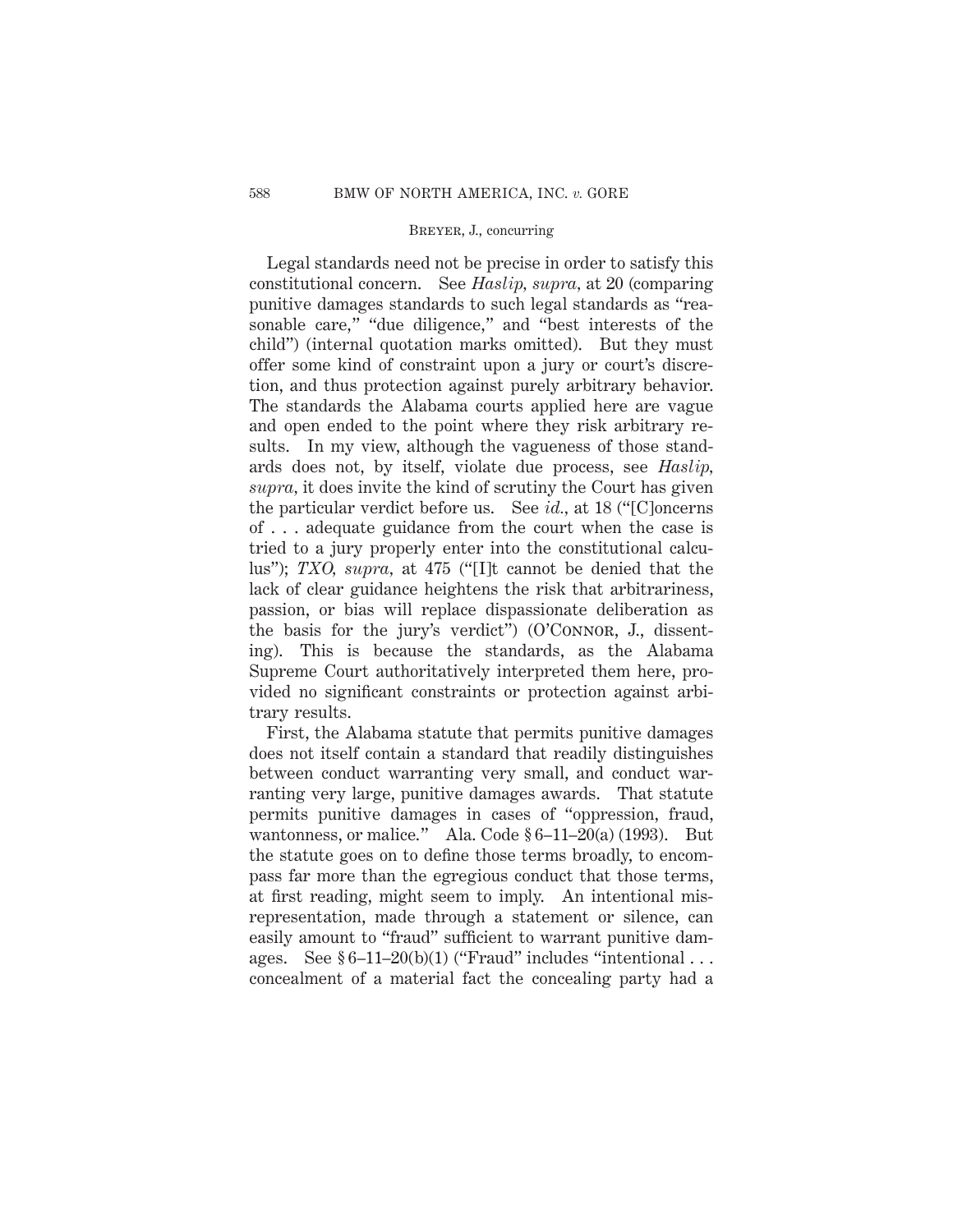duty to disclose, which was gross, *oppressive, or malicious* and committed with the intention . . . of thereby depriving a person or entity of property") (emphasis added); § 6–11– 20(b)(2) ("Malice" includes *any "wrongful act without* just cause or *excuse* ... *[w]ith an intent to injure* the . . . *property* of another") (emphasis added); § 6–11–20(b)(5) ("Oppression" includes "[s]ubjecting a person to . . . unjust hardship in conscious disregard of that person's rights"). The statute thereby authorizes punitive damages for the most serious kinds of misrepresentations, say, tricking the elderly out of their life savings, for much less serious conduct, such as the failure to disclose repainting a car, at issue here, and for a vast range of conduct in between.

Second, the Alabama courts, in this case, have applied the "factors" intended to constrain punitive damages awards in a way that belies that purpose. *Green Oil Co.* v. *Hornsby,* 539 So. 2d 218 (Ala. 1989), sets forth seven factors that appellate courts use to determine whether or not a jury award was "grossly excessive" and which, in principle, might make up for the lack of significant constraint in the statute. But, as the Alabama courts have authoritatively interpreted them, and as their application in this case illustrates, they impose little actual constraint.

(a) *Green Oil* requires that a punitive damages award "bear a reasonable relationship to the harm that is likely to occur from the defendant's conduct as well as to the harm that actually has occurred." *Id.,* at 223. But this standard does little to guide a determination of what counts as a "reasonable" relationship, as this case illustrates. The record evidence of past, present, or likely future harm consists of (a) \$4,000 of harm to Dr. Gore's BMW; (b) 13 other similar Alabama instances; and (c) references to about 1,000 similar instances in other States. The Alabama Supreme Court, disregarding BMW's failure to make relevant objection to the out-of-state instances at trial (as was the court's right), held that the last mentioned, out-of-state instances did *not*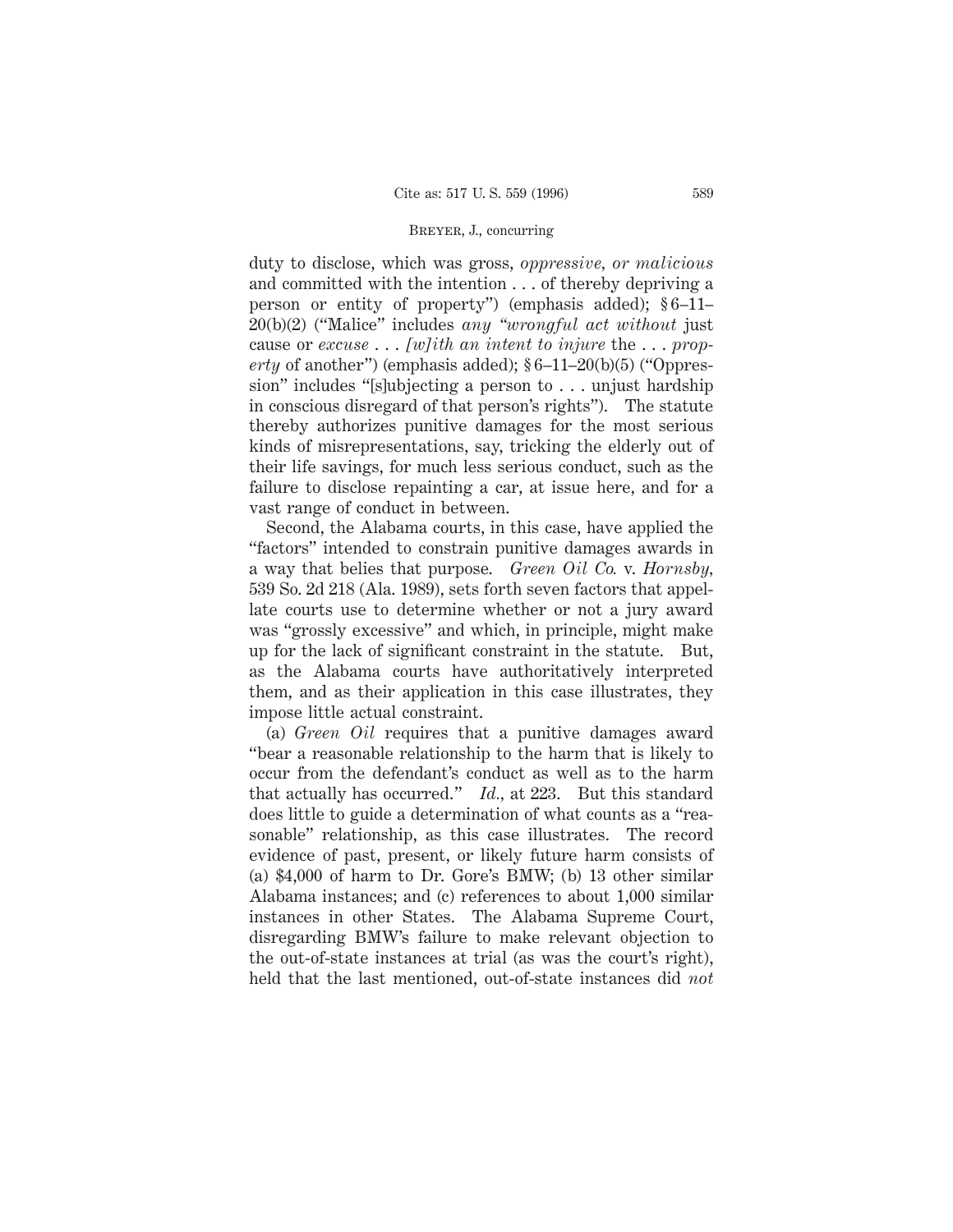count as relevant harm. It went on to find "a reasonable relationship" between the harm and the \$2 million punitive damages award *without* "*consider[ing] those acts that occurred in other jurisdictions.*" 646 So. 2d 619, 628 (1994) (emphasis added). For reasons explored by the majority in greater depth, see *ante,* at 574–586, the relationship between this award and the underlying conduct seems well beyond the bounds of the "reasonable." To find a "reasonable relationship" between purely economic harm totaling \$56,000, without significant evidence of future repetition, and a punitive award of \$2 million is to empty the "reasonable relationship" test of meaningful content. As thus construed, it does not set forth a legal standard that could have significantly constrained the discretion of Alabama factfinders.

(b) *Green Oil*'s second factor is the "degree of reprehensibility" of the defendant's conduct. *Green Oil, supra,* at 223. Like the "reasonable relationship" test, this factor provides little guidance on how to relate culpability to the size of an award. The Alabama court, in considering this factor, found "reprehensible" that BMW followed a conscious policy of not disclosing repairs to new cars when the cost of repairs amounted to less than 3% of the car's value. Of course, *any* conscious policy of not disclosing a repair—where one knows the nondisclosure might cost the customer resale value—is "reprehensible" to *some* degree. But, for the reasons discussed by the majority, *ante,* at 575–580, I do not see how the Alabama courts could find conduct that (they assumed) caused \$56,000 of relevant economic harm *especially* or *unusually* reprehensible enough to warrant \$2 million in punitive damages, or a significant portion of that award. To find to the contrary, as the Alabama courts did, is not simply unreasonable; it is to make "reprehensibility" a concept without constraining force, *i. e.,* to deprive the concept of its constraining power to protect against serious and capricious deprivations.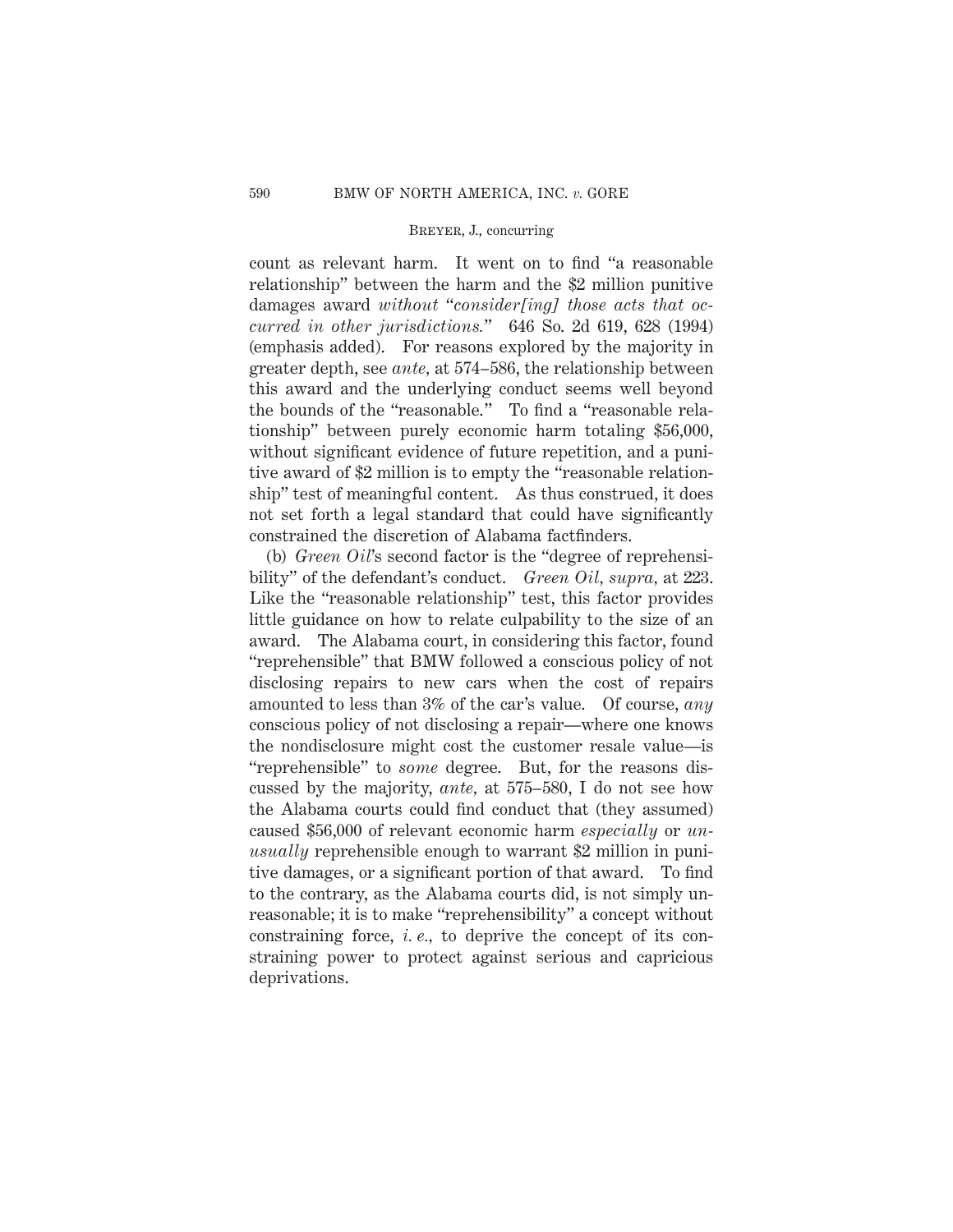(c) *Green Oil*'s third factor requires "punitive damages" to "remove the profit" of the illegal activity and "be in excess of the profit, so that the defendant recognizes a loss." *Green Oil,* 539 So. 2d, at 223. This factor has the ability to limit awards to a fixed, rational amount. But as applied, that concept's potential was not realized, for the court did not limit the award to anywhere near the \$56,000 in profits evidenced in the record. Given the record's description of the conduct and its prevalence, this factor could not justify much of the \$2 million award.

(d) *Green Oil*'s fourth factor is the "financial position" of the defendant. *Ibid.* Since a fixed dollar award will punish a poor person more than a wealthy one, one can understand the relevance of this factor to the State's interest in retribution (though not necessarily to its interest in deterrence, given the more distant relation between a defendant's wealth and its responses to economic incentives). See *TXO,* 509 U. S., at 462, and n. 28 (plurality opinion); *id.,* at 469 (Kennedy, J., concurring in part and concurring in judgment); *Haslip,* 499 U. S., at 21–22; *Browning-Ferris Industries of Vt., Inc.* v. *Kelco Disposal, Inc.,* 492 U. S. 257, 300 (1989) (O'Connor, J., concurring in part and dissenting in part). This factor, however, is not necessarily intended to act as a significant *constraint* on punitive awards. Rather, it provides an open-ended basis for inflating awards when the defendant is wealthy, as this case may illustrate. That does not make its use unlawful or inappropriate; it simply means that this factor cannot make up for the failure of other factors, such as "reprehensibility," to constrain significantly an award that purports to punish a defendant's conduct.

(e) *Green Oil*'s fifth factor is the "costs of litigation" and the State's desire "to encourage plaintiffs to bring wrongdoers to trial." 539 So. 2d, at 223. This standard provides meaningful constraint to the extent that the enhancement it authorized is linked to a fixed, ascertainable amount approximating actual costs, even when defined generously to reflect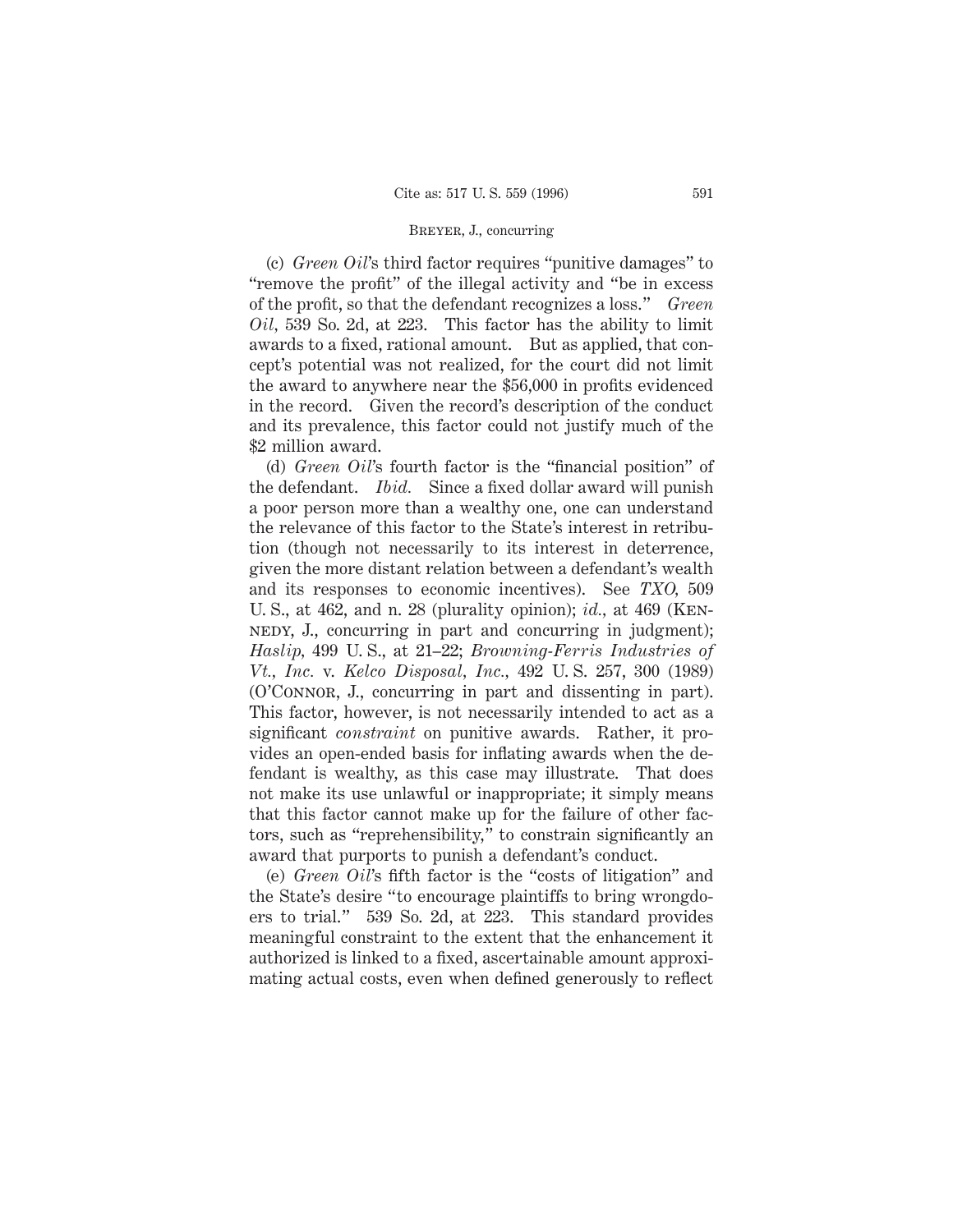the contingent nature of plaintiffs' victories. But as this case shows, the factor cannot operate as a constraint when an award much in excess of costs is approved for other reasons. An additional aspect of the standard—the need to "encourage plaintiffs to bring wrongdoers to trial"—is a factor that does not constrain, but enhances, discretionary power—especially when unsupported by evidence of a *special* need to encourage litigation (which the Alabama courts here did not mention).

(f) *Green Oil*'s sixth factor is whether or not "criminal sanctions have been imposed on the defendant for his conduct." *Ibid.* This factor did not apply here.

(g) *Green Oil*'s seventh factor requires that "other civil actions" filed "against the same defendant, based on the same conduct," be considered in mitigation. *Id.,* at 224. That factor did not apply here.

Thus, the first, second, and third *Green Oil* factors, in principle, might sometimes act as constraints on arbitrary behavior. But *as the Alabama courts interpreted those standards in this case,* even taking those three factors together, they could not have significantly constrained the court system's ability to impose "grossly excessive" awards.

Third, the state courts neither referred to, nor made any effort to find, nor enunciated any other standard that either directly, or indirectly as background, might have supplied the constraining legal force that the statute and *Green Oil* standards (as interpreted here) lack. Dr. Gore did argue to the jury an economic theory based on the need to offset the totality of the harm that the defendant's conduct caused. Some theory of that general kind might have provided a significant constraint on arbitrary awards (at least where confined to the relevant harm-causing conduct, see *ante,* at 570–574). Some economists, for example, have argued for a standard that would deter illegal activity causing solely economic harm through the use of punitive damages awards that, as a whole, would take from a wrongdoer the total cost of the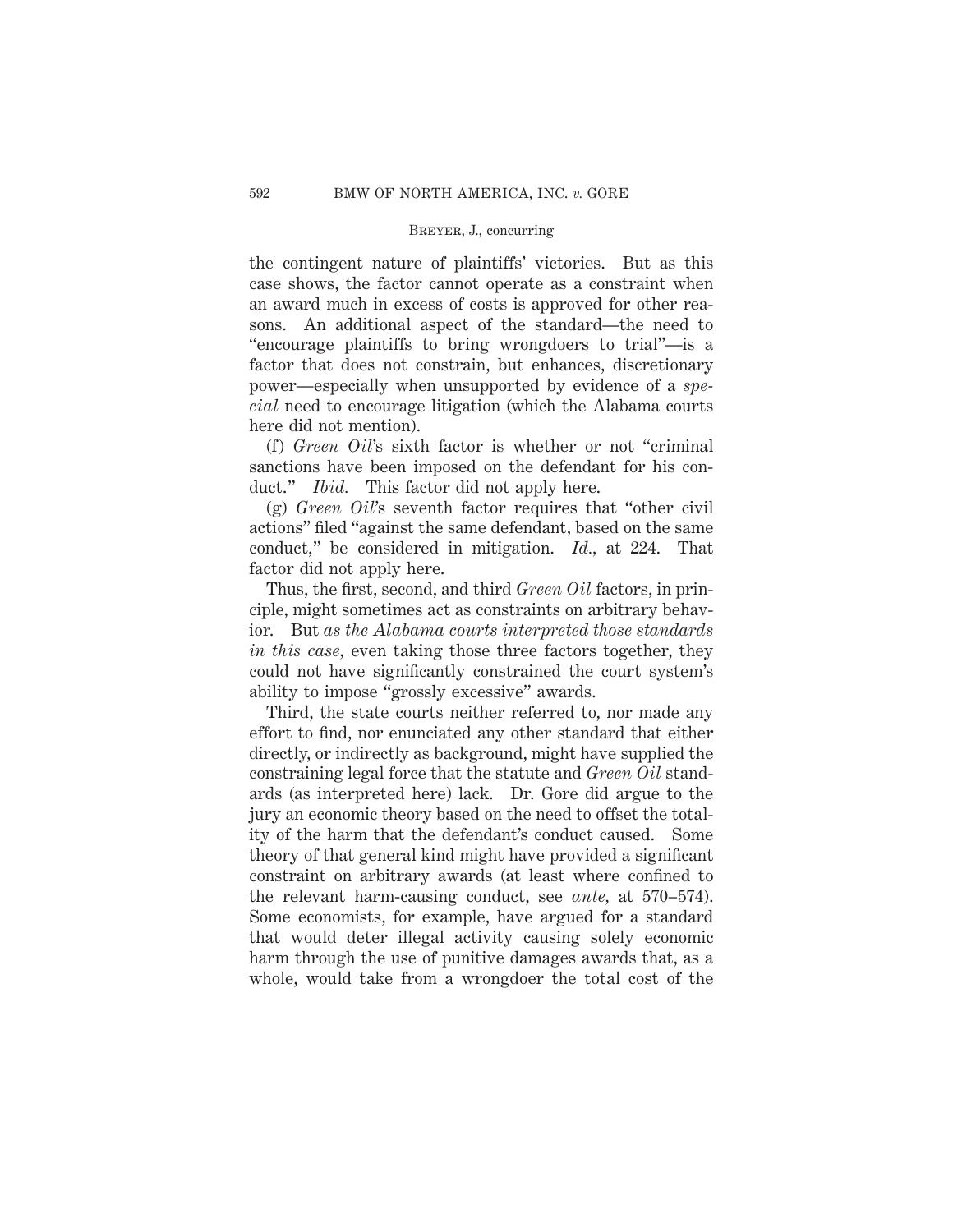harm caused. See, *e. g.,* S. Shavell, Economic Analysis of Accident Law 162 (1987) ("If liability equals losses caused multiplied by . . . the inverse of the probability of suit, injurers will act optimally under liability rules despite the chance that they will escape suit"); Cooter, Punitive Damages for Deterrence: When and How Much, 40 Ala. L. Rev. 1143, 1146–1148 (1989). My understanding of the intuitive essence of some of those theories, which I put in crude form (leaving out various qualifications), is that they could permit juries to calculate punitive damages by making a rough estimate of global harm, dividing that estimate by a similarly rough estimate of the number of successful lawsuits that would likely be brought, and adding generous attorney's fees and other costs. Smaller damages would not sufficiently discourage firms from engaging in the harmful conduct, while larger damages would "over-deter" by leading potential defendants to spend more to prevent the activity that causes the economic harm, say, through employee training, than the cost of the harm itself. See Galligan, Augmented Awards: The Efficient Evolution of Punitive Damages, 51 La. L. Rev. 3, 17–20, 28–30 (1990). Larger damages might also "double count" by including in the punitive damages award some of the compensatory, or punitive, damages that subsequent plaintiffs would also recover.

The record before us, however, contains nothing suggesting that the Alabama Supreme Court, when determining the allowable award, applied *any* "economic" theory that might explain the \$2 million recovery. Cf. *Browning-Ferris, supra,* at 300 (noting that the Constitution "does not incorporate the views of the Law and Economics School," nor does it " 'require the States to subscribe to any particular economic theory' ") (O'Connor, J., concurring in part and dissenting in part) (quoting *CTS Corp.* v. *Dynamics Corp. of America,* 481 U. S. 69, 92 (1987)). And courts properly tend to judge the rationality of judicial actions in terms of the reasons that were given, and the facts that were before the court, cf. *TXO,*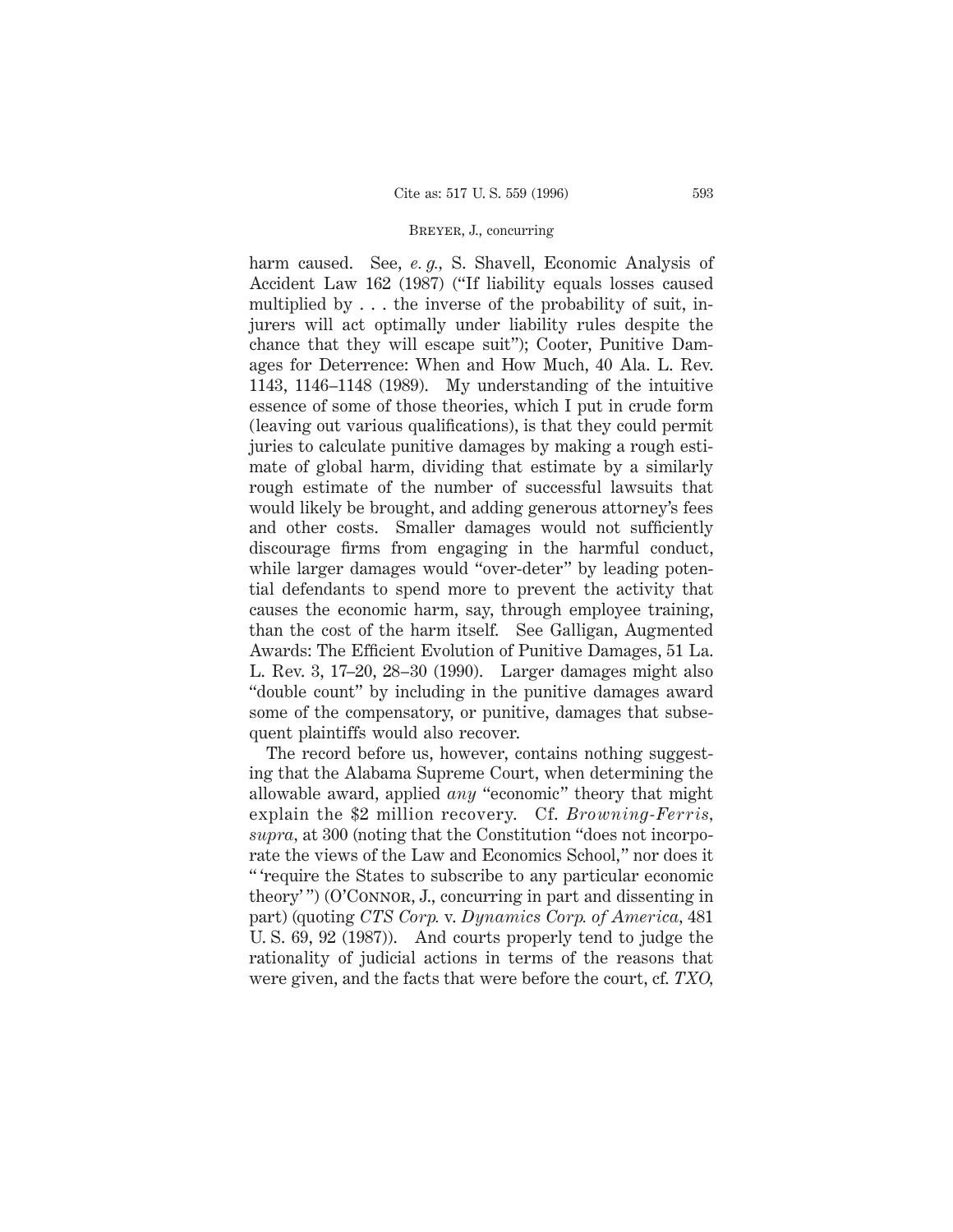509 U. S., at 468 (Kennedy, J., concurring in part and concurring in judgment), not those that might have been given on the basis of some conceivable set of facts (unlike the rationality of economic statutes enacted by legislatures subject to the public's control through the ballot box, see, *e. g., FCC* v. *Beach Communications, Inc.,* 508 U. S. 307, 315 (1993)). Therefore, reference to a constraining "economic" theory, which might have counseled more deferential review by this Court, is lacking in this case.

Fourth, I cannot find any community understanding or historic practice that this award might exemplify and which, therefore, would provide background standards constraining arbitrary behavior and excessive awards. A punitive damages award of \$2 million for intentional misrepresentation causing \$56,000 of harm is extraordinary by historical standards, and, as far as I am aware, finds no analogue until relatively recent times. *Amici* for Dr. Gore attempt to show that this is not true, pointing to various historical cases which, according to their calculations, represented roughly equivalent punitive awards for similarly culpable conduct. See Brief for James D. A. Boyle et al. as *Amici Curiae* 4–5 (hereinafter Legal Historians' Brief). Among others, they cite *Wilkes* v. *Wood,* Lofft 1, 98 Eng. Rep. 489 (C. P. 1763) (£1,000 said to be equivalent of \$1.5 million, for warrantless search of papers); *Huckle* v. *Money,* 2 Wills. 205, 95 Eng. Rep. 768 (K. B. 1763) (£300, said to be \$450,000, for 6-hour false imprisonment); *Hewlett* v. *Cruchley,* 5 Taunt. 277, 128 Eng. Rep. 696 (C. P. 1813) (£2,000, said to be \$680,000, for malicious prosecution); *Merest* v. *Harvey,* 5 Taunt. 442, 128 Eng. Rep. 761 (C. P. 1814) (£500, said to be \$165,000, for poaching). But *amici* apparently base their conversions on a mathematical assumption, namely, that inflation has progressed at a constant 3% rate of inflation. See Legal Historians' Brief 4. In fact, consistent, cumulative inflation is a modern phenomenon. See McCusker, How Much Is That in Real Money? A Historical Price Index for Use as a Deflator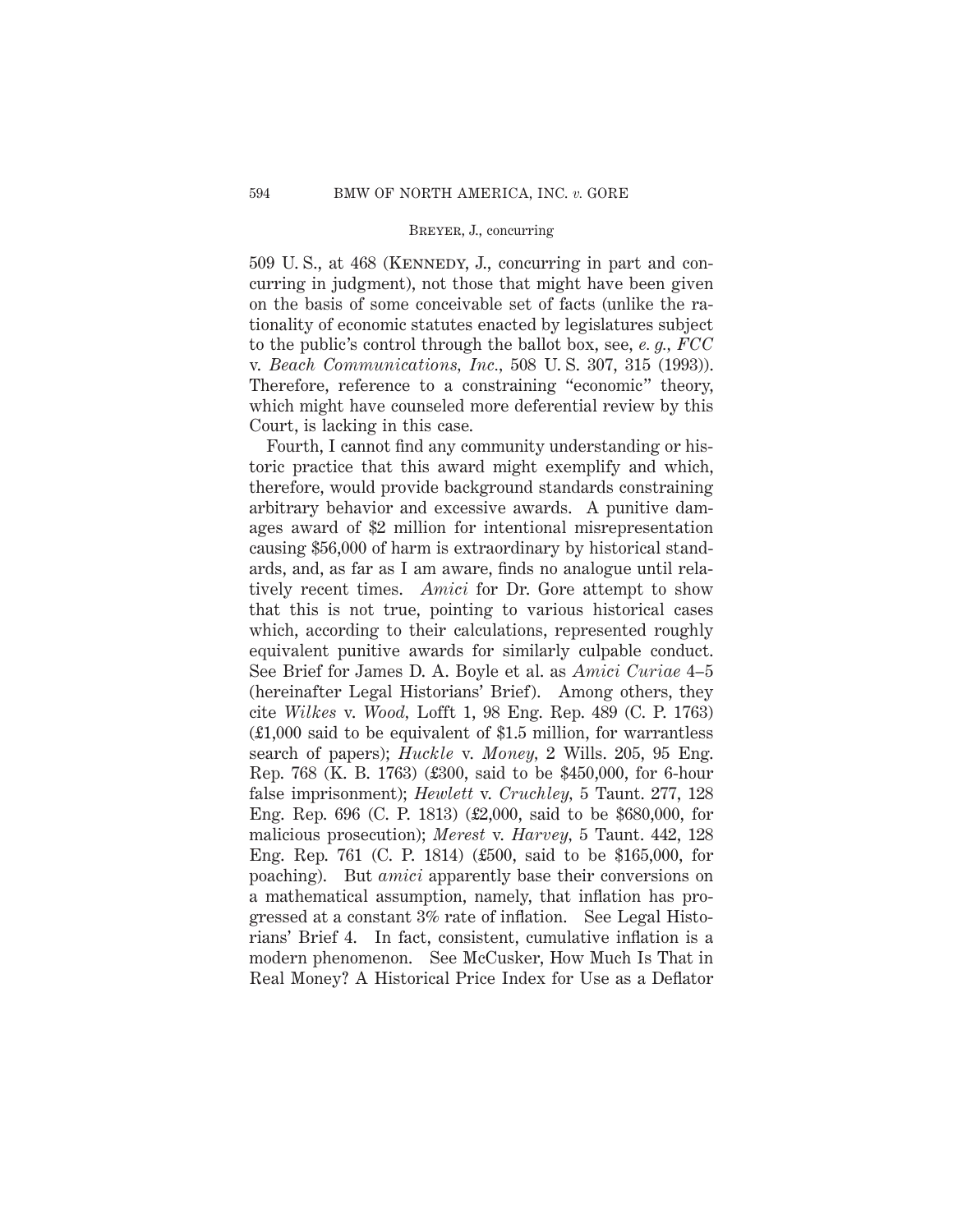of Money Values in the Economy of the United States, 101 Proceedings of American Antiquarian Society 297, 310, 323– 332 (1992). Estimates based on historical rates of valuation, while highly approximate, suggest that the ancient extraordinary awards are small compared to the \$2 million here at issue, or other modern punitive damages figures. See Appendix to this opinion, *infra,* at 597–598 (suggesting that the modern equivalent of the awards in the above cases is something like \$150,000, \$45,000, \$100,000, and \$25,000, respectively). And, as the majority opinion makes clear, the record contains nothing to suggest that the extraordinary size of the award in this case is explained by the extraordinary wrongfulness of the defendant's behavior, measured by historical or community standards, rather than arbitrariness or caprice.

Fifth, there are no other legislative enactments here that classify awards and impose quantitative limits that would significantly cabin the fairly unbounded discretion created by the absence of constraining legal standards. Cf., *e. g.,* Tex. Civ. Prac. & Rem. Code Ann. § 41.008 (Supp. 1996) (punitive damages generally limited to greater of double damages, or \$200,000, except cap does not apply to suits arising from certain serious criminal acts enumerated in the statute); Conn. Gen. Stat. § 52–240b (1995) (punitive damages may not exceed double compensatory damages in product liability cases); Fla. Stat. § 768.73(1) (Supp. 1993) (punitive damages in certain actions limited to treble compensatory damages); Ga. Code Ann. § 51–12–5.1(g) (Supp. 1995) (\$250,000 cap in certain actions).

The upshot is that the rules that purport to channel discretion in this kind of case, here did not do so in fact. That means that the award in this case was both (a) the product of a system of standards that did not significantly constrain a court's, and hence a jury's, discretion in making that award; and (b) grossly excessive in light of the State's legitimate punitive damages objectives.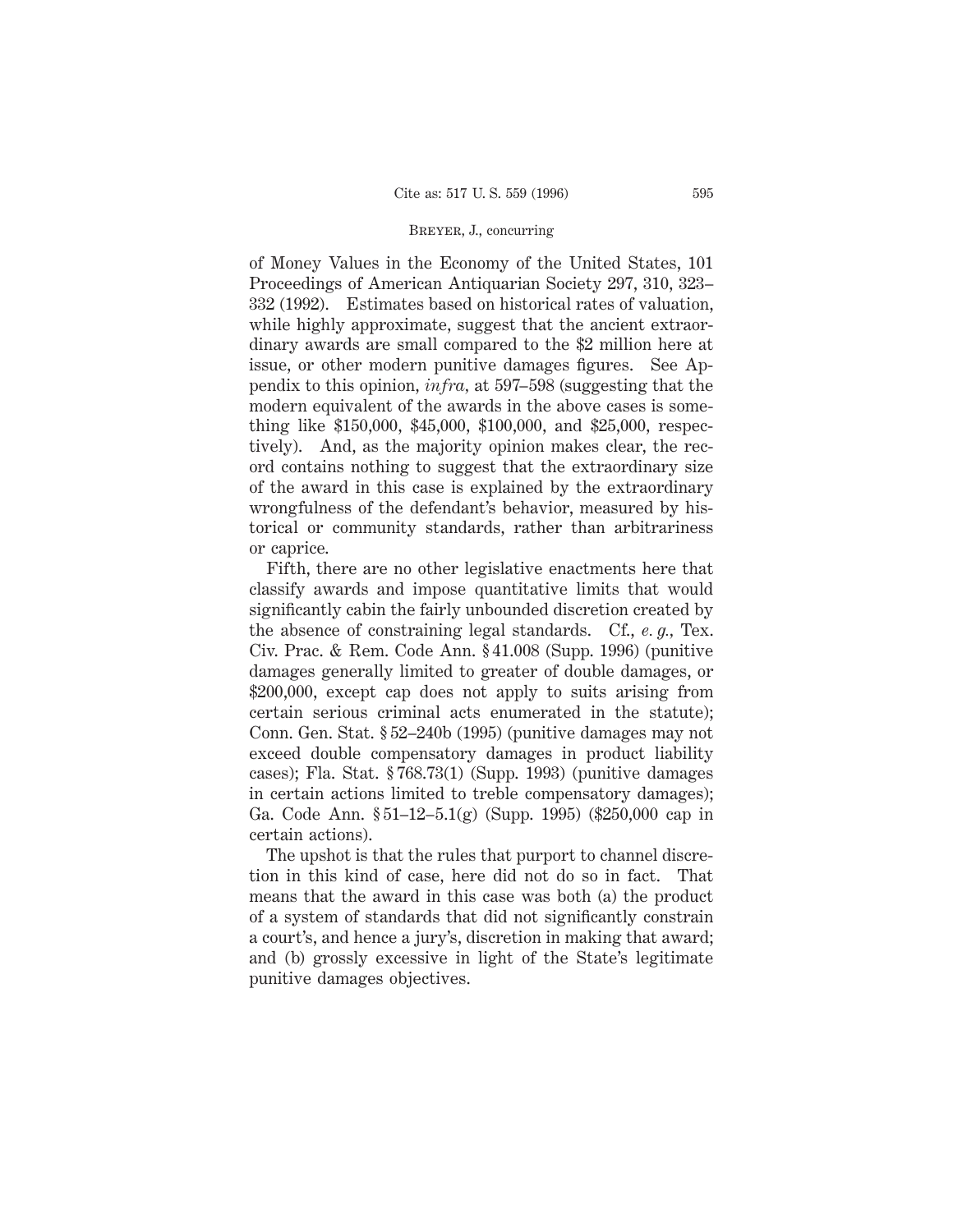The first of these reasons has special importance where courts review a jury-determined punitive damages award. That is because one cannot expect to direct jurors like legislators through the ballot box; nor can one expect those jurors to interpret law like judges, who work within a discipline and hierarchical organization that normally promotes roughly uniform interpretation and application of the law. Yet here Alabama expects jurors to act, at least a little, like legislators or judges, for it permits them, to a certain extent, to create public policy and to apply that policy, not to compensate a victim, but to achieve a policy-related objective outside the confines of the particular case.

To the extent that neither clear legal principles nor fairly obvious historical or community-based standards (defining, say, especially egregious behavior) significantly constrain punitive damages awards, is there not a substantial risk of outcomes so arbitrary that they become difficult to square with the Constitution's assurance, to every citizen, of the law's protection? The standards here, as authoritatively interpreted, in my view, make this threat real and not theoretical. And, in these unusual circumstances, where legal standards offer virtually no constraint, I believe that this lack of constraining standards warrants this Court's detailed examination of the award.

The second reason—the severe disproportionality between the award and the legitimate punitive damages objectives reflects a judgment about a matter of degree. I recognize that it is often difficult to determine just when a punitive award exceeds an amount reasonably related to a State's legitimate interests, or when that excess is so great as to amount to a matter of constitutional concern. Yet whatever the difficulties of drawing a precise line, once we examine the award in this case, it is not difficult to say that this award lies on the line's far side. The severe lack of proportionality between the size of the award and the underlying punitive damages objectives shows that the award falls into the cate-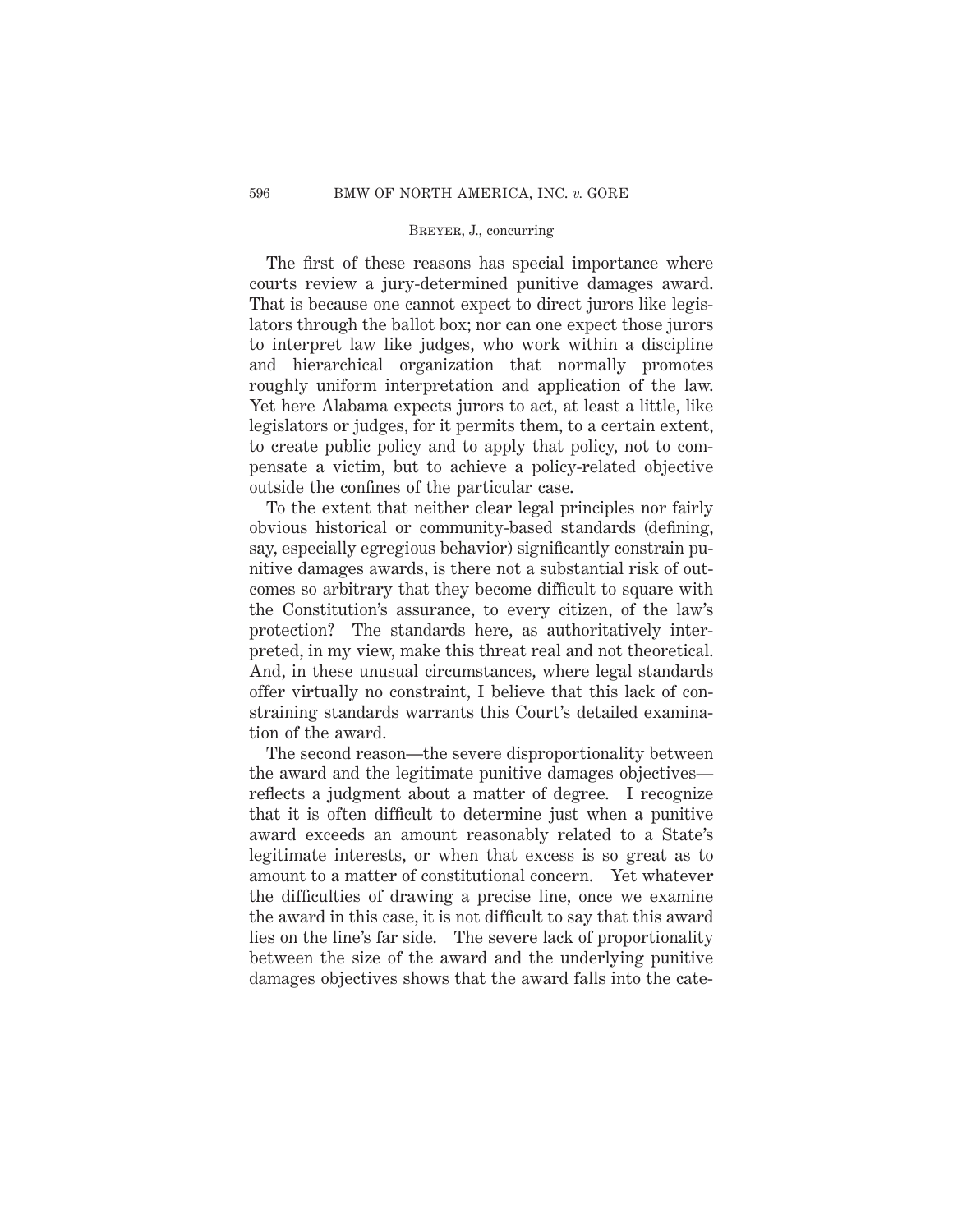#### Appendix to opinion of Breyer, J.

gory of "gross excessiveness" set forth in this Court's prior cases.

These two reasons *taken together* overcome what would otherwise amount to a "strong presumption of validity." *TXO*, 509 U.S., at 457. And, for those two reasons, I conclude that the award in this unusual case violates the basic guarantee of nonarbitrary governmental behavior that the Due Process Clause provides.

### APPENDIX TO OPINION OF BREYER, J.

Although I recognize that all estimates of historic rates of inflation are subject to dispute, including, I assume, the sources below, those sources suggest that the value of the 18th and 19th century judgments cited by *amici* is much less than the figures *amici* arrived at under their presumption of a constant 3% rate of inflation.

In 1763, £1 (Eng.) was worth £1.73 Pennsylvania currency. See U. S. Bureau of the Census, Historical Statistics of the United States: Colonial Times to 1970, Series Z–585, p. 1198 (Bicentennial ed. 1975). For the period 1766–1772, £1 (Penn.) was worth \$45.99 (U. S. 1991). See McCusker, How Much Is That in Real Money? A Historical Price Index for Use as a Deflator of Money Values in the Economy of the United States, 101 American Antiquarian Society 297, 333 (1992). Thus, £1 (Eng. 1763) is worth about \$79.56 (U. S. 1991). Accounting for the 12% inflation of the U. S. dollar between 1991 and 1995 (when *amici* filed their brief), see Economic Indicators, 104th Cong., 2d Sess., p. 23 (Feb. 1996), £1 (Eng. 1763) is worth about \$89.11 (U. S. 1995).

Calculated another way, £1 (Eng. 1763) is worth about £72.84 (Eng. 1991). See McCusker, *supra,* at 312, 342, 350. And £1 (Eng. 1991) is worth \$1.77 (U. S. 1991). See 78 Fed. Reserve Bulletin A68 (Feb. 1992). Thus, £1 (Eng. 1763) amounts to about \$128.93 (U. S. 1991). Again, accounting for inflation between 1991 and 1995, this amounts to about \$144.40 (U. S. 1995).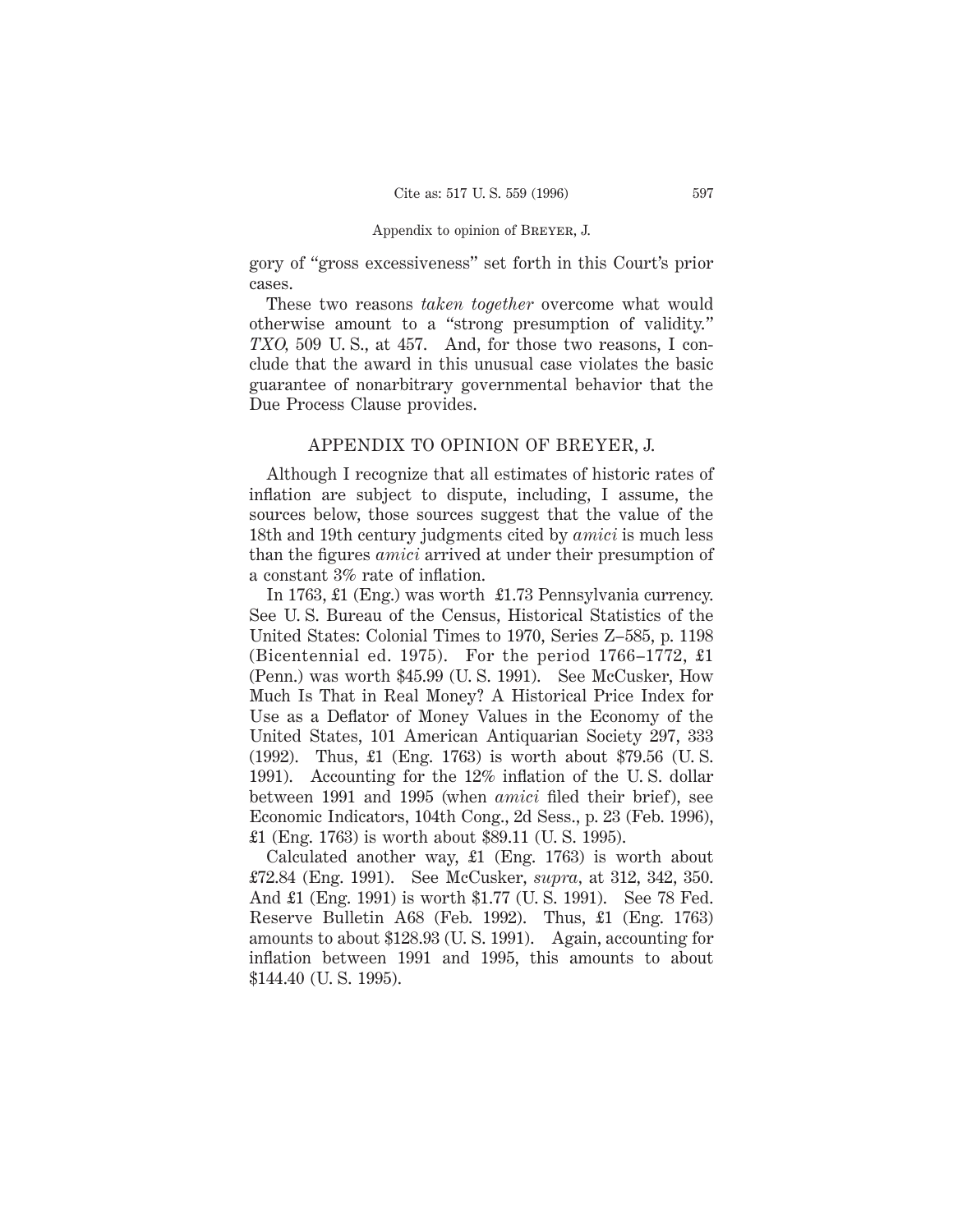Thus, the above sources suggest that the £1,000 award in *Wilkes* in 1763 roughly amounts to between \$89,110 and \$144,440 today, not \$1.5 million. And the £300 award in *Huckle* that same year would seem to be worth between \$26,733 and \$43,320 today, not \$450,000.

For the period of the *Hewlett* and *Merest* decisions, £1 (Eng. 1813) is worth about £25.3 (Eng. 1991). See Mc-Cusker, *supra,* at 344, 350. Using the 1991 exchange rate, £1 (Eng. 1813) is worth about \$44.78 (U. S. 1991). Accounting for inflation between 1991 and 1995, this amounts to about \$50.16 (U. S. 1995).

Thus, the £2,000 and £500 awards in *Hewlett* and *Merest* would seem to be closer to \$100,320 and \$25,080, respectively, than to *amici's* estimates of \$680,000 and \$165,000.

Justice Scalia, with whom Justice Thomas joins, dissenting.

Today we see the latest manifestation of this Court's recent and increasingly insistent "concern about punitive damages that 'run wild.'" *Pacific Mut. Life Ins. Co. v. Haslip*, 499 U. S. 1, 18 (1991). Since the Constitution does not make that concern any of our business, the Court's activities in this area are an unjustified incursion into the province of state governments.

In earlier cases that were the prelude to this decision, I set forth my view that a state trial procedure that commits the decision whether to impose punitive damages, and the amount, to the discretion of the jury, subject to some judicial review for "reasonableness," furnishes a defendant with all the process that is "due." See *TXO Production Corp.* v. *Alliance Resources Corp.,* 509 U. S. 443, 470 (1993) (Scalia, J., concurring in judgment); *Haslip, supra,* at 25–28 (Scalia, J., concurring in judgment); cf. *Honda Motor Co.* v. *Oberg,* 512 U. S. 415, 435–436 (1994) (Scalia, J., concurring). I do not regard the Fourteenth Amendment's Due Process Clause as a secret repository of substantive guarantees against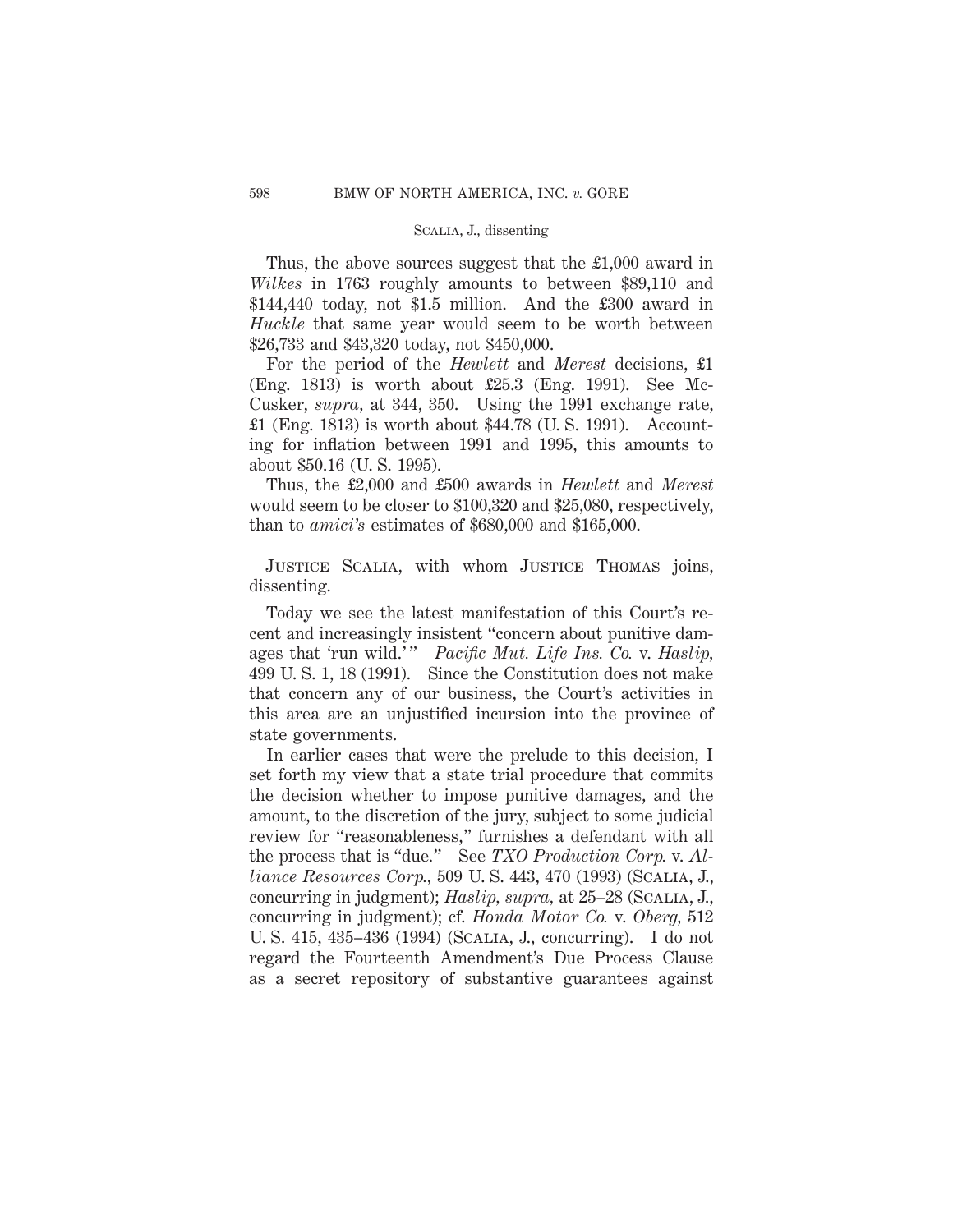"unfairness"—neither the unfairness of an excessive civil compensatory award, nor the unfairness of an "unreasonable" punitive award. What the Fourteenth Amendment's procedural guarantee assures is an opportunity to contest the reasonableness of a damages judgment in state court; but there is no federal guarantee a damages award actually *be* reasonable. See *TXO, supra,* at 471 (Scalia, J., concurring in judgment).

This view, which adheres to the text of the Due *Process* Clause, has not prevailed in our punitive damages cases. See *TXO,* 509 U. S., at 453–462 (plurality opinion); *id.,* at 478– 481 (O'Connor, J., dissenting); *Haslip, supra,* at 18. When, however, a constitutional doctrine adopted by the Court is not only mistaken but also insusceptible of principled application, I do not feel bound to give it *stare decisis* effect indeed, I do not feel justified in doing so. See, *e. g., Witte* v. *United States,* 515 U. S. 389, 406 (1995) (Scalia, J., concurring in judgment); *Walton* v. *Arizona,* 497 U. S. 639, 673 (1990) (Scalia, J., concurring in judgment in part and dissenting in part). Our punitive damages jurisprudence compels such a response. The Constitution provides no warrant for federalizing yet another aspect of our Nation's legal culture (no matter how much in need of correction it may be), and the application of the Court's new rule of constitutional law is constrained by no principle other than the Justices' subjective assessment of the "reasonableness" of the award in relation to the conduct for which it was assessed.

Because today's judgment represents the first instance of this Court's invalidation of a state-court punitive assessment as simply unreasonably large, I think it a proper occasion to discuss these points at some length.

I

The most significant aspects of today's decision—the identification of a "substantive due process" right against a "grossly excessive" award, and the concomitant assumption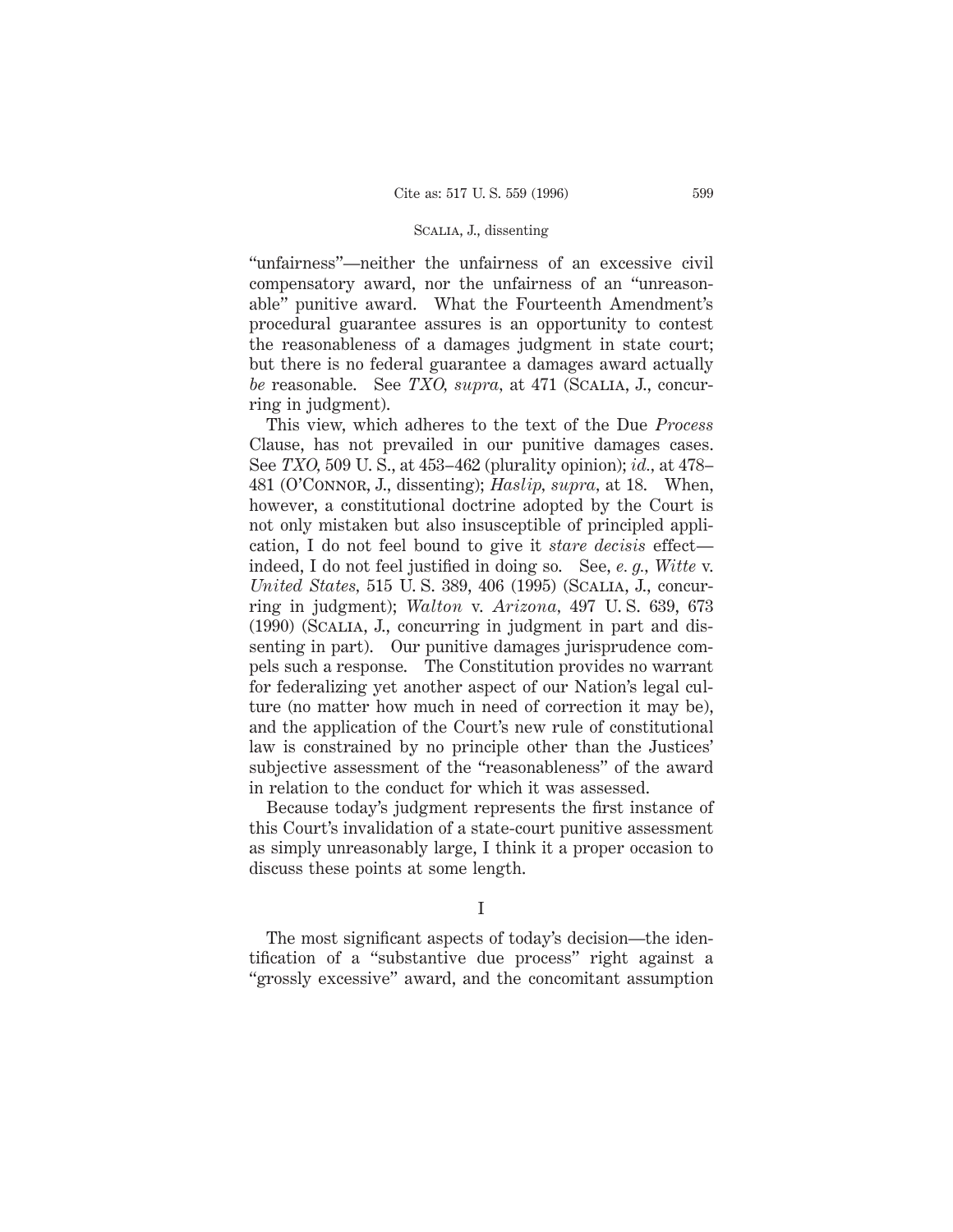of ultimate authority to decide anew a matter of "reasonableness" resolved in lower court proceedings—are of course not new. *Haslip* and *TXO* revived the notion, moribund since its appearance in the first years of this century, that the measure of civil punishment poses a question of constitutional dimension to be answered by this Court. Neither of those cases, however, nor any of the precedents upon which they relied, actually took the step of declaring a punitive award unconstitutional simply because it was "too big."

At the time of adoption of the Fourteenth Amendment, it was well understood that punitive damages represent the assessment by the jury, as the voice of the community, of the measure of punishment the defendant deserved. See, *e. g., Barry* v. *Edmunds,* 116 U. S. 550, 565 (1886); *Missouri Pacific R. Co.* v. *Humes,* 115 U. S. 512, 521 (1885); *Day* v. *Woodworth,* 13 How. 363, 371 (1852). See generally *Haslip, supra,* at 25–27 (Scalia, J., concurring in judgment). Today's decision, though dressed up as a legal opinion, is really no more than a disagreement with the community's sense of indignation or outrage expressed in the punitive award of the Alabama jury, as reduced by the State Supreme Court. It reflects not merely, as the concurrence candidly acknowledges, "a judgment about a matter of degree," *ante,* at 596; but a judgment about the appropriate degree of indignation or outrage, which is hardly an analytical determination.

There is no precedential warrant for giving our judgment priority over the judgment of state courts and juries on this matter. The only support for the Court's position is to be found in a handful of errant federal cases, bunched within a few years of one other, which invented the notion that an unfairly severe civil sanction amounts to a violation of constitutional liberties. These were the decisions upon which the *TXO* plurality relied in pronouncing that the Due Process Clause "imposes substantive limits 'beyond which penalties may not go,' " 509 U. S., at 454 (quoting *Seaboard Air Line R. Co.* v. *Seegers,* 207 U. S. 73, 78 (1907)); see also 509 U. S.,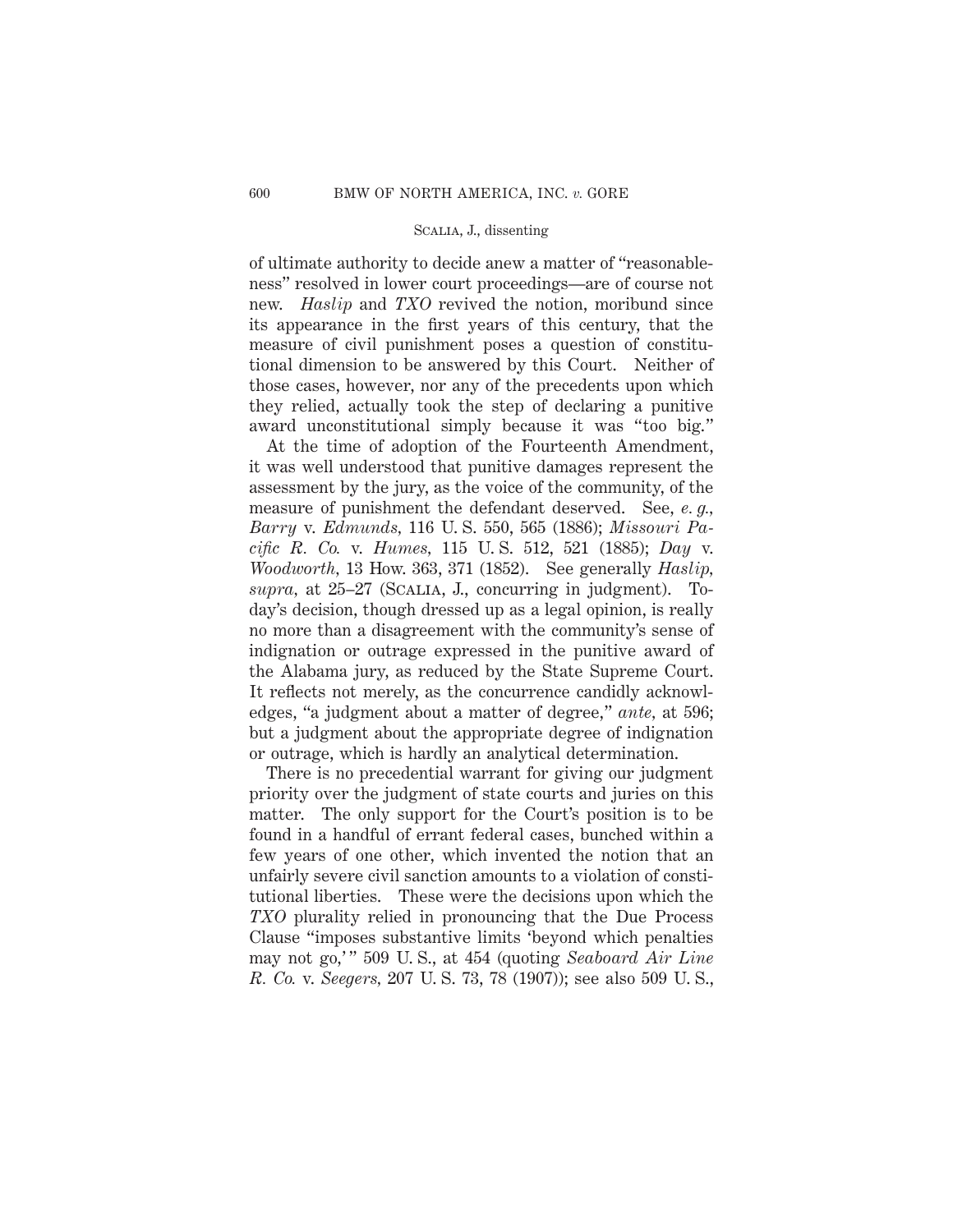at 478–481 (O'Connor, J., dissenting); *Haslip, supra,* at 18. Although they are our precedents, they are themselves too shallowly rooted to justify the Court's recent undertaking. The only case relied upon in which the Court actually invalidated a civil sanction does not even support constitutional review for excessiveness, since it really concerned the validity, as a matter of *procedural* due process, of state legislation that imposed a significant penalty on a common carrier which lacked the means of determining the legality of its actions before the penalty was imposed. See *Southwestern Telegraph & Telephone Co.* v. *Danaher,* 238 U. S. 482, 489–491 (1915). The *amount* of the penalty was not a subject of independent scrutiny. As for the remaining cases, while the opinions do consider arguments that statutory penalties can, by reason of their excessiveness, violate due process, not a single one of these judgments invalidates a damages award. See *Seaboard, supra,* at 78–79; *Waters-Pierce Oil Co.* v. *Texas (No. 1),* 212 U. S. 86, 111–112 (1909); *Standard Oil Co. of Ind.* v. *Missouri,* 224 U. S. 270, 286, 290 (1912); *St. Louis, I. M. & S. R. Co.* v. *Williams,* 251 U. S. 63, 66–67 (1919).

More importantly, this latter group of cases—which again are the *sole* precedential foundation put forward for the rule of constitutional law espoused by today's Court—simply fabricated the "substantive due process" right at issue. *Seaboard* assigned no precedent to its bald assertion that the Constitution imposes "limits beyond which penalties may not go," 207 U. S., at 78. *Waters-Pierce* cited only *Coffey* v. *County of Harlan,* 204 U. S. 659 (1907), a case which inquired into the constitutionality of state *procedure, id.,* at 662–663. *Standard Oil* simply cited *Waters-Pierce,* and *St. Louis, I. M. & S. R. Co.* offered in addition to these cases only *Collins* v. *Johnston,* 237 U. S. 502 (1915), which said nothing to support the notion of a "substantive due process" right against excessive civil penalties, but to the contrary asserted that the prescribing and imposing of criminal punishment were "functions peculiarly belonging to the several States,"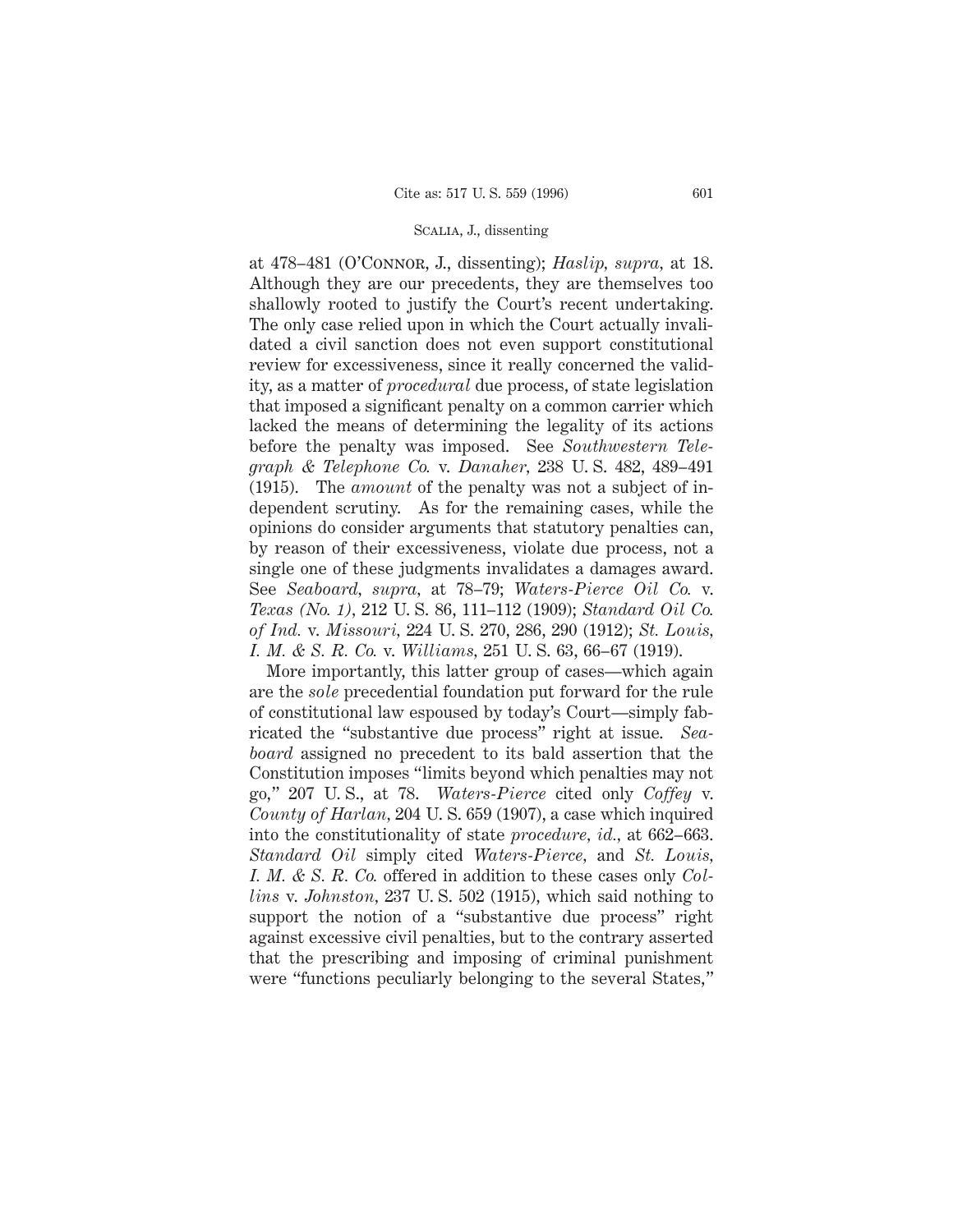*id.,* at 509–510. Thus, the only authority for the Court's position is simply not authoritative. These cases fall far short of what is needed to supplant this country's longstanding practice regarding exemplary awards, see, *e. g., Haslip,* 499 U. S., at 15–18; *id.,* at 25–28 (Scalia, J., concurring in judgment).

II

One might understand the Court's eagerness to enter this field, rather than leave it with the state legislatures, if it had something useful to say. In fact, however, its opinion provides virtually no guidance to legislatures, and to state and federal courts, as to what a "constitutionally proper" level of punitive damages might be.

We are instructed at the outset of Part II of the Court's opinion—the beginning of its substantive analysis—that "the federal excessiveness inquiry . . . begins with an identification of the state interests that a punitive award is designed to serve." *Ante,* at 568. On first reading this, one is faced with the prospect that federal punitive damages law (the new field created by today's decision) will be beset by the sort of "interest analysis" that has laid waste the formerly comprehensible field of conflict of laws. The thought that each assessment of punitive damages, as to each offense, must be examined to determine the precise "state interests" pursued, is most unsettling. Moreover, if those "interests" are the most fundamental determinant of an award, one would think that due process would require the assessing jury to be *instructed* about them.

It appears, however (and I certainly hope), that all this is a false alarm. As Part II of the Court's opinion unfolds, it turns out to be directed, not to the question "How much punishment is too much?" but rather to the question "Which acts can be punished?" "Alabama does not have the power," the Court says, "to punish BMW for conduct that was lawful where it occurred and that had no impact on Alabama or its residents." *Ante,* at 572–573. That may be true, though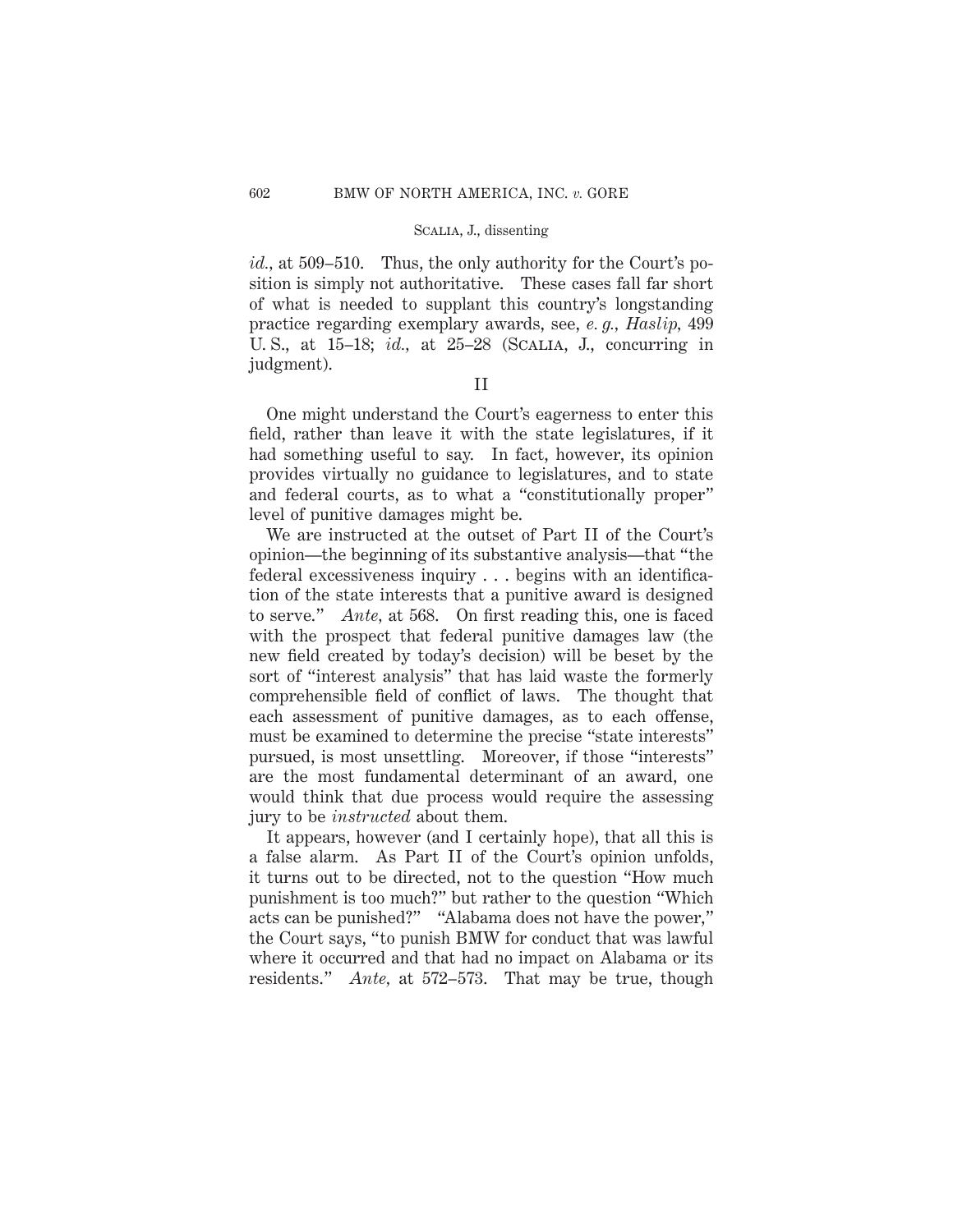only in the narrow sense that a person cannot be *held liable to be punished* on the basis of a lawful act. But if a person has been held subject to punishment because he committed an *un*lawful act, the *degree* of his punishment assuredly *can* be increased on the basis of any other conduct of his that displays his wickedness, unlawful or not. Criminal sentences can be computed, we have said, on the basis of "information concerning every aspect of a defendant's life," *Williams* v. *New York,* 337 U. S. 241, 250–252 (1949). The Court at one point seems to acknowledge this, observing that, although a sentencing court "[cannot] properly *punish* lawful conduct," it may in assessing the penalty "consider... lawful conduct that bears on the defendant's character." *Ante,* at 573, n. 19. That concession is quite incompatible, however, with the later assertion that, since "neither the jury nor the trial court was presented with evidence that any of BMW's out-of-state conduct was unlawful," the Alabama Supreme Court "therefore properly eschewed reliance on BMW's outof-state conduct, . . . and based its remitted award solely on conduct that occurred within Alabama." *Ante,* at 573–574. Why could the Supreme Court of Alabama not consider lawful (but disreputable) conduct, both inside and outside Alabama, for the purpose of assessing just how bad an actor BMW was?

The Court follows up its statement that "Alabama does not have the power . . . to punish BMW for conduct that was lawful where it occurred" with the statement: "Nor may Alabama impose sanctions on BMW in order to deter conduct that is lawful in other jurisdictions." *Ante,* at 572–573. The Court provides us no citation of authority to support this proposition—other than the barely analogous cases cited earlier in the opinion, see *ante,* at 571–572—and I know of none.

These significant issues pronounced upon by the Court are not remotely presented for resolution in the present case. There is no basis for believing that Alabama has sought to control conduct elsewhere. The statutes at issue merely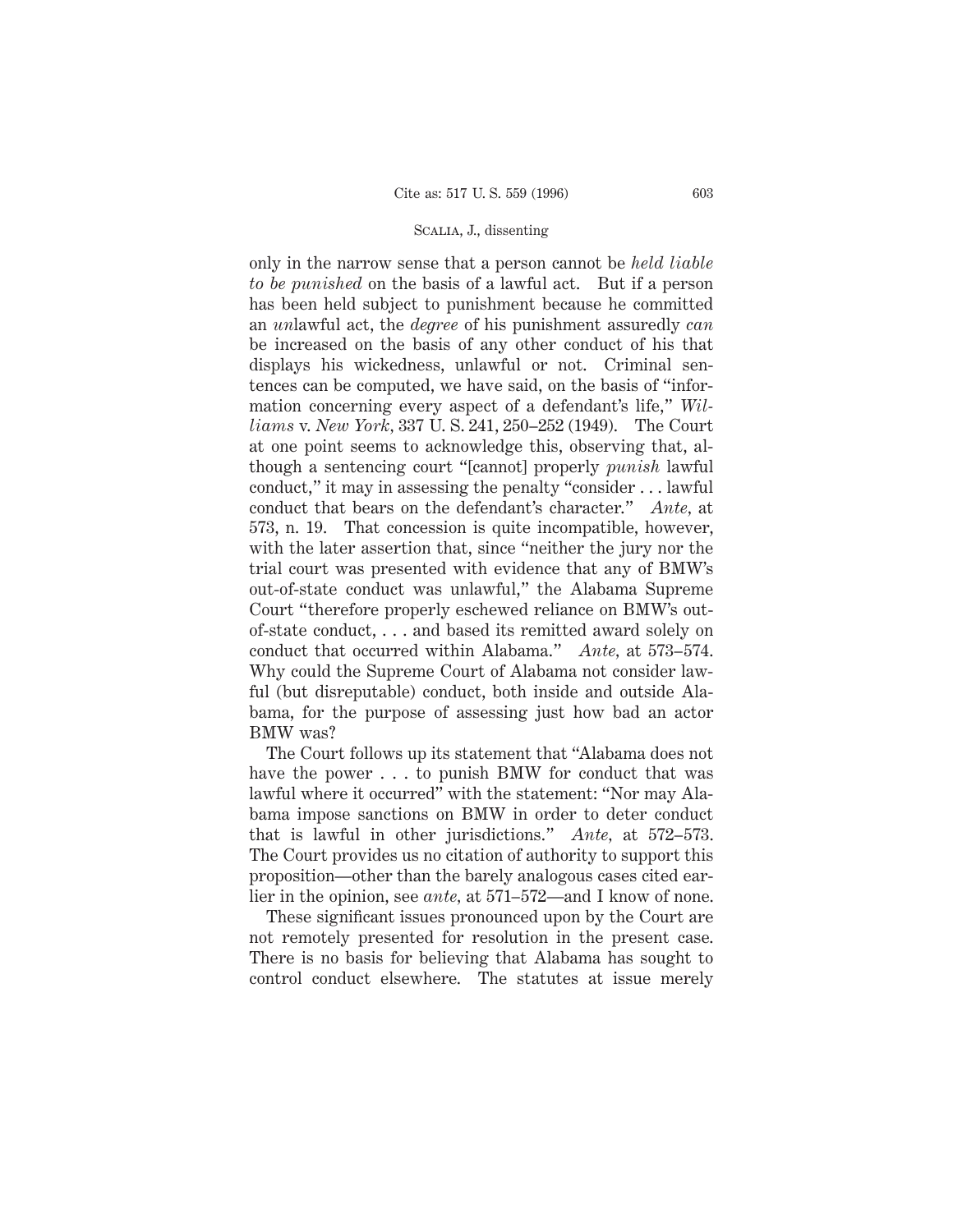permit civil juries to treat conduct such as petitioner's as fraud, and authorize an award of appropriate punitive damages in the event the fraud is found to be "gross, oppressive, or malicious," Ala. Code  $$6-11-20(b)(1)$  (1993). To be sure, respondent did invite the jury to consider out-of-state conduct in its calculation of damages, but any increase in the jury's initial award based on that consideration is not a component of the remitted judgment before us. As the Court several times recognizes, in computing the amount of the remitted award the Alabama Supreme Court—whether it was constitutionally required to or not—"expressly disclaimed any reliance on acts that occurred in other jurisdictions." *Ante,* at 567 (internal quotation marks omitted); see also *ante,* at 573–574.\* Thus, the only question presented by this case is whether that award, limited to petitioner's Alabama conduct and viewed in light of the factors identified as properly informing the inquiry, is excessive. The Court's sweeping (and largely unsupported) statements regarding the relationship of punitive awards to lawful or unlawful out-of-state conduct are the purest dicta.

#### III

In Part III of its opinion, the Court identifies "[t]hree guideposts" that lead it to the conclusion that the award in this case is excessive: degree of reprehensibility, ratio between punitive award and plaintiff's actual harm, and legisla-

<sup>\*</sup>The Alabama Supreme Court said:

<sup>&</sup>quot;[W]e must conclude that the award of punitive damages was based in large part on conduct that happened in other jurisdictions.... Although evidence of similar acts in other jurisdictions is admissible as to the issue of 'pattern and practice' of such acts, . . . this jury could not use the number of similar acts that a defendant has committed in other jurisdictions as a multiplier when determining the *dollar amount* of a punitive damages award. Such evidence may not be considered in setting the size of the civil penalty, because neither the jury nor the trial court had evidence before it showing in which states the conduct was wrongful." 646 So. 2d 619, 627 (1994).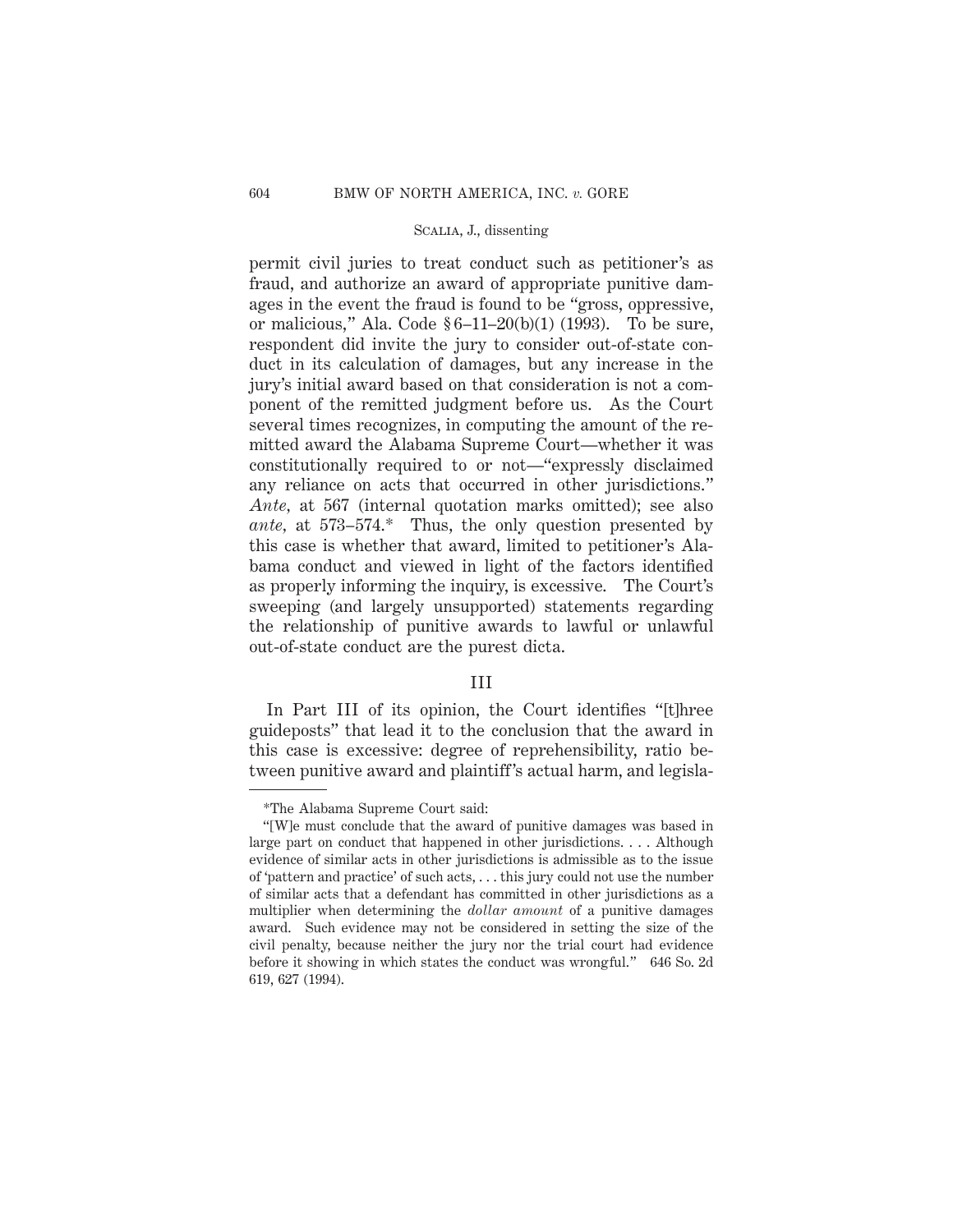tive sanctions provided for comparable misconduct. *Ante,* at 574–585. The legal significance of these "guideposts" is nowhere explored, but their necessary effect is to establish federal standards governing the hitherto exclusively state law of damages. Apparently (though it is by no means clear) all three federal "guideposts" can be overridden if "necessary to deter future misconduct," *ante,* at 584—a loophole that will encourage state reviewing courts to uphold awards as necessary for the "adequat[e] protect[ion]" of state consumers, *ibid.* By effectively requiring state reviewing courts to concoct rationalizations—whether within the "guideposts" or through the loophole—to justify the intuitive punitive reactions of state juries, the Court accords neither category of institution the respect it deserves.

Of course it will not be easy for the States to comply with this new federal law of damages, no matter how willing they are to do so. In truth, the "guideposts" mark a road to nowhere; they provide no real guidance at all. As to "degree of reprehensibility" of the defendant's conduct, we learn that " 'nonviolent crimes are less serious than crimes marked by violence or the threat of violence,'" *ante*, at 576 (quoting *Solem* v. *Helm,* 463 U. S. 277, 292–293 (1983)), and that " 'trickery and deceit' " are "more reprehensible than negligence," *ante,* at 576. As to the ratio of punitive to compensatory damages, we are told that a "'general concer[n] of reasonableness . . . enter[s] into the constitutional calculus,' " *ante,* at 583 (quoting *TXO,* 509 U. S., at 458)—though even "a breathtaking 500 to 1" will not necessarily do anything more than " 'raise a suspicious judicial eyebrow,'" *ante*, at 583 (quoting *TXO, supra,* at 481 (O'Connor, J., dissenting), an opinion which, when confronted with that "breathtaking" ratio, approved it). And as to legislative sanctions provided for comparable misconduct, they should be accorded " 'substantial deference,' " *ante,* at 583 (quoting *Browning-Ferris Industries of Vt., Inc.* v. *Kelco Disposal, Inc.,* 492 U. S. 257, 301 (1989) (O'Connor, J., concurring in part and dissenting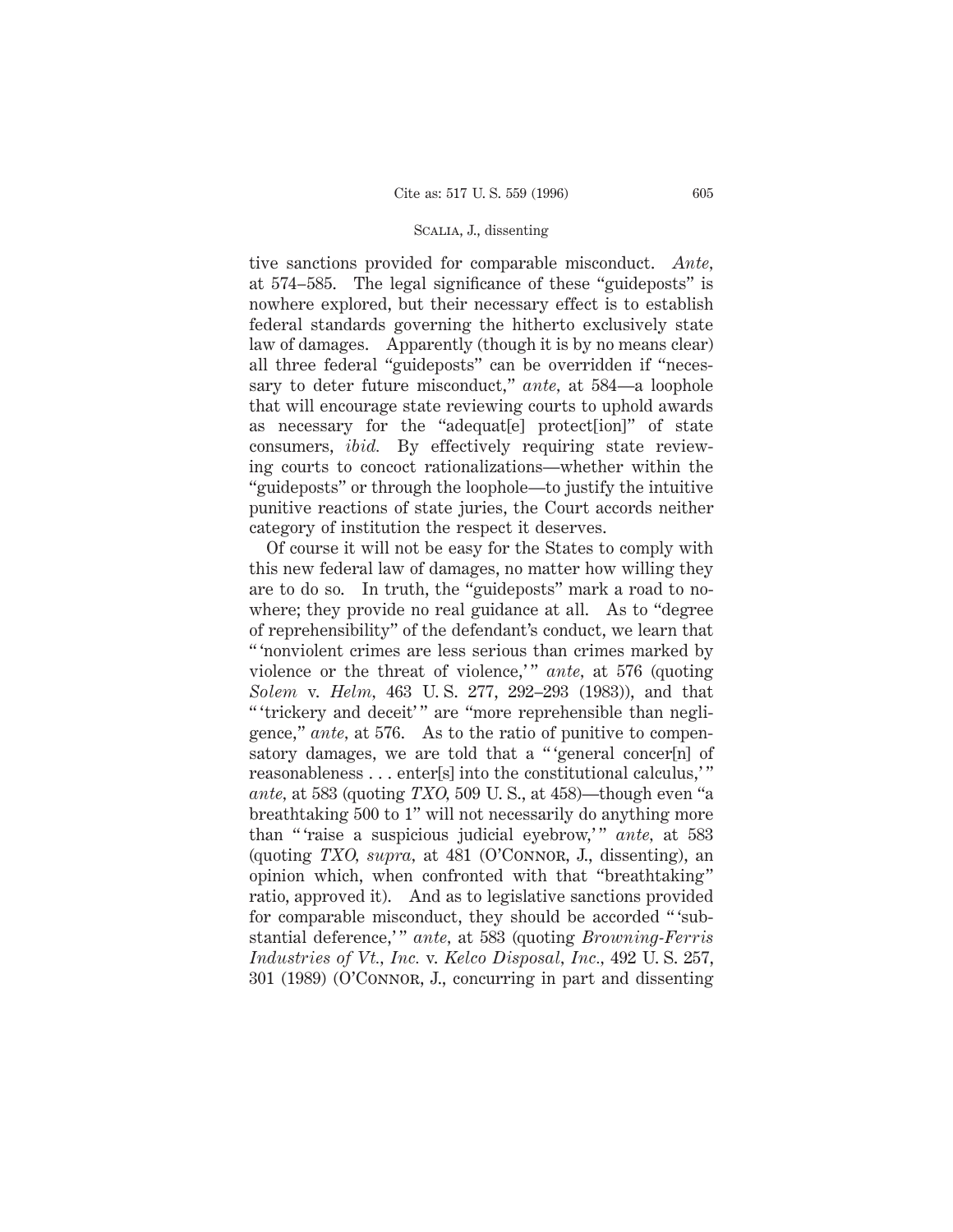in part)). One expects the Court to conclude: "To thine own self be true."

These crisscrossing platitudes yield no real answers in no real cases. And it must be noted that the Court nowhere says that these three "guideposts" are the *only* guideposts; indeed, it makes very clear that they are not—explaining away the earlier opinions that do not really follow these "guideposts" on the basis of *additional* factors, thereby "reiterat[ing] our rejection of a categorical approach." *Ante,* at 582. In other words, even these utter platitudes, if they should ever happen to produce an answer, may be overridden by other unnamed considerations. The Court has constructed a framework that does not genuinely constrain, that does not inform state legislatures and lower courts—that does nothing at all except confer an artificial air of doctrinal analysis upon its essentially ad hoc determination that this particular award of punitive damages was not "fair."

The Court distinguishes today's result from *Haslip* and *TXO* partly on the ground that "the record in this case discloses no deliberate false statements, acts of affirmative misconduct, or concealment of evidence of improper motive, such as were present in *Haslip* and *TXO.*" *Ante,* at 579. This seemingly rejects the findings necessarily made by the jury—that petitioner had committed a fraud that was "gross, oppressive, or malicious," Ala. Code § 6–11–20(b)(1) (1993). Perhaps that rejection is intentional; the Court does not say.

The relationship between judicial application of the new "guideposts" and jury findings poses a real problem for the Court, since as a matter of logic there is no more justification for ignoring the jury's determination as to *how* reprehensible petitioner's conduct was (*i. e.,* how much it deserves to be punished), than there is for ignoring its determination that it was reprehensible *at all* (*i. e.,* that the wrong was willful and punitive damages are therefore recoverable). That the issue has been framed in terms of a constitutional right against unreasonably *excessive* awards should not obscure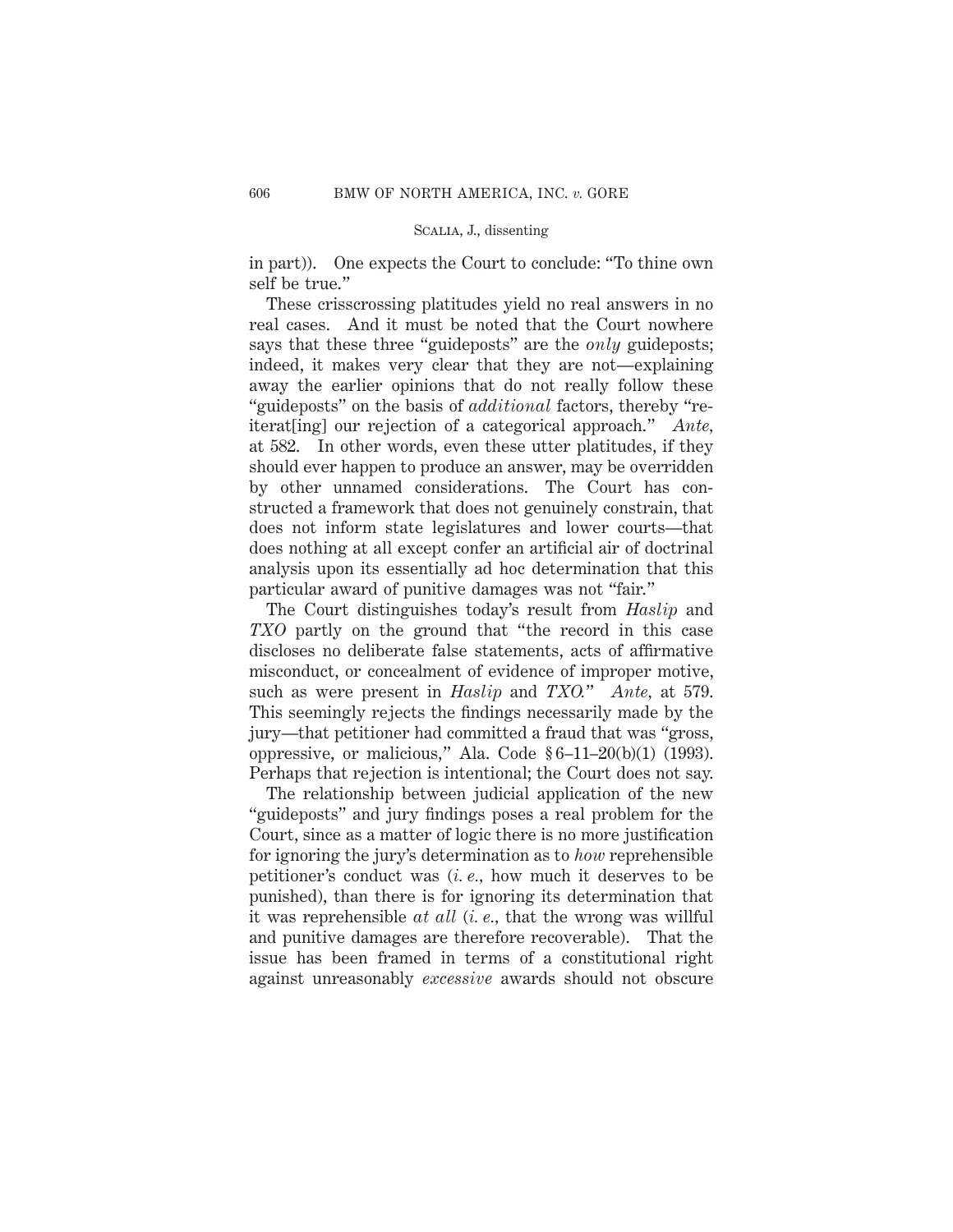the fact that the logical and necessary consequence of the Court's approach is the recognition of a constitutional right against unreasonably *imposed* awards as well. The elevation of "fairness" in punishment to a principle of "substantive due process" means that every punitive award unreasonably imposed is unconstitutional; such an award is by definition excessive, since it attaches a penalty to conduct undeserving of punishment. Indeed, if the Court is correct, it must be that every claim that a state jury's award of *compensatory* damages is "unreasonable" (because not supported by the evidence) amounts to an assertion of constitutional injury. See *TXO*, *supra*, at 471 (SCALIA, J., concurring in judgment). And the same would be true for determinations of liability. By today's logic, *every* dispute as to evidentiary sufficiency in a state civil suit poses a question of constitutional moment, subject to review in this Court. That is a stupefying proposition.

For the foregoing reasons, I respectfully dissent.

JUSTICE GINSBURG, with whom THE CHIEF JUSTICE joins, dissenting.

The Court, I am convinced, unnecessarily and unwisely ventures into territory traditionally within the States' domain, and does so in the face of reform measures recently adopted or currently under consideration in legislative arenas. The Alabama Supreme Court, in this case, endeavored to follow this Court's prior instructions; and, more recently, Alabama's highest court has installed further controls on awards of punitive damages (see *infra,* at 613–614, n. 6). I would therefore leave the state court's judgment undisturbed, and resist unnecessary intrusion into an area dominantly of state concern.

I

The respect due the Alabama Supreme Court requires that we strip from this case a false issue: No impermissible "extraterritoriality" infects the judgment before us; the exces-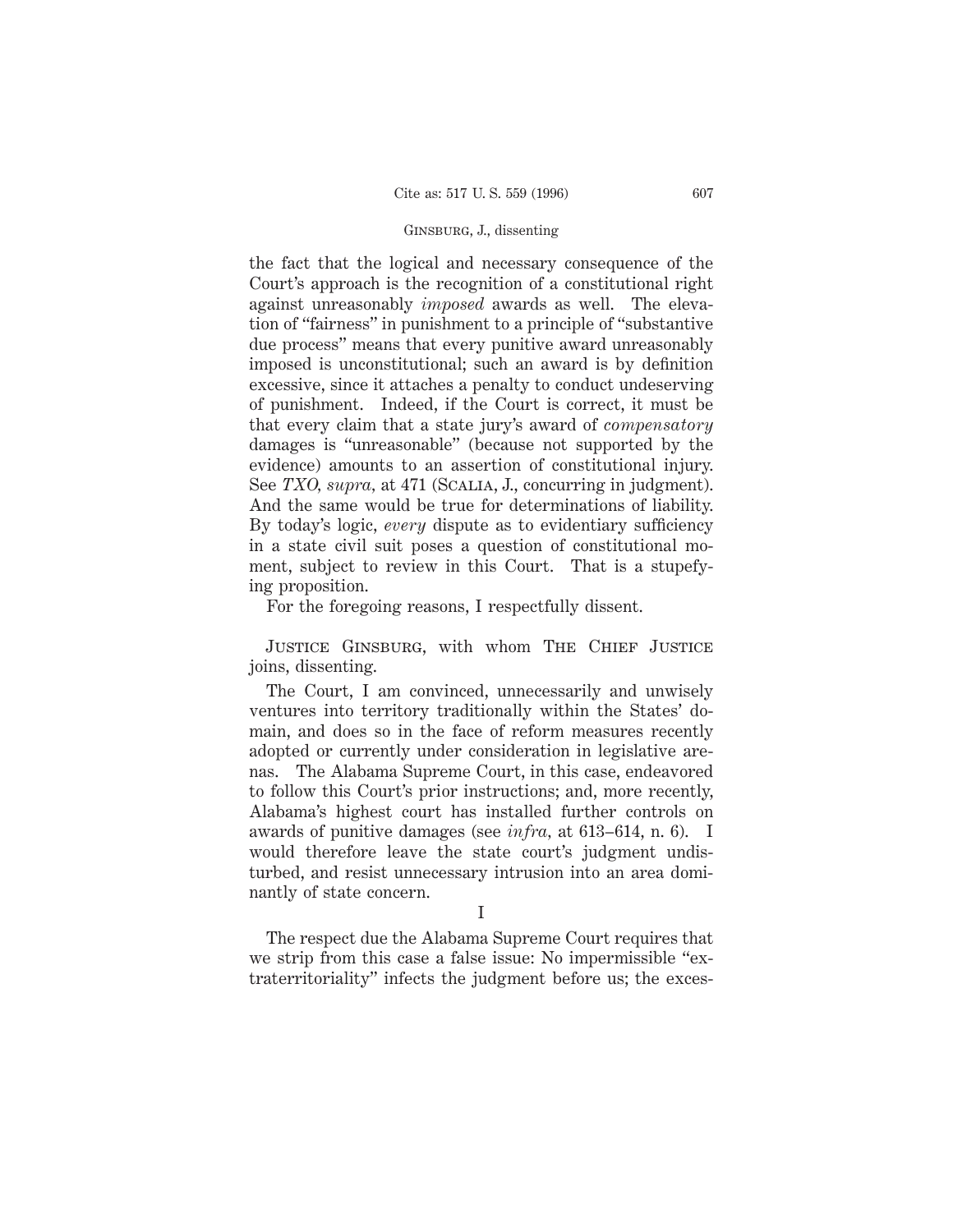siveness of the award is the sole issue genuinely presented. The Court ultimately so recognizes, see *ante,* at 573–574, but further clarification is in order.

Dr. Gore's experience was not unprecedented among customers who bought BMW vehicles sold as flawless and brand-new. In addition to his own encounter, Gore showed, through paint repair orders introduced at trial, that on 983 other occasions since 1983, BMW had shipped new vehicles to dealers without disclosing paint repairs costing at least \$300, Tr. 585–586; at least 14 of the repainted vehicles, the evidence also showed, were sold as new and undamaged to consumers in Alabama. 646 So. 2d 619, 623 (Ala. 1994). Sales nationwide, Alabama's Supreme Court said, were admissible "as to the issue of a 'pattern and practice' of such acts." *Id.,* at 627. There was "no error," the court reiterated, "in the admission of the evidence that showed how pervasive the nondisclosure policy was and the intent behind BMW NA's adoption of it." *Id.,* at 628. That determination comports with this Court's expositions. See *TXO Production Corp.* v. *Alliance Resources Corp.,* 509 U. S. 443, 462, and n. 28 (1993) (characterizing as "well-settled" the admissibility of "evidence of [defendant's] alleged wrongdoing in other parts of the country" and of defendant's "wealth"); see also Brief for Petitioner 22 (recognizing that similar acts, out-of-state, traditionally have been considered relevant "for the limited purpose of determining that the conduct before the [c]ourt was reprehensible because it was part of a pattern rather than an isolated incident").

Alabama's highest court next declared that the

"jury could not use the number of similar acts that a defendant has committed in other jurisdictions as a multiplier when determining the *dollar amount* of a punitive damages award. Such evidence may not be considered in setting the size of the civil penalty, because neither the jury nor the trial court had evidence before it showing in which states the conduct was wrong-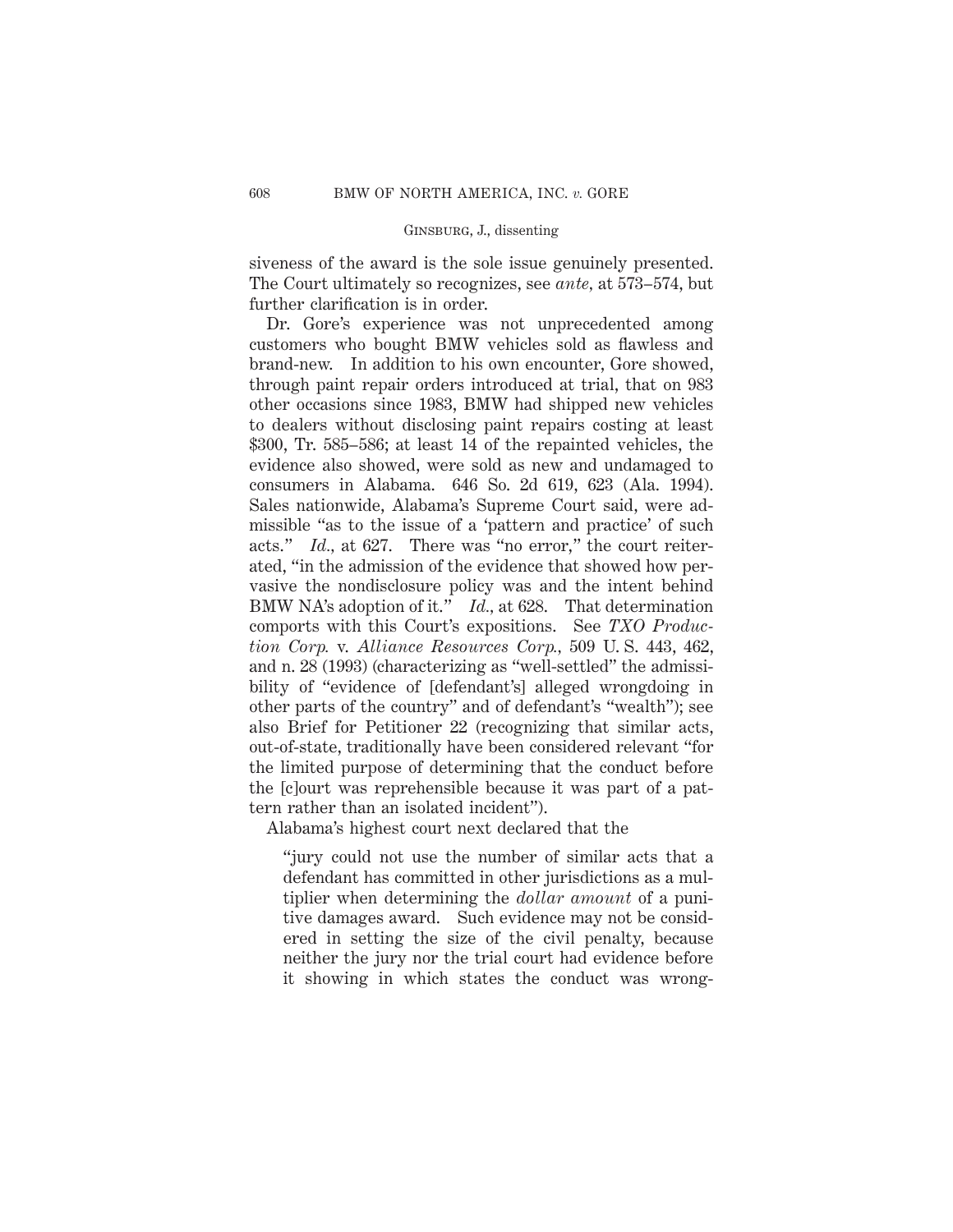ful." 646 So. 2d, at 627 (emphasis in original) (footnote omitted).

Because the Alabama Supreme Court provided this clear statement of the State's law, the multiplier problem encountered in Gore's case is not likely to occur again. Now, as a matter of Alabama law, it is plainly impermissible to assess punitive damages by multiplication based on out-of-state events not shown to be unlawful. See, *e. g., Independent Life and Accident Ins. Co.* v. *Harrington,* 658 So. 2d 892, 902–903 (Ala. 1994) (under *BMW* v. *Gore,* trial court erred in relying on defendant insurance company's out-of-state insurance policies in determining harm caused by defendant's unlawful actions).

No Alabama authority, it bears emphasis—no statute, judicial decision, or trial judge instruction—ever countenanced the jury's multiplication of the \$4,000 diminution in value estimated for each refinished car by the number of such cars (approximately 1,000) shown to have been sold nationwide. The sole prompt to the jury to use nationwide sales as a multiplier came from Gore's lawyer during summation. App. 31, Tr. 812–813. Notably, counsel for BMW failed to object to Gore's multiplication suggestion, even though BMW's counsel interrupted to make unrelated objections four other times during Gore's closing statement. Tr. 810– 811, 854–855, 858, 870–871. Nor did BMW's counsel request a charge instructing the jury not to consider out-of-state sales in calculating the punitive damages award. See Record 513–529 (listing all charges requested by counsel).

Following the verdict, BMW's counsel challenged the *admission* of the paint repair orders, but not, alternately, the jury's apparent use of the orders in a multiplication exercise. Curiously, during postverdict argument, BMW's counsel urged that if the repair orders were indeed admissible, then Gore would have a "full right" to suggest a multiplier-based disgorgement. Tr. 932.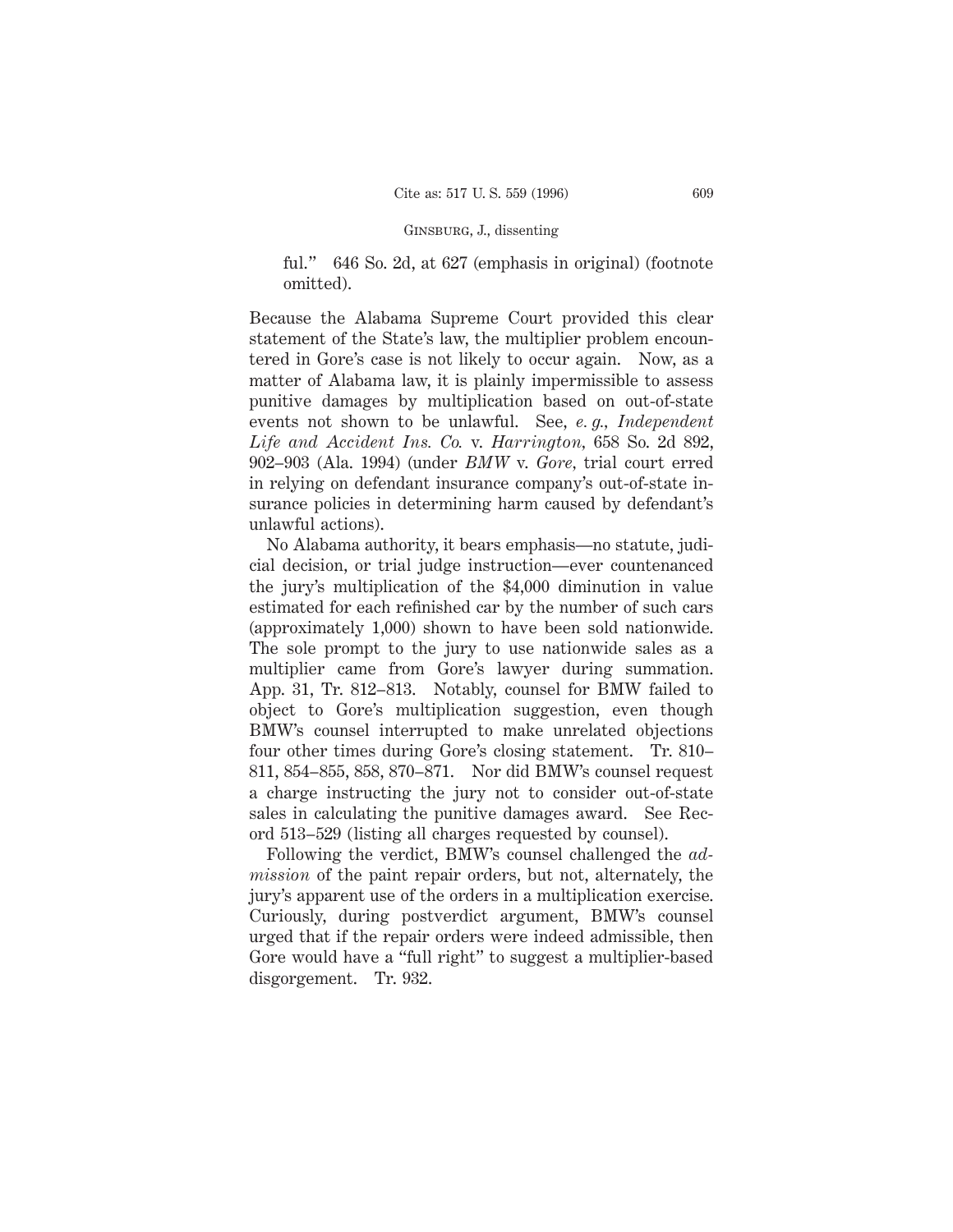In brief, Gore's case is idiosyncratic. The jury's improper multiplication, tardily featured by petitioner, is unlikely to recur in Alabama and does not call for error correction by this Court.

Because the jury apparently (and erroneously) had used acts in other States as a multiplier to arrive at a \$4 million sum for punitive damages, the Alabama Supreme Court itself determined " the maximum amount that a properly functioning jury could have awarded.'" 646 So. 2d, at 630 (Houston, J., concurring specially) (quoting *Big B, Inc.* v. *Cottingham,* 634 So. 2d 999, 1006 (Ala. 1993)). The *per curiam* opinion emphasized that in arriving at \$2 million as "the *amount of punitive damages* to be awarded in this case, [the court did] not consider those acts that occurred in other jurisdictions." 646 So. 2d, at 628 (emphasis in original). As this Court recognizes, the Alabama high court "properly eschewed reliance on BMW's out-of-state conduct and based its remitted award solely on conduct that occurred within Alabama." *Ante,* at 573–574 (citation omitted). In sum, the Alabama Supreme Court left standing the jury's decision that the facts warranted *an award* of punitive damages—a determination not contested in this Court—and the state court concluded that, considering only acts in Alabama, \$2 million was "a constitutionally reasonable punitive damages award." 646 So. 2d, at 629.

> II A

Alabama's Supreme Court reports that it "thoroughly and painstakingly" reviewed the jury's award, *ibid.*, according to principles set out in its own pathmarking decisions and in this Court's opinions in *TXO* and *Pacific Mut. Life Ins. Co.* v. *Haslip,* 499 U. S. 1, 21 (1991). 646 So. 2d, at 621. The Alabama court said it gave weight to several factors, including BMW's deliberate ("reprehensible") presentation of refinished cars as new and undamaged, without disclosing that the value of those cars had been reduced by an estimated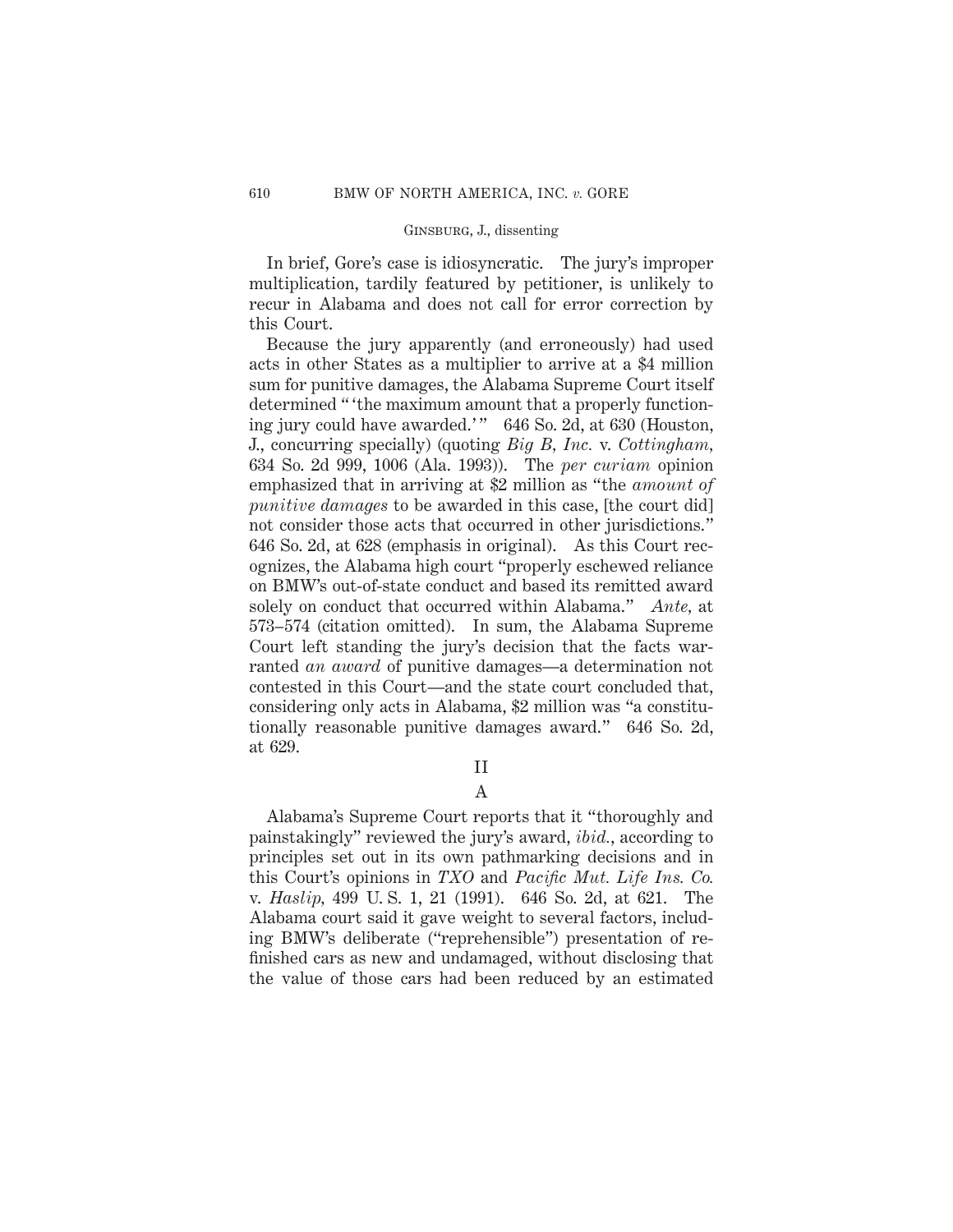$10\%$ ,<sup>1</sup> the financial position of the defendant, and the costs of litigation. *Id.,* at 625–626. These standards, we previously held, "impos[e] a sufficiently definite and meaningful constraint on the discretion of Alabama factfinders in awarding punitive damages." *Haslip,* 499 U. S., at 22; see also *TXO,* 509 U. S., at 462, n. 28. Alabama's highest court could have displayed its labor pains more visibly, $2$  but its judgment is nonetheless entitled to a presumption of legitimacy. See *Rowan* v. *Runnels,* 5 How. 134, 139 (1847) ("[T]his court will always feel itself bound to respect the decisions of the State courts, and from the time they are made will regard them as conclusive in all cases upon the construction of their own constitution and laws.").

We accept, of course, that Alabama's Supreme Court applied the State's own law correctly. Under that law, the State's objectives—"punishment and deterrence"—guide punitive damages awards. See *Birmingham* v. *Benson,* 631 So. 2d 902, 904 (Ala. 1994). Nor should we be quick to find a constitutional infirmity when the highest state court endeavored a corrective for one counsel's slip and the other's oversight—counsel for plaintiff's excess in summation, unobjected to by counsel for defendant, see *supra,* at 609—and when the state court did so intending to follow the process approved in our *Haslip* and *TXO* decisions.

B

The Court finds Alabama's \$2 million award not simply excessive, but grossly so, and therefore unconstitutional.

<sup>&</sup>lt;sup>1</sup> According to trial testimony, in late May 1992, BMW began redirecting refinished cars out of Alabama and two other States. Tr. 964. The jury returned its verdict in favor of Gore on June 12, 1992. Five days later, BMW changed its national policy to one of full disclosure. *Id.,* at 1026.

<sup>2</sup> See, *e. g.,* Brief for Law and Economics Scholars et al. as *Amici Curiae* 6–28 (economic analysis demonstrates that Alabama Supreme Court's judgment was not unreasonable); W. Landes & R. Posner, Economic Structure of Tort Law 160–163 (1987) (economic model for assessing propriety of punitive damages in certain tort cases).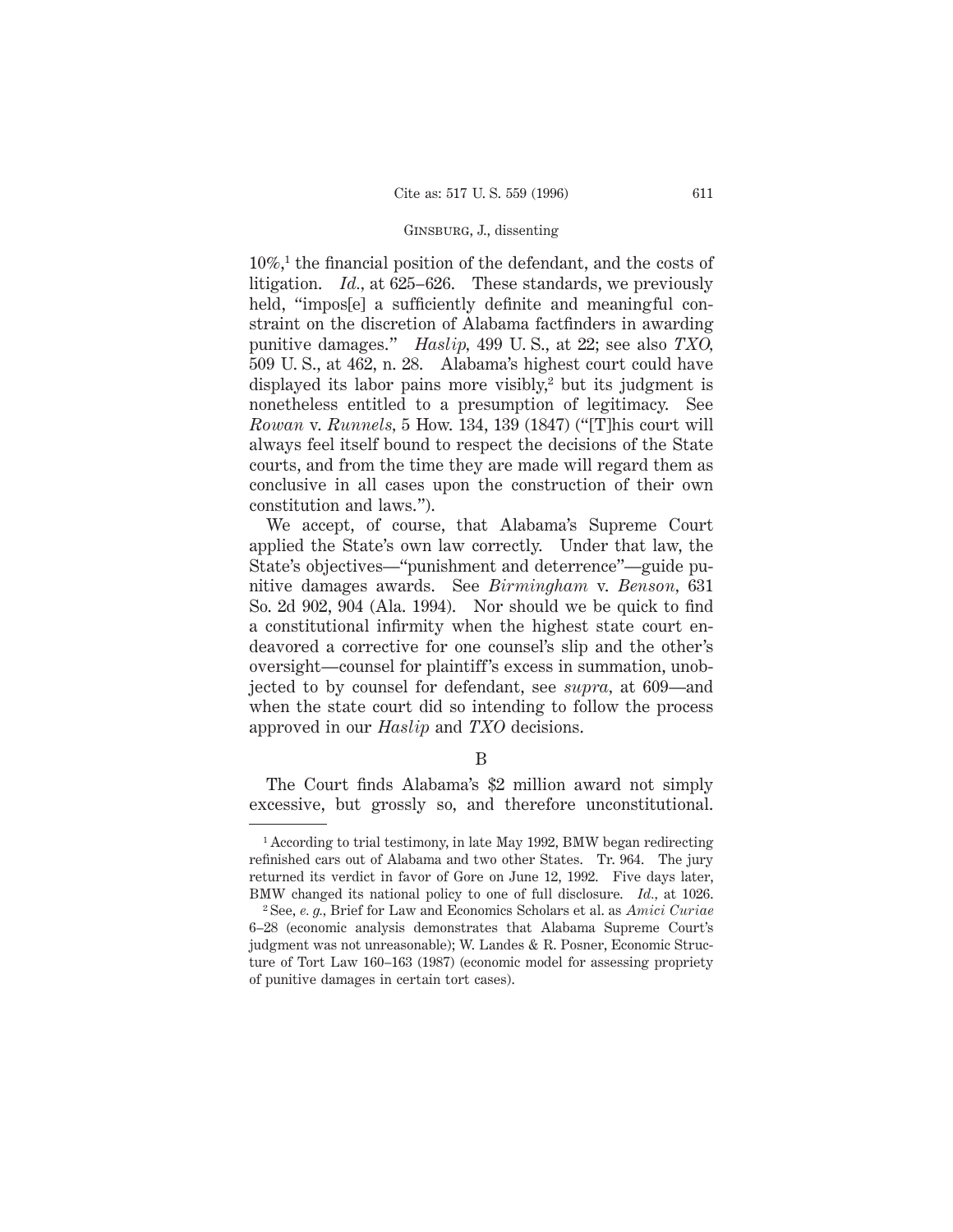The decision leads us further into territory traditionally within the States' domain,<sup>3</sup> and commits the Court, now and again, to correct "misapplication of a properly stated rule of law." But cf. this Court's Rule 10 ("A petition for a writ of certiorari is rarely granted when the asserted error consists of erroneous factual findings or the misapplication of a properly stated rule of law." $)$ .<sup>4</sup> The Court is not well equipped

<sup>3</sup> See *ante,* at 568 ("In our federal system, States necessarily have considerable flexibility in determining the level of punitive damages that they will allow in different classes of cases and in any particular case."); *Browning-Ferris Industries of Vt., Inc.* v. *Kelco Disposal, Inc.,* 492 U. S. 257, 278 (1989) (In any "lawsuit where state law provides the basis of decision, the propriety of an award of punitive damages for the conduct in question, and the factors the jury may consider in determining their amount, are questions of state law."); *Silkwood* v. *Kerr-McGee Corp.,* 464 U. S. 238, 255 (1984) ("Punitive damages have long been a part of traditional state tort law.").

<sup>4</sup> Petitioner invites the Court to address the question of multiple punitive damages awards stemming from the same alleged misconduct. The Court does not take up the invitation, and rightly so, in my judgment, for this case does not present the issue. For three reasons, the question of multiple awards is hypothetical, not real, in Gore's case. First, the punitive damages award in favor of Gore is the only such award yet entered against BMW on account of its nondisclosure policy.

Second, BMW did not raise the issue of multiple punitives below. Indeed, in its reply brief before the Alabama Supreme Court, BMW stated: "Gore confuses our point about fairness among plaintiffs. He treats this point as a premature 'multiple punitive damages' argument. But, contrary to Gore's contention, we are not asking this Court to hold, as a matter of law, that a 'constitutional violation occurs when a defendant is subjected to punitive damages in two separate cases.'" Reply Brief for Appellant in Nos. 1920324, 1920325 (Ala. Sup. Ct.), p. 48 (internal citations omitted).

Third, if BMW had already suffered a punitive damages judgment in connection with its nondisclosure policy, Alabama's highest court presumably would have taken that fact into consideration. In reviewing punitive damages awards attacked as excessive, the Alabama Supreme Court considers whether "there have been other civil actions against the same defendant, based on the same conduct." 646 So. 2d 619, 624 (1994) (quoting *Green Oil Co.* v. *Hornsby,* 539 So. 2d 218, 224 (Ala. 1989)). If so, "this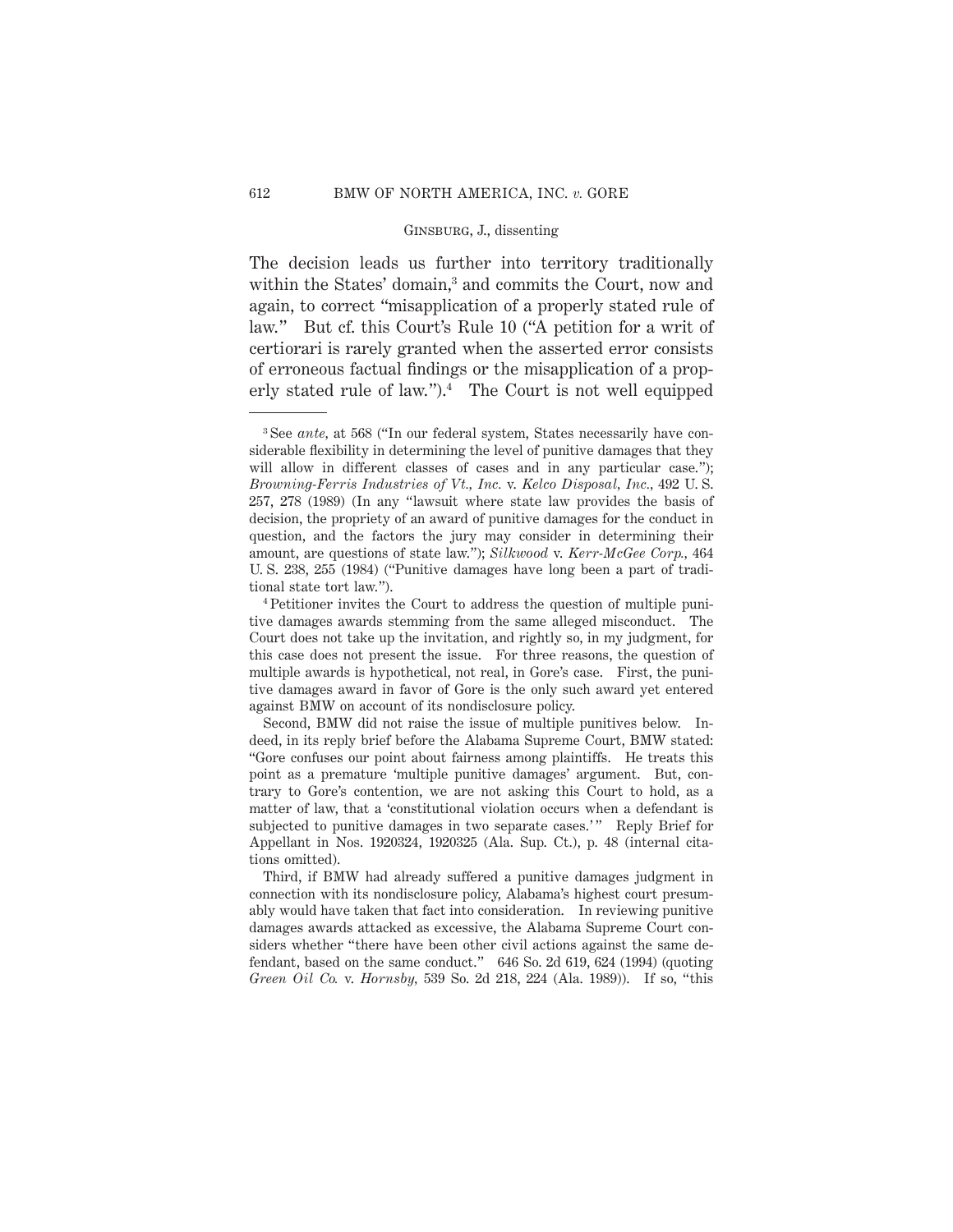for this mission. Tellingly, the Court repeats that it brings to the task no "mathematical formula," *ante,* at 582, no "categorical approach," *ibid.,* no "bright line," *ante,* at 585. It has only a vague concept of substantive due process, a "raised eyebrow" test, see *ante,* at 583, as its ultimate guide.5

In contrast to habeas corpus review under 28 U. S. C. § 2254, the Court will work at this business alone. It will not be aided by the federal district courts and courts of appeals. It will be the *only* federal court policing the area. The Court's readiness to superintend state-court punitive damages awards is all the more puzzling in view of the Court's longstanding reluctance to countenance review, even by courts of appeals, of the size of verdicts returned by juries in federal district court proceedings. See generally 11 C. Wright, A. Miller, & M. Kane, Federal Practice and Procedure § 2820 (2d ed. 1995). And the reexamination prominent in state courts<sup> $6$ </sup> and in legislative arenas, see Appendix,

<sup>6</sup> See, *e. g., Distinctive Printing and Packaging Co.* v. *Cox,* 232 Neb. 846, 857, 443 N. W. 2d 566, 574 (1989) *(per curiam)* ("[P]unitive, vindictive, or exemplary damages contravene Neb. Const. art. VII, § 5, and thus are not allowed in this jurisdiction."); *Santana* v. *Registrars of Voters of Worcester,* 398 Mass. 862, 502 N. E. 2d 132 (1986) (punitive damages are not permitted, unless expressly authorized by statute); *Fisher Properties, Inc.* v.

should be taken into account in mitigation of the punitive damages award." 646 So. 2d, at 624. The Alabama court accordingly observed that Gore's counsel had filed 24 other actions against BMW in Alabama and Georgia, but that no other punitive damages award had so far resulted. *Id.,* at 626.

<sup>&</sup>lt;sup>5</sup> JUSTICE BREYER's concurring opinion offers nothing more solid. Under *Pacific Mut. Life Ins. Co.* v. *Haslip,* 499 U. S. 1 (1991), he acknowledges, Alabama's standards for punitive damages, standing alone, do not violate due process. *Ante,* at 588. But they "invit[e] the kind of scrutiny the Court has given the particular verdict before us." *Ibid.* Pursuing that invitation, Justice Breyer concludes that, matching the particular facts of this case to Alabama's "legitimate punitive damages objectives," *ante,* at 596, the award was " 'gross[ly] excessiv[e],' " *ante,* at 597. The exercise is engaging, but ultimately tells us only this: too big will be judged unfair. What is the Court's measure of too big? Not a cap of the kind a legislature could order, or a mathematical test this Court can divine and impose. Too big is, in the end, the amount at which five Members of the Court bridle.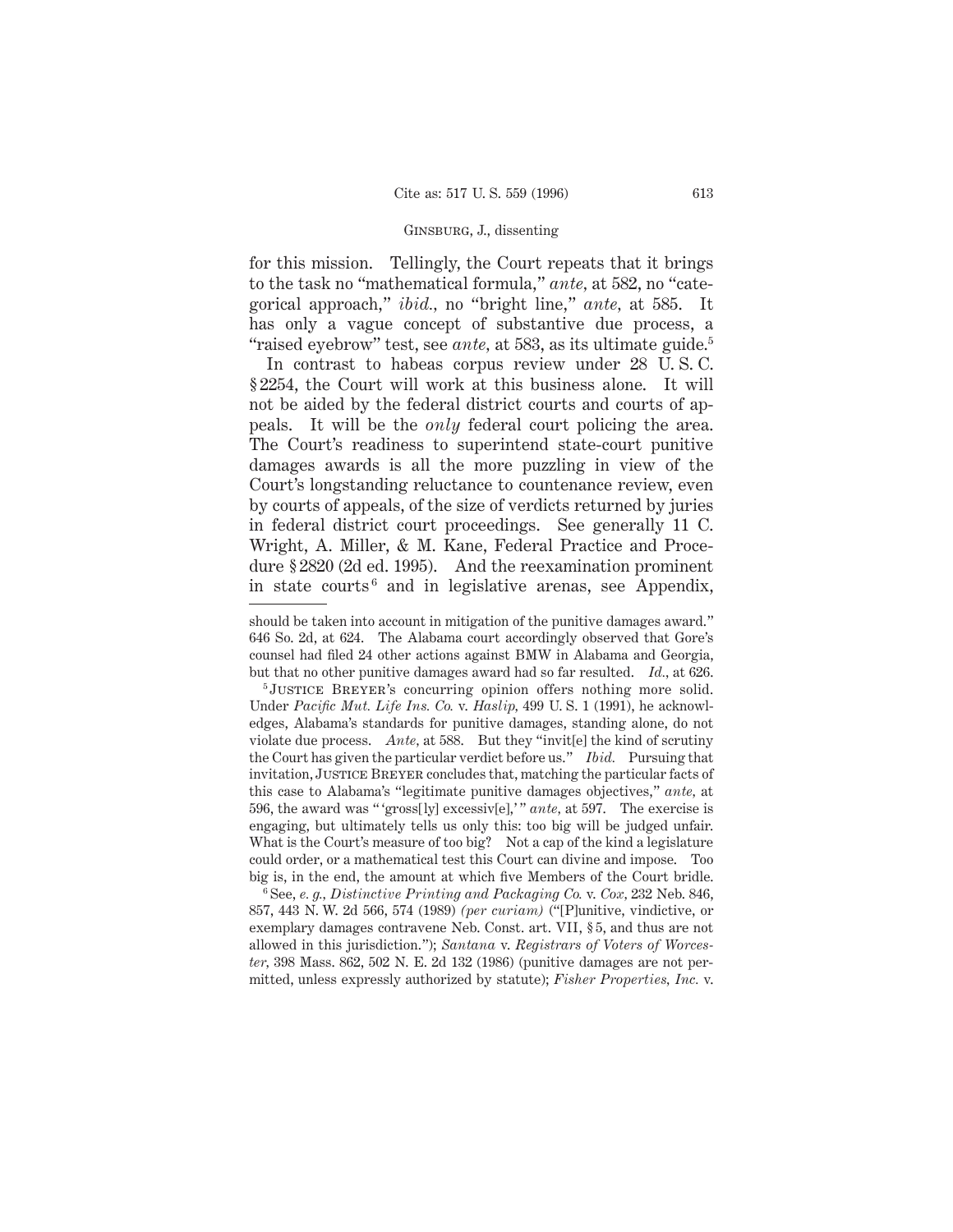*infra* this page, serves to underscore why the Court's enterprise is undue.

For the reasons stated, I dissent from this Court's disturbance of the judgment the Alabama Supreme Court has made.

## APPENDIX TO OPINION OF GINSBURG, J.

## STATE LEGISLATIVE ACTIVITY REGARDING PUNITIVE DAMAGES

State legislatures have in the hopper or have enacted a variety of measures to curtail awards of punitive damages. At least one state legislature has prohibited punitive damages altogether, unless explicitly provided by statute. See N. H. Rev. Stat. Ann. § 507:16 (1994). We set out in this appendix some of the several controls enacted or under consideration in the States. The measures surveyed are: (1) caps on awards; (2) provisions for payment of sums to state agencies rather than to plaintiffs; and (3) mandatory bifurcated trials with separate proceedings for punitive damages determinations.

*Arden-Mayfair, Inc.,* 106 Wash. 2d 826, 852, 726 P. 2d 8, 23 (1986) (en banc) (same).

In *Life Ins. Co. of Georgia* v. *Johnson,* No. 1940357 (Nov. 17, 1995), the Alabama Supreme Court revised the State's regime for assessments of punitive damages. Henceforth, trials will be bifurcated. Initially, juries will be instructed to determine liability and the amount of compensatory damages, if any; also, the jury is to return a special verdict on the question whether a punitive damages award is warranted. If the jury answers yes to the punitive damages question, the trial will be resumed for the presentation of evidence and instructions relevant to the amount appropriate to award as punitive damages. After postverdict trial court review and subsequent appellate review, the amount of the final punitive damages judgment will be paid into the trial court. The trial court will then order payment of litigation expenses, including the plaintiff's attorney's fees, and instruct the clerk to divide the remainder equally between the plaintiff and the State General Fund. The provision for payment to the State General Fund is applicable to all judgments not yet satisfied, and therefore would apply to the judgment in Gore's case.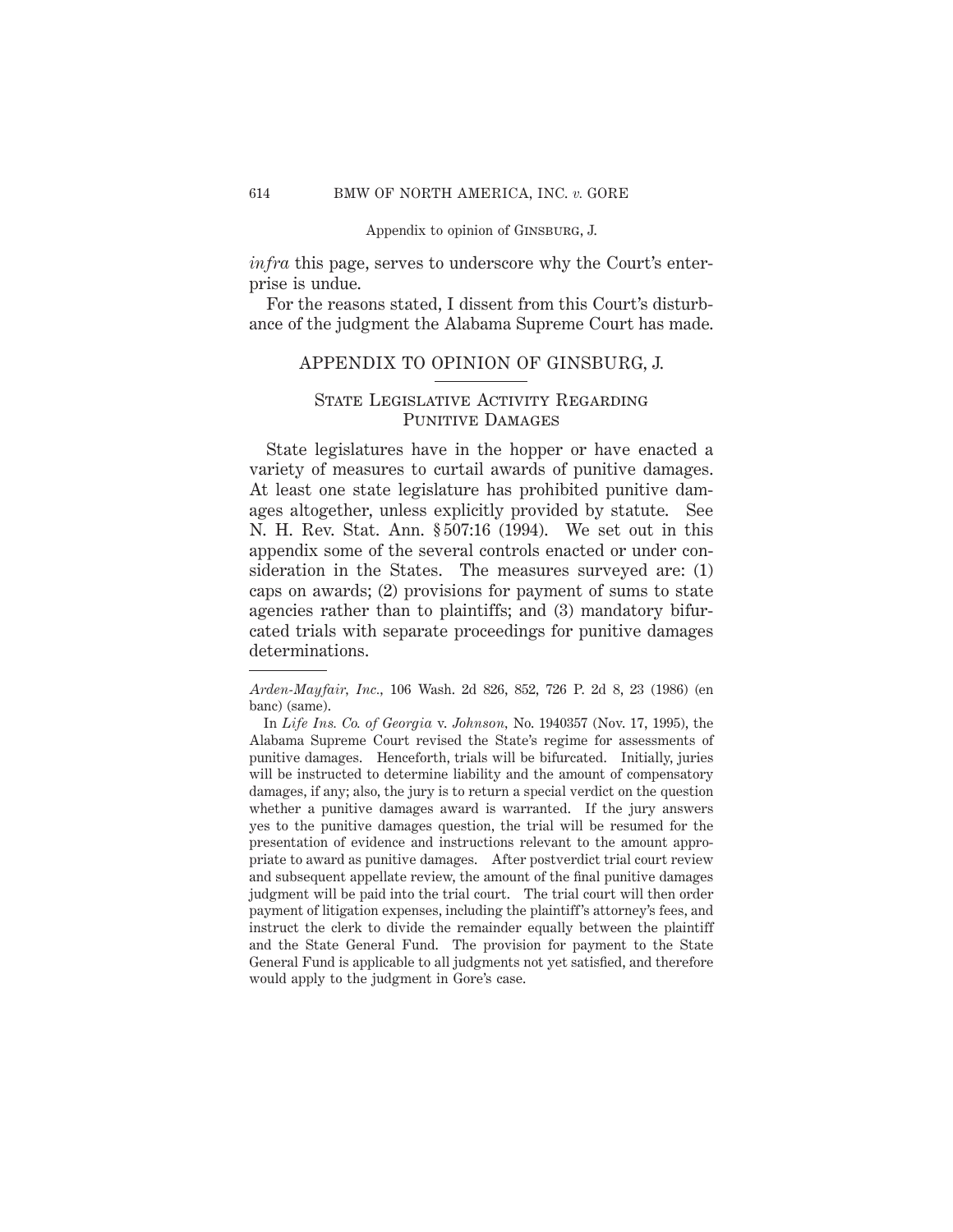# I. Caps on Punitive Damages Awards

• *Colorado*—Colo. Rev. Stat. §§ 13–21–102(1)(a) and (3) (1987) (as a main rule, caps punitive damages at amount of actual damages).

• *Connecticut*—Conn. Gen. Stat. § 52–240b (1995) (caps punitive damages at twice compensatory damages in products liability cases).

• *Delaware*—H. R. 237, 138th Gen. Ass. (introduced May 17, 1995) (would cap punitive damages at greater of three times compensatory damages, or \$250,000).

• *Florida*—Fla. Stat. §§ 768.73(1)(a) and (b) (Supp. 1992) (in general, caps punitive damages at three times compensatory damages).

• *Georgia*—Ga. Code Ann. § 51–12–5.1 (Supp. 1995) (caps punitive damages at \$250,000 in some tort actions; prohibits multiple awards stemming from the same predicate conduct in products liability actions).

• *Illinois*—H. 20, 89th Gen. Ass. 1995–1996 Reg. Sess. (enacted Mar. 9, 1995) (caps punitive damages at three times economic damages).

• *Indiana*—H. 1741, 109th Reg. Sess. (enacted Apr. 26, 1995) (caps punitive damages at greater of three times compensatory damages, or \$50,000).

• *Kansas*—Kan. Stat. Ann. §§ 60–3701(e) and (f) (1994) (in general, caps punitive damages at lesser of defendant's annual gross income, or \$5 million).

• *Maryland*—S. 187, 1995 Leg. Sess. (introduced Jan. 27, 1995) (in general, would cap punitive damages at four times compensatory damages).

• *Minnesota*—S. 489, 79th Leg. Sess., 1995 Reg. Sess. (introduced Feb. 16, 1995) (would require reasonable relationship between compensatory and punitive damages).

• *Nevada*—Nev. Rev. Stat. § 42.005(1) (1993) (caps punitive damages at three times compensatory damages if compensatory damages equal \$100,000 or more, and at \$300,000 if the compensatory damages are less than \$100,000).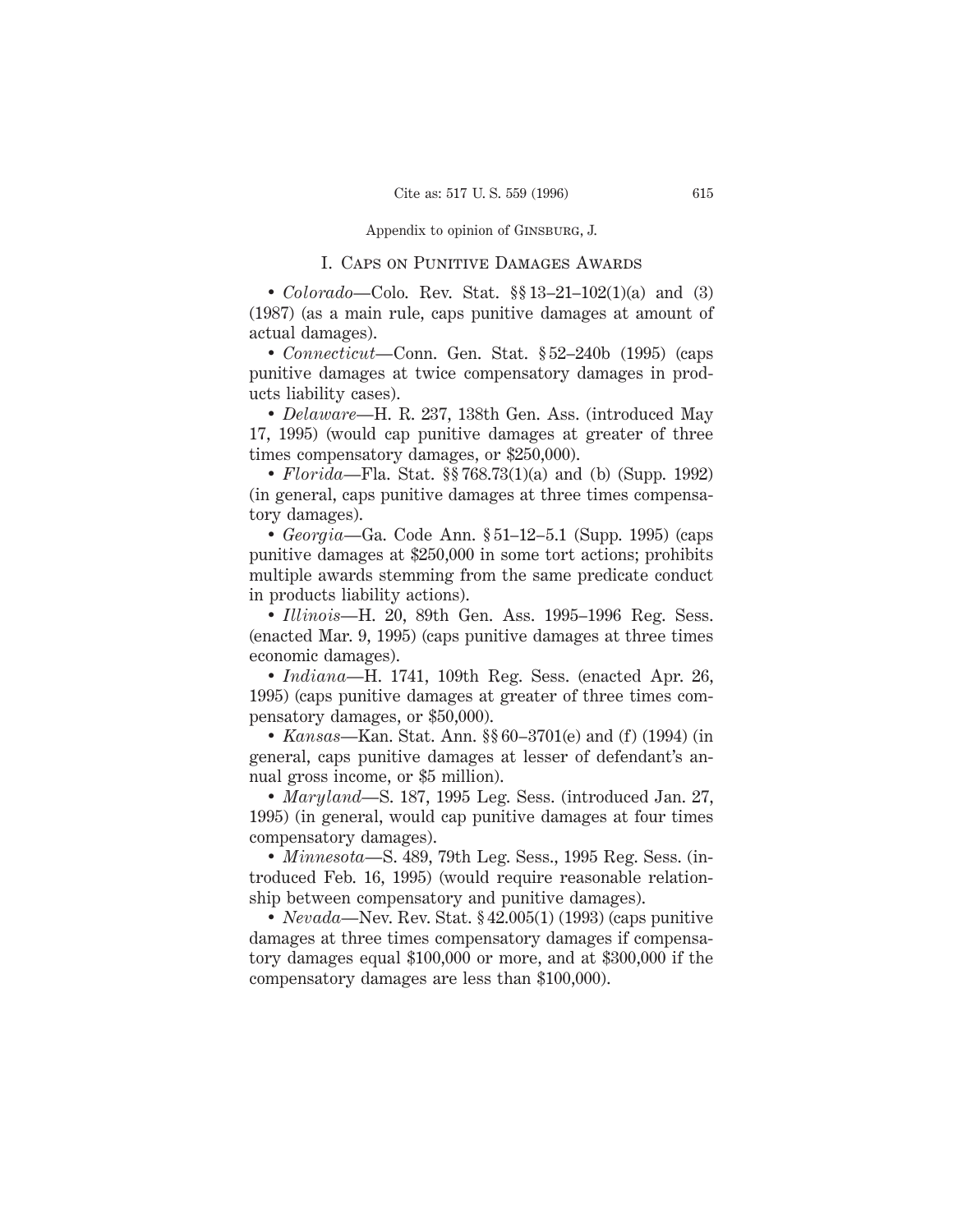• *New Jersey*—S. 1496, 206th Leg., 2d Ann. Sess. (1995) (caps punitive damages at greater of five times compensatory damages, or \$350,000, in certain tort cases).

• *North Dakota*—N. D. Cent. Code § 32–03.2–11(4) (Supp. 1995) (caps punitive damages at greater of two times compensatory damages, or \$250,000).

• *Oklahoma*—Okla. Stat., Tit. 23, §§ 9.1(B)–(D) (Supp. 1996) (caps punitive damages at greater of \$100,000, or actual damages, if jury finds defendant guilty of reckless disregard; and at greatest of \$500,000, twice actual damages, or the benefit accruing to defendant from the injury-causing conduct, if jury finds that defendant has acted intentionally and maliciously).

• *Texas*—S. 25, 74th Reg. Sess. (enacted Apr. 20, 1995) (caps punitive damages at twice economic damages, plus up to \$750,000 additional noneconomic damages).

• *Virginia*—Va. Code Ann. § 8.01–38.1 (1992) (caps punitive damages at \$350,000).

# II. Allocation of Punitive Damages to State Agencies

• *Arizona*—H. R. 2279, 42d Leg., 1st Reg. Sess. (introduced Jan. 12, 1995) (would allocate punitive damages to a victims' assistance fund, in specified circumstances).

• *Florida*—Fla. Stat. §§ 768.73(2)(a)–(b) (Supp. 1992) (allocates 35% of punitive damages to General Revenue Fund or Public Medical Assistance Trust Fund); see *Gordon* v. *State,* 585 So. 2d 1033, 1035–1038 (Fla. App. 1991), aff'd, 608 So. 2d 800 (Fla. 1992) (upholding provision against due process challenge).

• *Georgia*—Ga. Code Ann. § 51–12–5.1(e)(2) (Supp. 1995) (allocates 75% of punitive damages, less a proportionate part of litigation costs, including counsel fees, to state treasury); see *Mack Trucks, Inc.* v. *Conkle,* 263 Ga. 539, 540–543, 436 S. E. 2d 635, 637–639 (Ga. 1993) (upholding provision against constitutional challenge).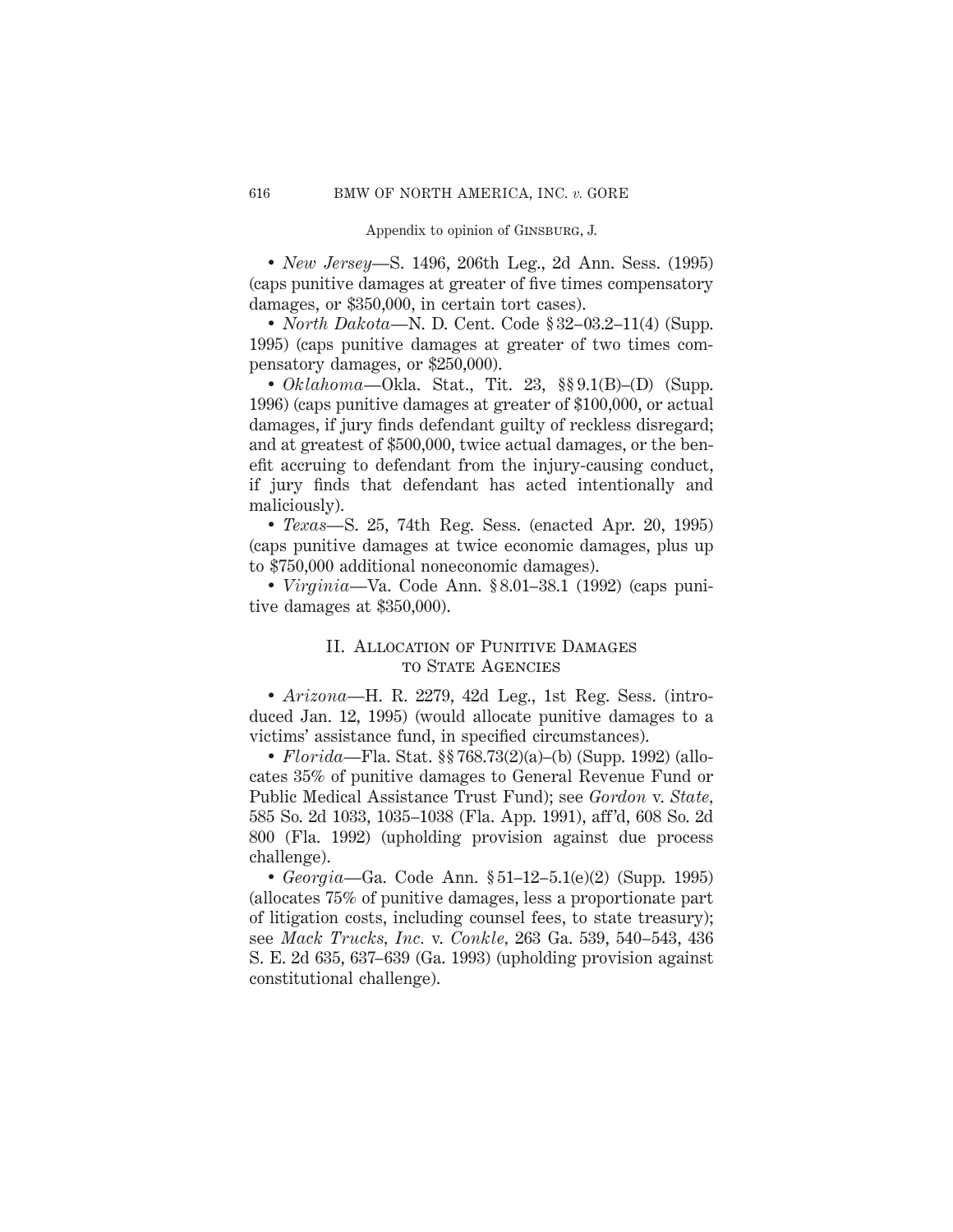• *Illinois*—Ill. Comp. Stat., ch. 735, § 5/2–1207 (1994) (permits court to apportion punitive damages among plaintiff, plaintiff's attorney, and Illinois Department of Rehabilitation Services).

• *Indiana*—H. 1741, 109th Reg. Sess. (enacted Apr. 26, 1995) (subject to statutory exceptions, allocates 75% of punitive damages to a compensation fund for violent crime victims).

• *Iowa*—Iowa Code § 668A.1(2)(b) (1987) (in described circumstances, allocates 75% of punitive damages, after payment of costs and counsel fees, to a civil reparations trust fund); see *Shepherd Components, Inc.* v. *Brice Petrides-Donohue & Assoc., Inc.,* 473 N. W. 2d 612, 619 (Iowa 1991) (upholding provision against constitutional challenge).

• *Kansas*—Kan. Stat. Ann. § 60–3402(e) (1994) (allocates 50% of punitive damages in medical malpractice cases to state treasury).

• *Missouri*—Mo. Rev. Stat. § 537.675 (1994) (allocates 50% of punitive damages, after payment of expenses and counsel fees, to Tort Victims' Compensation Fund).

• *Montana*—H. 71, 54th Leg. Sess. (introduced Jan. 2, 1995) (would allocate 48% of punitive damages to state university system and 12% to school for the deaf and blind).

• *New Jersey*—S. 291, 206th Leg., 1994–1995 1st Reg. Sess. (introduced Jan. 18, 1994); A. 148, 206th Leg., 1994– 1995 1st Reg. Sess. (introduced Jan. 11, 1994) (would allocate 75% of punitive damages to New Jersey Health Care Trust Fund).

• *New Mexico*—H. 1017, 42d Leg., 1st Sess. (introduced Feb. 16, 1995) (would allocate punitive damages to Low-Income Attorney Services Fund).

• *Oregon*—S. 482, 68th Leg. Ass. (enacted July 19, 1995) (amending Ore. Rev. Stat. §§ 18.540 and 30.925, and repealing Ore. Rev. Stat. § 41.315) (allocates 60% of punitive damages to Criminal Injuries Compensation Account).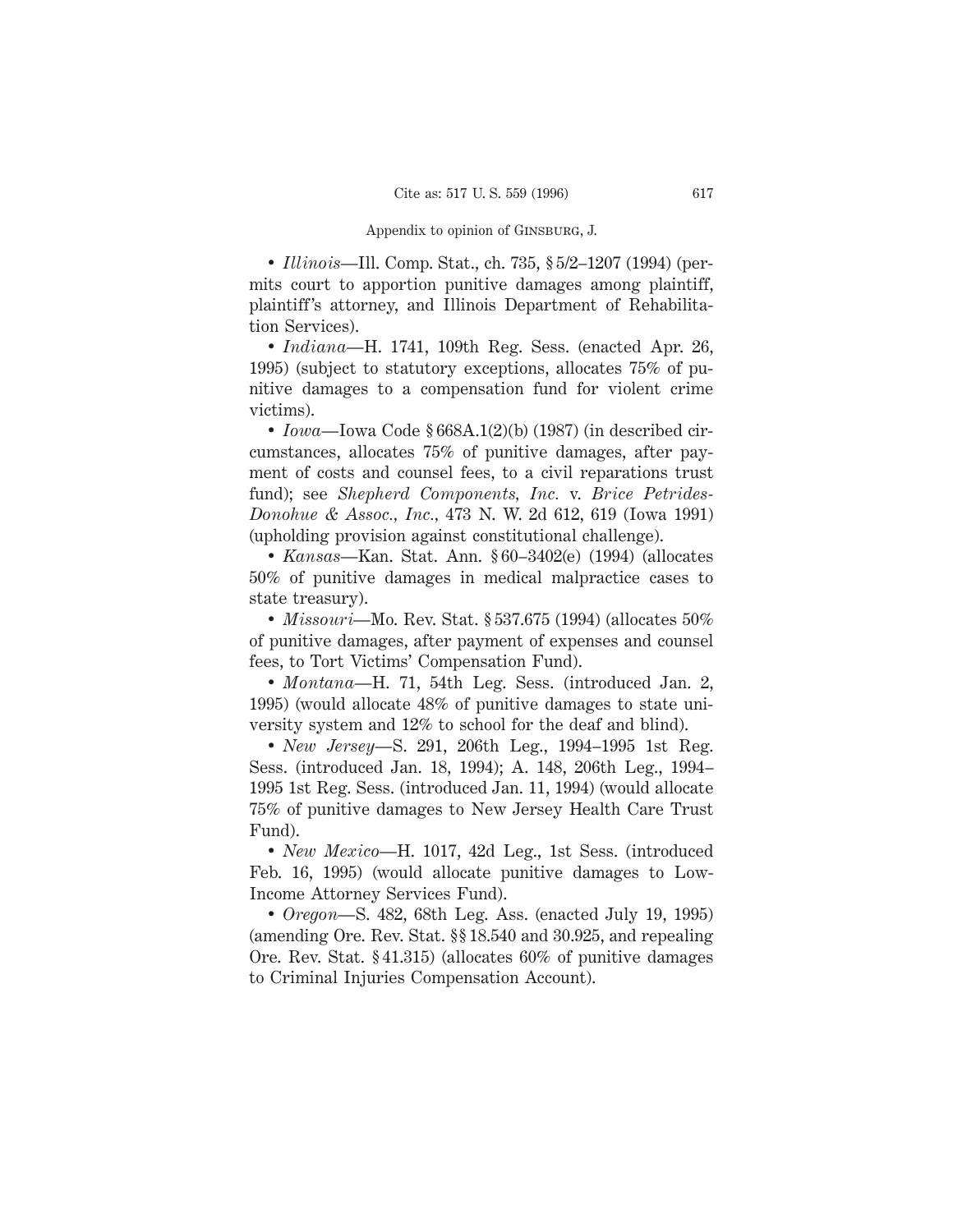• *Utah*—Utah Code Ann. § 78–18–1(3) (1992) (allocates 50% of punitive damages in excess of \$20,000 to state treasury).

## III. Mandatory Bifurcation of Liability andPUNITIVE DAMAGES DETERMINATIONS

• *California*—Cal. Civ. Code Ann. § 3295(d) (West Supp. 1995) (requires bifurcation, on application of defendant, of liability and damages phases of trials in which punitive damages are requested).

• *Delaware*—H. R. 237, 138th Gen. Ass. (introduced May 17, 1995) (would require, at request of any party, a separate proceeding for determination of punitive damages).

• *Georgia*—Ga. Code Ann. § 51–12–5.1(d) (Supp. 1995) (in all cases in which punitive damages are claimed, liability for punitive damages is tried first, then amount of punitive damages).

• *Illinois*—H. 20, 89th Gen. Ass., 1995–1996 Reg. Sess. (enacted Mar. 9, 1995) (mandates, upon defendant's request, separate proceeding for determination of punitive damages).

• *Kansas*—Kan. Stat. Ann. §§ 60–3701(a) and (b) (1994) (trier of fact determines defendant's liability for punitive damages, then court determines amount of such damages).

• *Missouri*—Mo. Rev. Stat. §§ 510.263(1) and (3) (1994) (mandates bifurcated proceedings, on request of any party, for jury to determine first whether defendant is liable for punitive damages, then amount of punitive damages).

• *Montana*—Mont. Code Ann. § 27–1–221(7) (1995) (upon finding defendant liable for punitive damages, jury determines the amount in separate proceeding).

• *Nevada*—Nev. Rev. Stat. §42,005(3) (1993) (if jury determines that punitive damages will be awarded, jury then determines amount in separate proceeding).

• *New Jersey*—N. J. Stat. Ann. §§ 2A:58C–5(b) and (d) (West 1987) (mandates separate proceedings for determination of compensatory and punitive damages).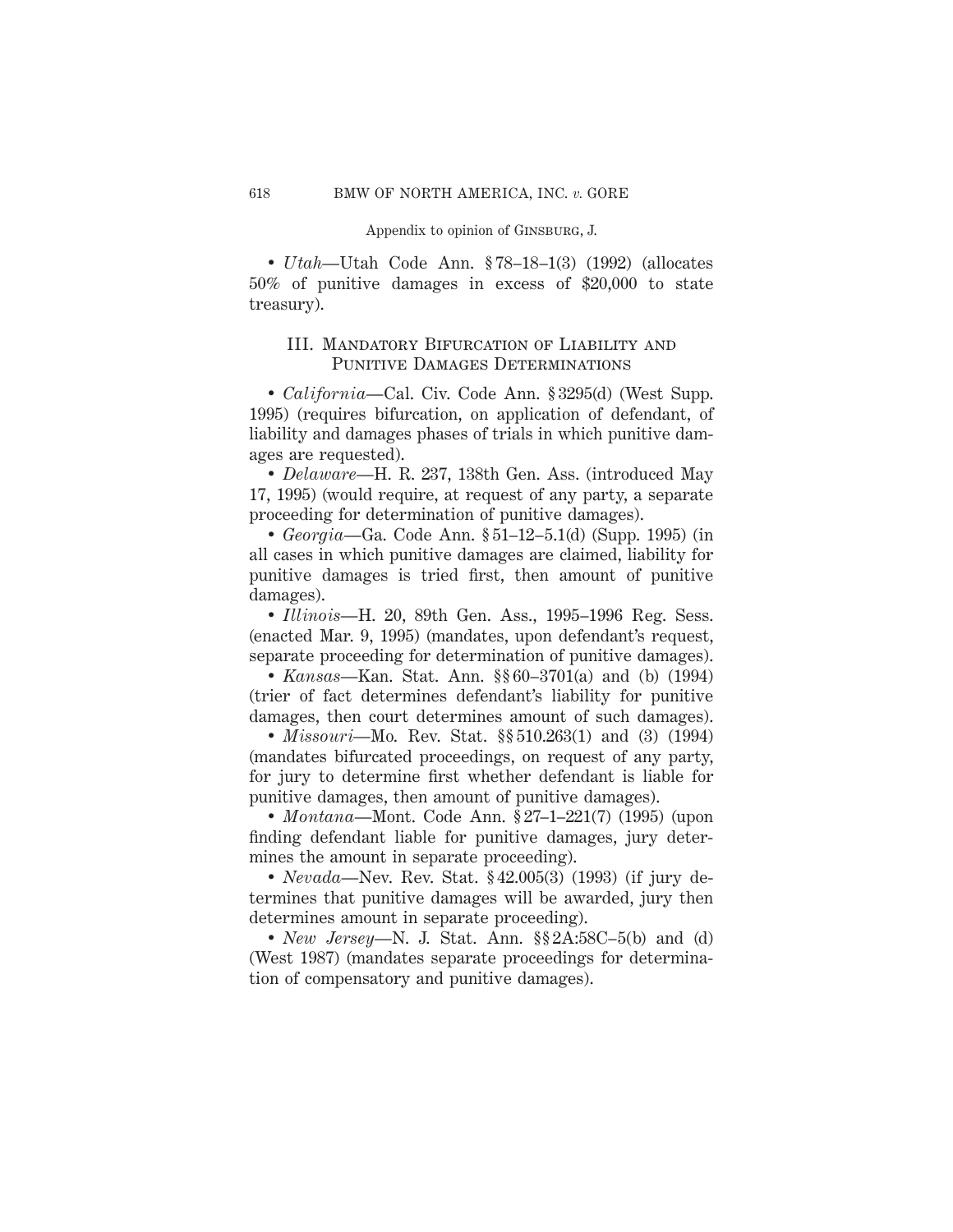• *North Dakota*—N. D. Cent. Code § 32–03.2–11(2) (Supp. 1995) (upon request of either party, trier of fact determines whether compensatory damages will be awarded before determining punitive damages liability and amount).

• *Oklahoma*—Okla. Stat., Tit. 23, §§ 9.1(B)–(D) (Supp. 1995–1996) (requires separate jury proceedings for punitive damages); S. 443, 45th Leg., 1st Reg. Sess. (introduced Jan. 31, 1995) (would require courts to strike requests for punitive damages before trial, unless plaintiff presents *prima facie* evidence at least 30 days before trial to sustain such damages; provide for bifurcated jury trial on request of defendant; and permit punitive damages only if compensatory damages are awarded).

• *Virginia*—H. 1070, 1994–1995 Reg. Sess. (introduced Jan. 25, 1994) (would require separate proceedings in which court determines that punitive damages are appropriate and trier of fact determines amount of punitive damages).